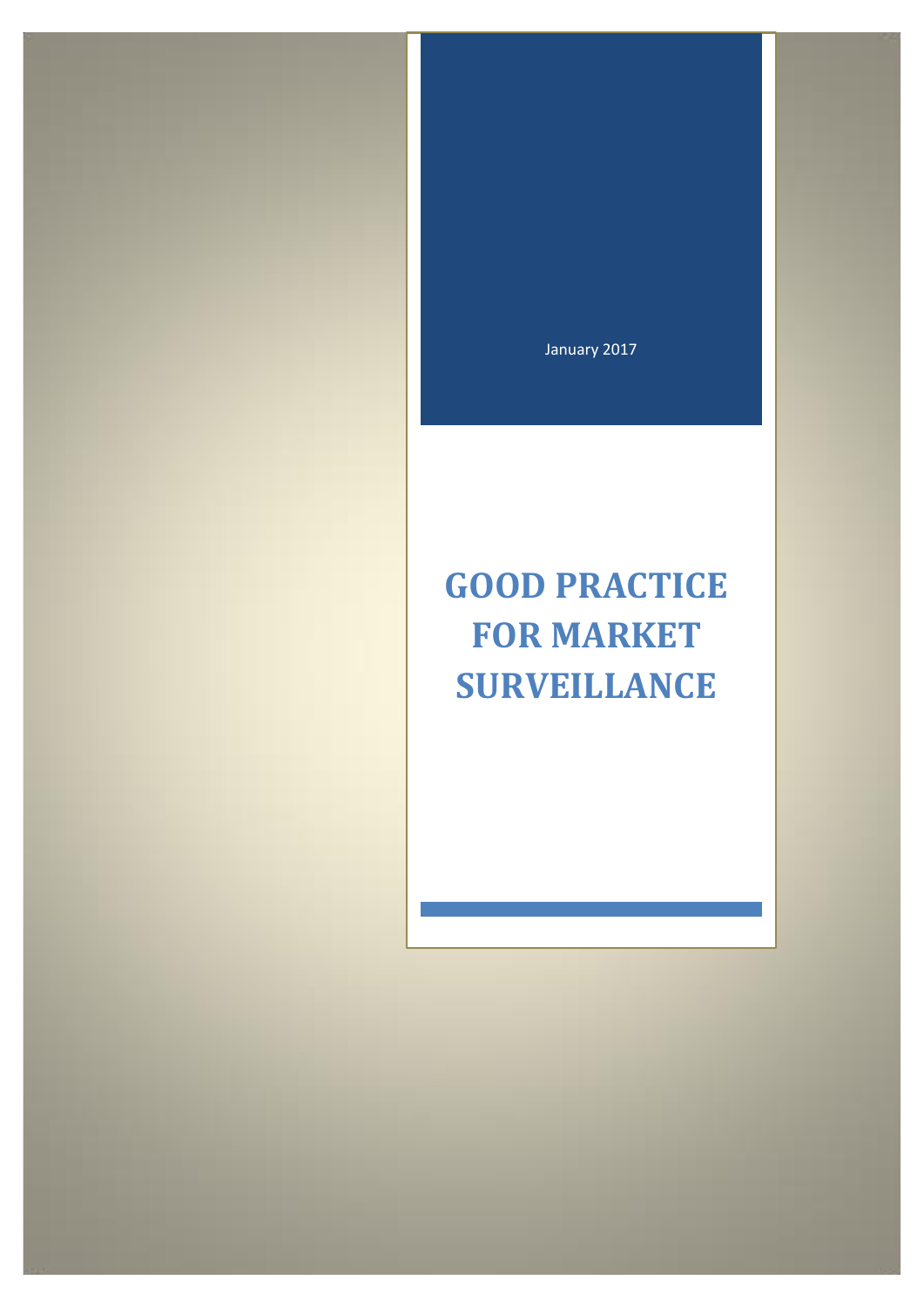# **Contents**

| 3.1.   |           |                                                                                       |  |
|--------|-----------|---------------------------------------------------------------------------------------|--|
|        | $3.1.1$ . |                                                                                       |  |
|        | 3.1.2.    |                                                                                       |  |
| 3.2.   |           |                                                                                       |  |
| 3.3.   |           |                                                                                       |  |
| 3.3.1. |           |                                                                                       |  |
|        | 3.3.2.    |                                                                                       |  |
|        | 3.3.3.    |                                                                                       |  |
|        | 3.3.4.    | Step 4: Assessment of compliance with formal requirements  16                         |  |
|        | 3.3.5.    | Step 5: Assessment of compliance with technical requirements  17                      |  |
|        | 3.3.6.    |                                                                                       |  |
|        | 3.3.7.    | Step 7: Inform the involved Economic Operators (no issues found)  19                  |  |
|        | 3.3.8.    |                                                                                       |  |
| 3.4.   |           |                                                                                       |  |
|        | 3.4.1.    |                                                                                       |  |
|        | 3.4.2.    |                                                                                       |  |
|        |           | 4. COOPERATION WITH BORDER CONTROL AUTHORITIES (CUSTOMS) 28                           |  |
|        |           |                                                                                       |  |
|        |           | ANNEX 2: Establishing a model for cross-border cooperation under the current rules 35 |  |
|        |           |                                                                                       |  |
|        |           |                                                                                       |  |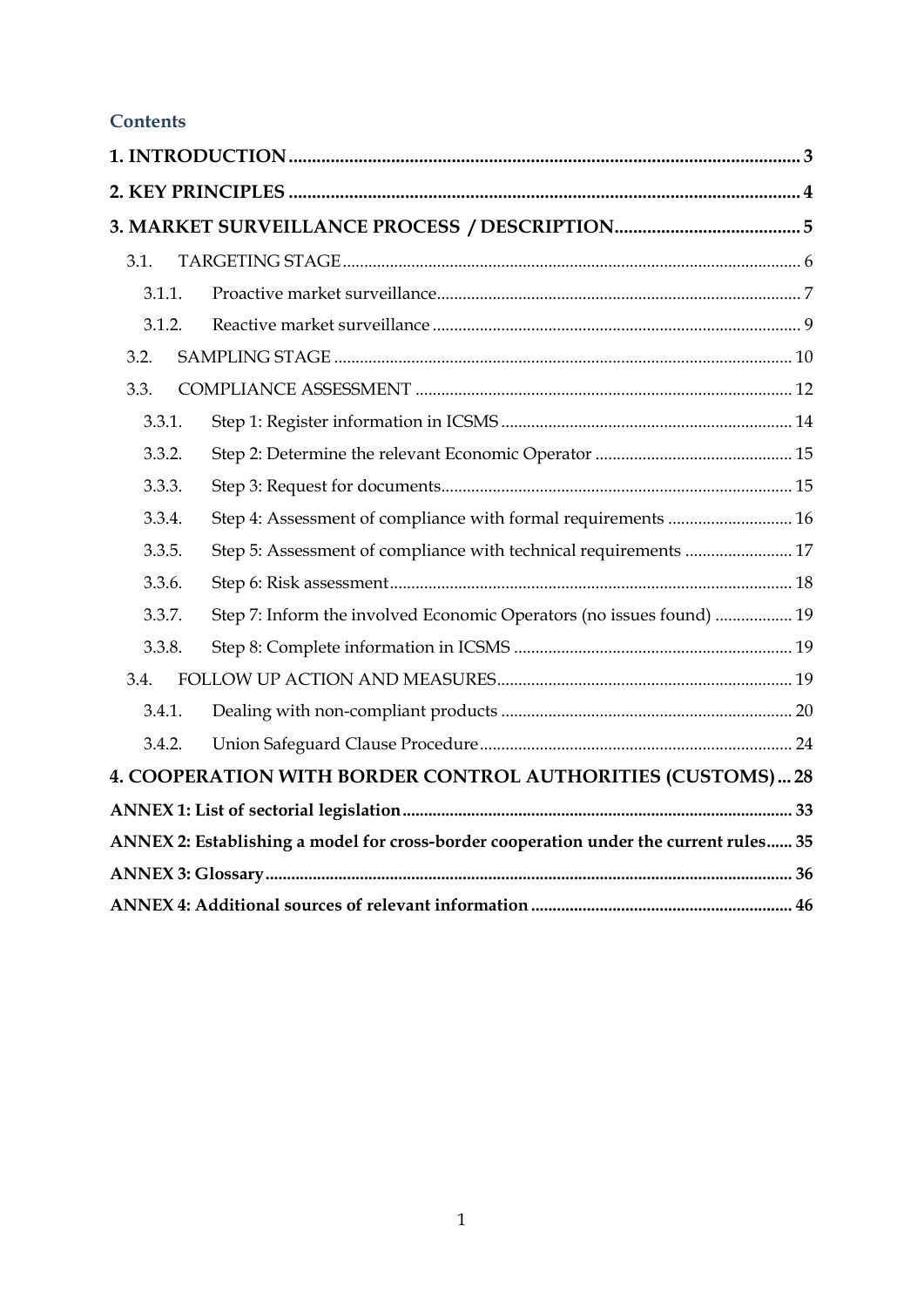*This guidance document - developed by market surveillance experts who are members or Chairpersons of various Administrative Cooperation (AdCo) groups - reflects good practice in the field of market surveillance and aims to contribute to a better understanding and consistent application of EU rules on market surveillance of non-food products across different sectors. The information provided is of a general nature only and doesn't specifically address any particular individual or entity. Only the text of the Union applicable legislation itself has legal force and only the Court of Justice of the EU has the competence of interpreting EU legislation in a binding manner.* 

*This document is intended for market surveillance authorities, in sectors falling under the scope of Regulation (EC) No 765/2008 on Accreditation and Market Surveillance. However, it can be used, for information, by any other interested parties or for any other sector where market surveillance is required.* 

*As the document reflects the state of the art at the moment of its drafting, it may be subject to later modifications.*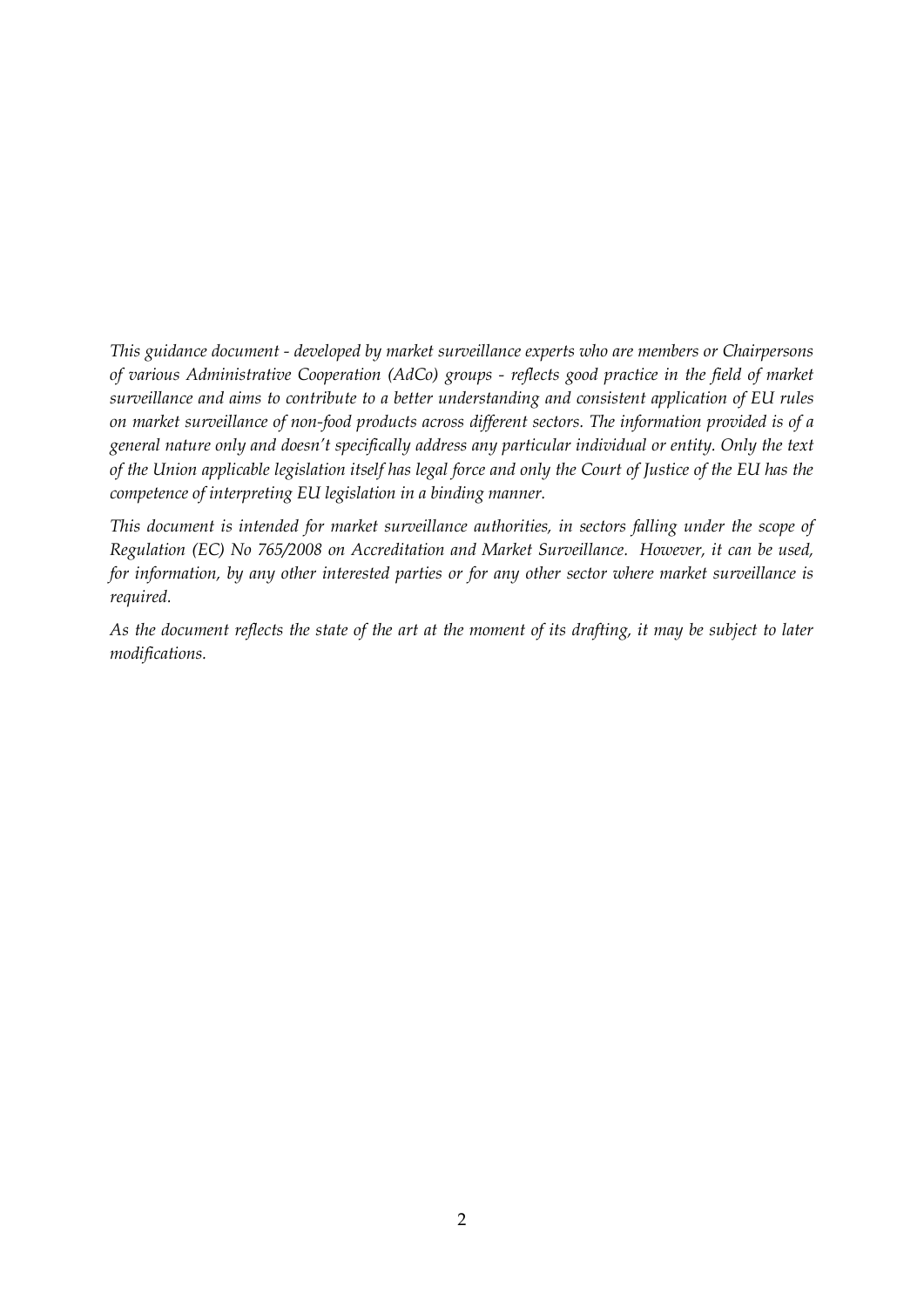## <span id="page-3-0"></span>**1. INTRODUCTION**

The document was commissioned by the AdCo Chairpersons group in order to develop good practice for market surveillance for products applicable 'horizontally' to different sectors. The document was developed by market surveillance experts from different European countries and sectors of Union harmonised legislation<sup>1</sup>.

## *SCOPE AND TARGET AUDIENCE*

The purpose of this document is to provide guidance to Market Surveillance Authorities in the EEA responsible for market surveillance in sectors within the scope of Regulation (EC) No 765/20082. This guidance is also expected to be relevant for Swiss Market Surveillance Authorities competent in sectors within the scope of the EU-Switzerland Mutual Recognition Agreement<sup>3</sup>. It is intended to be a working tool which will help to facilitate effective cross border market surveillance and provide a common understanding of the procedures laid down in applicable EU legislation ensuring a consistent approach to market surveillance.

The document covers:

- the procedural steps described in Regulation (EC) No 765/2008 on market surveillance for products covered by Union harmonisation legislation. The Regulation directly applies to Member States and national authorities.
- where applicable, the market surveillance provisions described in Decision No 768/2008/EC on a common framework for the marketing of products <sup>4</sup> and incorporated in sectoral legislation aligned to it.

The relevant market surveillance provisions are described in Chapter 7 of the Blue Guide5.

The document primarily addresses market surveillance carried out in relation to Union harmonisation legislation as listed in Annex I. For chemicals in scope of the REACH Regulation, this document needs to be complemented by specific guidance developed by ECHA and the Forum. The document does not attempt to cover the General Product Safety Directive No 2001/95/EC<sup>6</sup>.

## *DEFINITION OF MARKET SURVEILLANCE*

Market surveillance is defined by Regulation (EC) No 765/2008 as the activities carried out and measures taken by public authorities to ensure that products comply with the applicable requirements and do not endanger health, safety or any other aspect of public interest

**<sup>.</sup>** <sup>1</sup> Sectors represented were: Machinery, Personal protective equipment, Construction Products, Toys, Radio Telecommunications Equipment, Low Voltage, Measuring instruments and Non-Automatic Weighing Instruments, Equipment for use in Potentially Explosive Atmospheres, Electro-magnetic Compatibility, Recreational Craft, Pressure Equipment and Simple Pressure Vessel, Energy Labelling, Eco-design.

<sup>2</sup> <http://eur-lex.europa.eu/legal-content/EN/TXT/?uri=CELEX:32008R0765>

<sup>&</sup>lt;sup>3</sup> The consolidated version of the agreement between the European Community and the Swiss Confederation on mutual recognition in relation to conformity assessment (OJ L 114, 30.4.2002, p. 369-429). can be found at [http://eur](http://eur-lex.europa.eu/legal-content/EN/TXT/?uri=CELEX:02002A0430(05)-20150414)[lex.europa.eu/legal-content/EN/TXT/?uri=CELEX:02002A0430\(05\)-20150414](http://eur-lex.europa.eu/legal-content/EN/TXT/?uri=CELEX:02002A0430(05)-20150414)

<sup>4</sup> <http://eur-lex.europa.eu/legal-content/EN/TXT/?uri=CELEX:32008D0768>

<sup>5</sup> [http://ec.europa.eu/growth/single-market/goods/building-blocks/index\\_en.htm](http://ec.europa.eu/growth/single-market/goods/building-blocks/index_en.htm) or

http://ec.europa.eu/DocsRoom/documents/12661/attachments/1/translations/en/renditions/native.

<sup>6</sup> Directive 2001/95/EC of the European Parliament and of the Council of 3 December 2001 on general product safety (OJ L 11, 15.1.2002,p. 4) .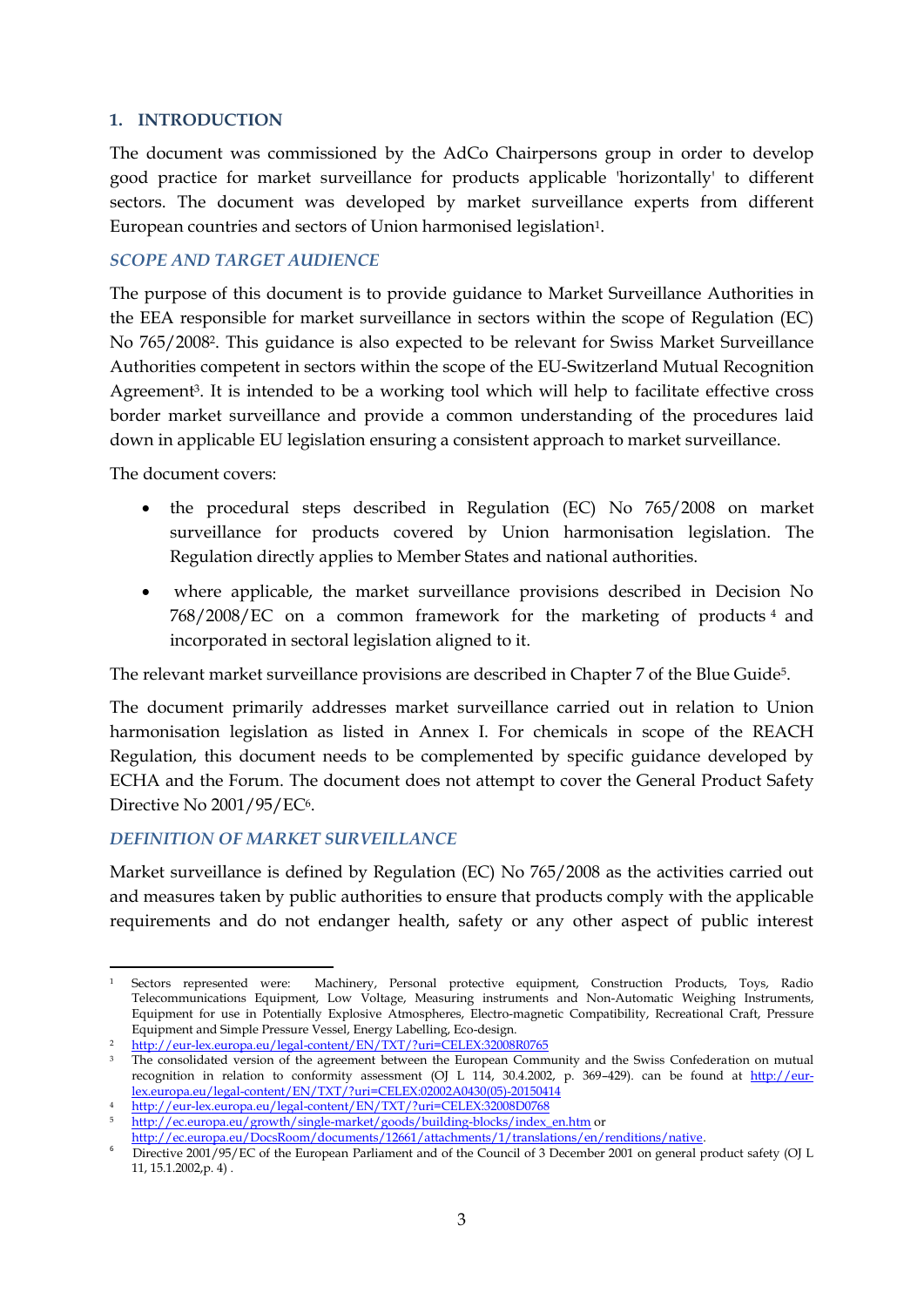protection. These applicable requirements are contained in Union harmonisation legislation, laying down rules on marketing products.

One of the fundamental freedoms of the European internal market is the free movement of goods. Economic Operators of non-food goods can often bring their products to the internal market without needing prior approval by a Market Surveillance Authority. However, they must ensure that the products meet all legal requirements. Market surveillance verifies this and allows measures restricting the movement of non-compliant products in the EU. By doing so market surveillance guarantees the protection of all aspects of public interests, such as the health and safety of persons or the environment, while also ensuring fair competition.

Market surveillance activities can be carried out proactively, on the Market Surveillance Authority's initiative, or reactively, following accidents, complaints or other intelligence requiring investigation. Formal market surveillance measures can only be addressed once a product has been placed on the market, put into service or presented to customs with a view to be released for free circulation7. However a Market Surveillance Authorities may also encourage compliance by providing information on applicable legislation (e.g. via press releases, dedicated websites or information campaigns) at any stage of the design and production process and carry out checks at trade shows fairs and exhibitions<sup>8</sup>.

## <span id="page-4-0"></span>**2. KEY PRINCIPLES**

Effective market surveillance is based on several key principles which should be considered whether the activities performed are proactive or active.

## *STRATEGY FOR MARKET SURVEILLANCE*

Market surveillance is not about checking every single product on the market but is about working efficiently and intelligently in order to monitor a wide range of products with the available resources. Intelligent market surveillance considers the appropriate targeting of products, the appropriate actions to perform controls, and the most effective follow-up measures. Furthermore, market surveillance can be carried out both proactively and reactively depending on how to most effectively meet objectives.

## *PROPORTIONALITY*

Article 18(4) of Regulation (EC) 765/2008, requires Member States to ensure that market surveillance activities are exercised with respect to the principle of proportionality. It requires Market Surveillance Authorities not to go beyond what it is necessary for achieving the expected result. In practice, this means that when deciding on corrective actions Market Surveillance Authorities should take into account the level of non-compliance and possible impact e.g. severity of harm and probability of occurrence.

## *CROSS BORDER COOPERATION*

Cooperation between Market Surveillance Authorities from different Member States is

 $\overline{a}$ <sup>7</sup> These concepts are defined in the Glossary. See Chapter 2 of the Blue Guide for further clarifications of these concepts.

<sup>8</sup> See Chapter 7.2 of the Blue Guide .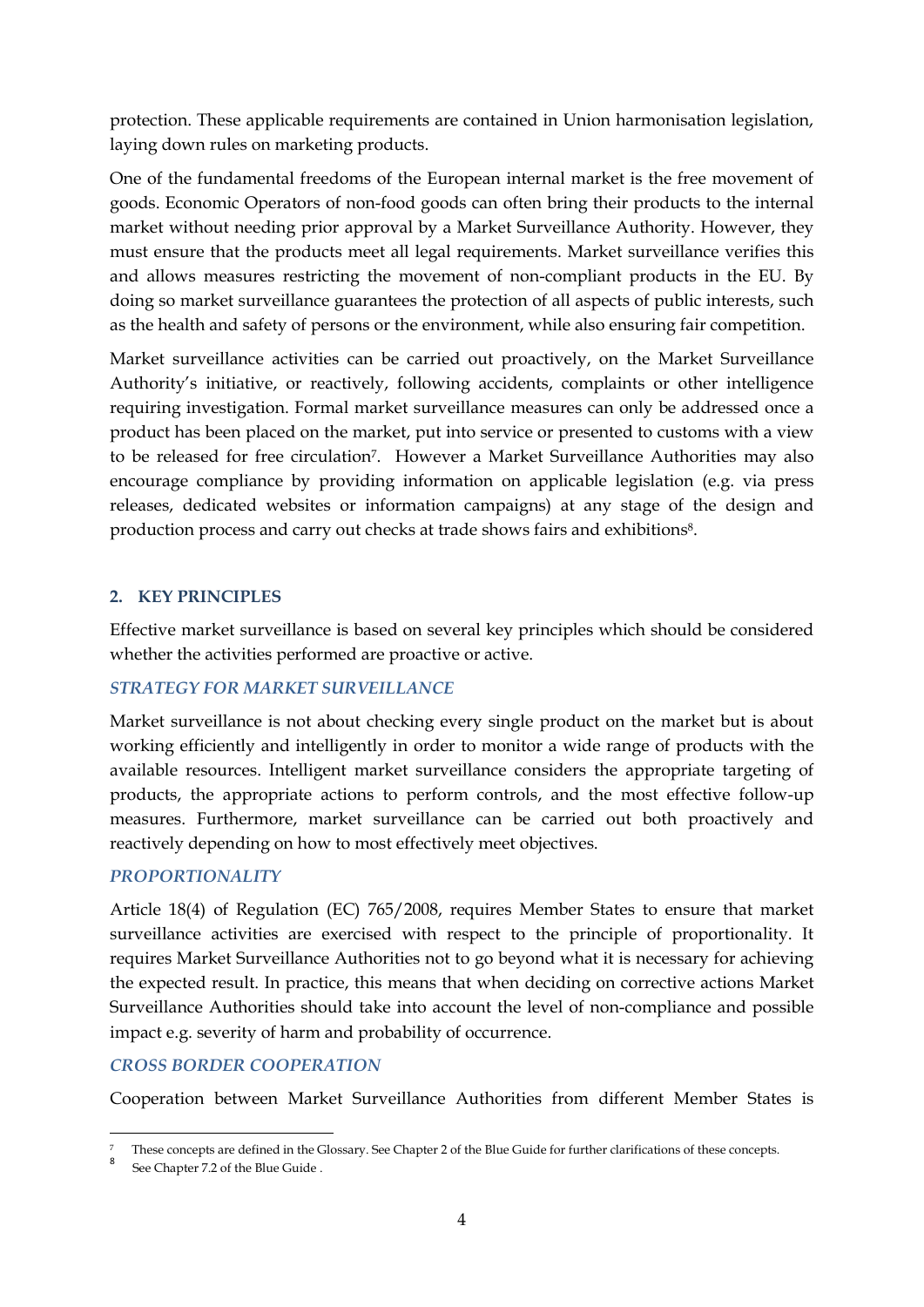essential to effective market surveillance. Cooperation starts with timely exchange of information on draft inspection plans required under Article 18(5) of Regulation (EC) No 765/2008, which should result in efficient coordination of complementary efforts (see section 3.1.3 below). Article 24 of the Regulation compels Market Surveillance Authorities to provide assistance upon request and exchange information and documentation, while Article 23 establishes a common database to share market surveillance information <sup>9</sup> . Market Surveillance Authorities should also follow up on restrictive measures adopted by other Market Surveillance Authorities to ensure effective enforcement across the single market10. Furthermore, they should attend and actively participate in Administrative Cooperation groups (AdCos11) meetings and as far as possible participate in common projects and joint market surveillance actions.

## *TARGETING THE RELEVANT ECONOMIC OPERATOR*

Most of the legislation listed in Annex 1 contains clear obligations for Economic Operators, proportional to the role they are playing in the supply chain. These obligations are described in detail in Chapter 3 of the Blue Guide.

In order to maximise the effectiveness of market surveillance in the EU Market Surveillance Authorities should always request corrective actions from the Economic Operator (either the manufacturer or the importer) responsible for placing the non-compliant product on the EU/EEA market. This request should be made before or in parallel to addressing the national distributor (i.e. any person in the supply chain, of the product other than the manufacturer or importer, who makes the product available on the market)<sup>12</sup>. Addressing the manufacturer or the importer should ensure that corrective actions are taken at EU/EEA level <sup>13</sup> . For sectors falling under the Mutual Recognition Agreement on Conformity Assessment between the EU and Switzerland, Market Surveillance Authorities should address non-compliance within the EEA as well as Switzerland. Against this background, references to the EU in the rest of this document will need to be interpreted as broader references to the EEA and, if appropriate, to Switzerland.

# <span id="page-5-0"></span>**3. MARKET SURVEILLANCE PROCESS / DESCRIPTION**

The following flow chart summarises market surveillance activities, detailed descriptions of which can be found in the following sections.

For all sectors, the process of market surveillance can be described in several horizontal steps. Firstly, the Market Surveillance Authority has to determine which products and/or Economic Operator will be targeted to achieve the greatest impact on the market (see "Targeting  $-3.1$ "). The Market Surveillance Authority must then apply this strategy in the

 $\overline{a}$ 

<sup>9</sup> Further information on the ICSMS database can be found in section 2.2 of the Toolbox.

<sup>10</sup> Further details on the procedure for cross-border cooperation can be found in Annex 2.

<sup>&</sup>lt;sup>11</sup> Further information on AdCos can be found in section 2.1 of the Toolbox and also via [http://ec.europa.eu/growth/single](http://ec.europa.eu/growth/single-market/goods/building-blocks/market-surveillance/organisation/administrative-cooperation-groups/index_en.htm)[market/goods/building-blocks/market-surveillance/organisation/administrative-cooperation-groups/index\\_en.htm](http://ec.europa.eu/growth/single-market/goods/building-blocks/market-surveillance/organisation/administrative-cooperation-groups/index_en.htm)

<sup>&</sup>lt;sup>12</sup> Further details on the importance of requesting cooperative corrective action at the highest possible level of the supply chain and relevant legal basis can be found in Annex 2.

<sup>&</sup>lt;sup>13</sup> The manufacturer or the importer is responsible for taking necessary corrective measures when informed that a product is non-compliant.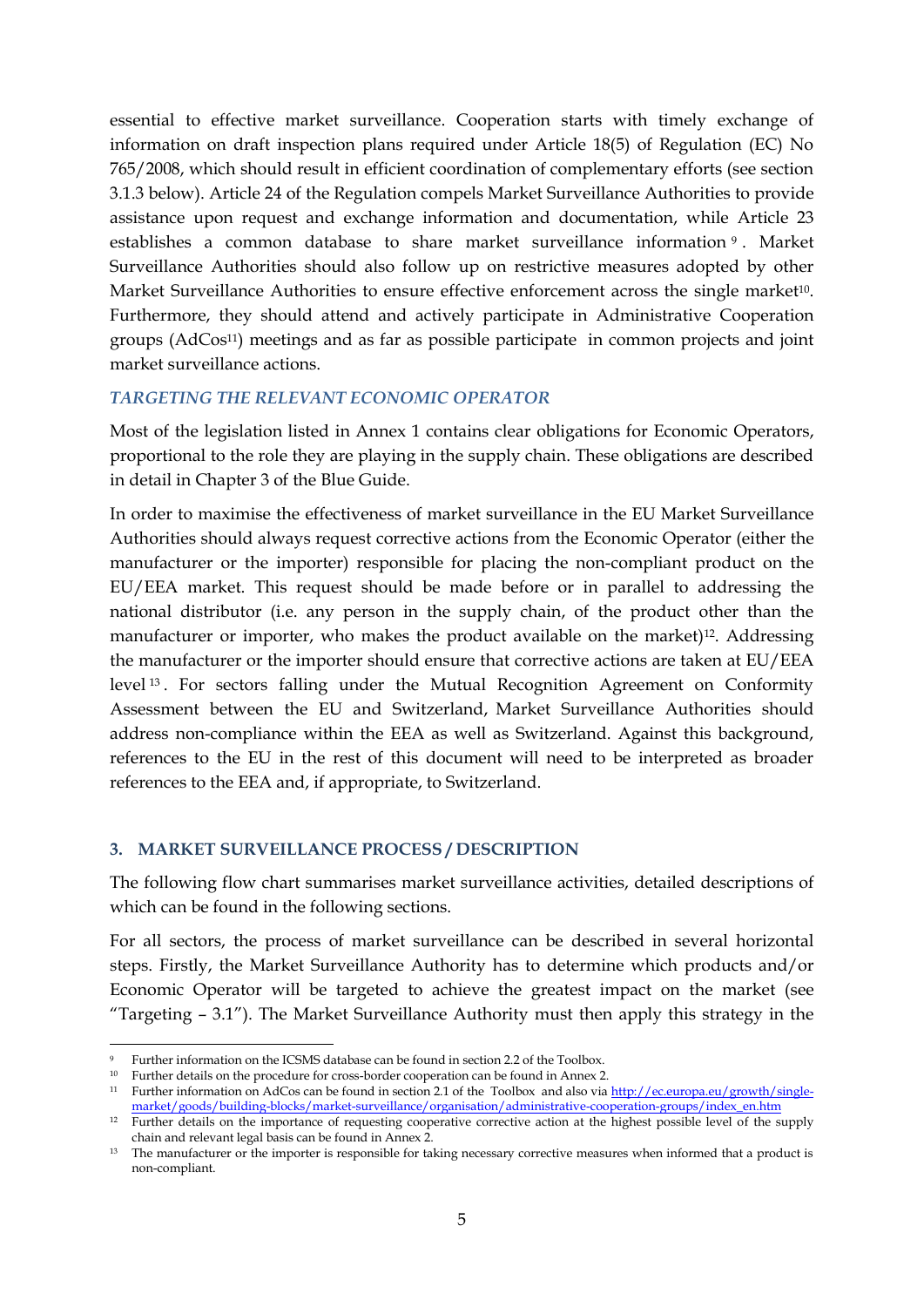field and take samples when relevant (see "Sampling – 3.2"). The Market Surveillance Authority then has to assess compliance which may require requesting more information from the Economic Operator e.g. access to technical documentation (see "Compliance assessment – 3.3"). At the end of the assessment the Market Surveillance Authority is able to draw informed conclusions on the compliance of the type of product. For this stage, and before making a definitive decision, discussion with the relevant Economic Operators needed (see "Follow-up actions and measures – 3.4"). All information gathered throughout the process is valuable and should inform future market surveillance activities.

For each stage of market surveillance, the toolbox found in Annex 5 contains useful guidance, documents and templates to support market surveillance officials.



#### <span id="page-6-0"></span>**3.1. TARGETING STAGE**

Intelligent and resource efficient market surveillance enhances assessing the compliance of products on or entering the market. Market Surveillance Authorities should prioritise resources to ensure that the actions they take contribute effectively to the protection of public interests and fair markets. When planning market surveillance activities it is important to decide where to sample products from or which Economic Operator to focus on.

There are two distinct types of market surveillance:

- Proactive market surveillance planned market surveillance activity
- Reactive market surveillance in response to an outside event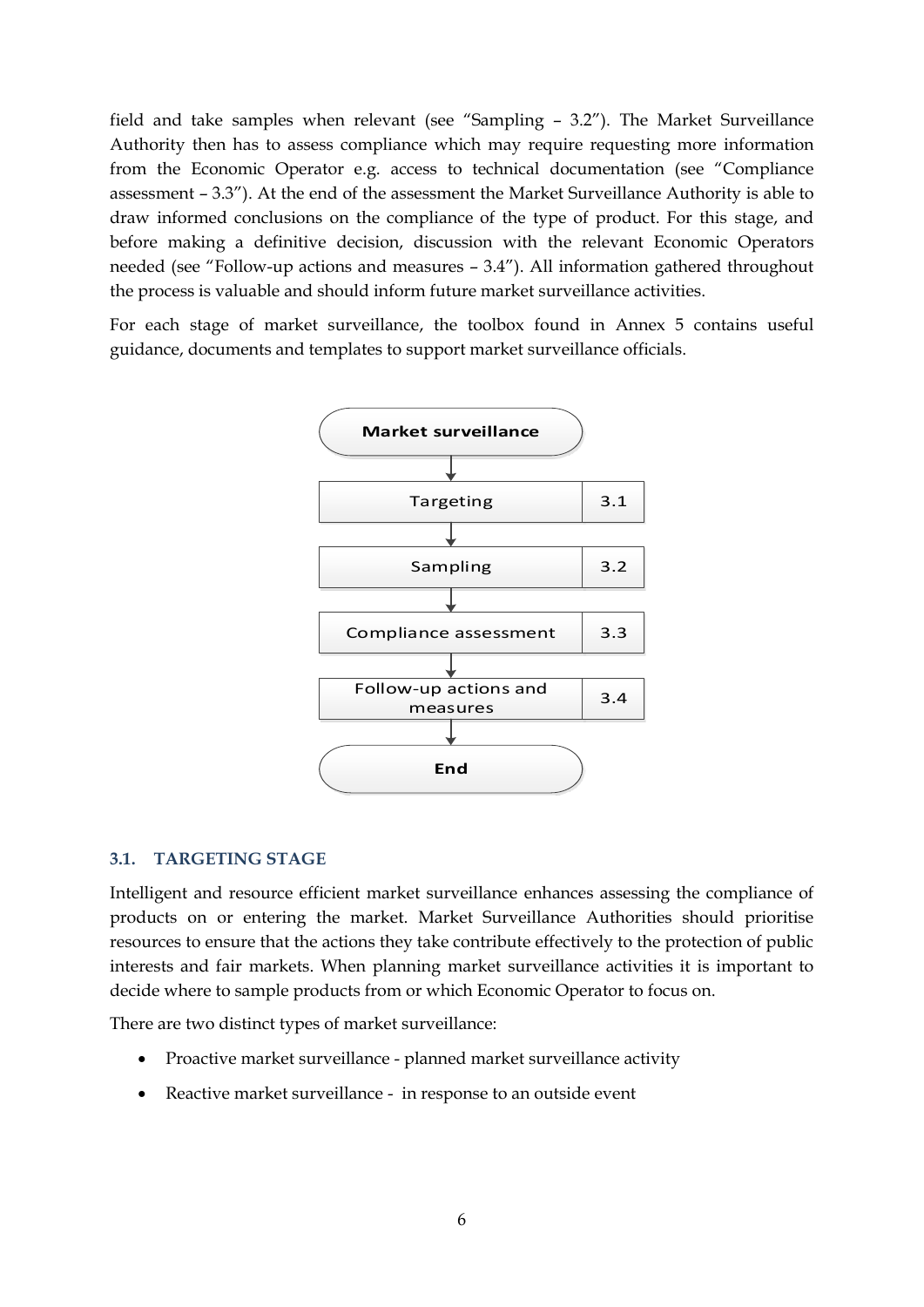## <span id="page-7-0"></span>**3.1.1. Proactive market surveillance**

## **a) Knowledge of the market**

It is recommended that Market Surveillance Authorities perform a market screening exercise to identify which Economic Operators are active in a particular sector; what products are available and where e.g. in store or online. Market Surveillance Authorities are advised to cooperate with industry to identify supply chains and market share and conduct market research among end users. Third party services may also be used to provide information if it can be established as being reliable. At the end of the market screening exercise the Market Surveillance Authority should have an intelligence led overview of:

- the overall size of the national market, i.e. the amount and type of products supplied on the market
- the names and market share of the Economic Operators supplying given products
- the type of Economic Operator (e.g. manufacturers, importers, distributors) and main channels of sales (e.g. online or retail premises).

The Market Surveillance Authority must decide which Economic Operators and products should be targeted to achieve the most effective outcome.

When targeting Economic Operators in a given sector, priority should be given to those that are most likely to break the rules, that do not follow the rules, or that have a history of noncompliance rather than targeting Economic Operators based on random selection<sup>14</sup>. Feedback from industry, consumer organisations, trade unions, labour inspectorates, media, consumer complaints and statistical data can provide a useful source of information when making these decisions.

Market Surveillance Authorities should also consider specific tools that can be used to assess an Economic Operator's expected level of compliance or their willingness to comply. An example of this is the 'Table of Eleven' which has been developed for a national authority in the field of criminal law<sup>15</sup> .

When targeting products in a given sector, priority should be based on the number and severity of non-compliant products found on the market. To maximise effectiveness and efficiency of market interventions whenever possible the Market Surveillance Authority should focus on targeting products produced in large quantities instead of a single product or targeting products that have the potential to have high impacts on health and safety of consumers, users or the environment. Targeting shipments at ports of entry can also be an efficient use of resources as it can prevent non-compliant products from entering the EU market and avoid more costly actions once the product is in the distribution chain. If products are manufactured in and have been placed on the EU market, targeting products at distributors sites (in particular wholesalers) is also an efficient and effective way of sampling. Inspecting large or industrial products (which are often supplied individually and may not be assembled until they reach the end user e.g. a factory) may not be fully possible prior to

**<sup>.</sup>**  $14$  Random selection may be beneficial where little information is available on a sector e.g. emerging technologies.

<sup>15</sup> See section 3.1.1 of the Toolbox.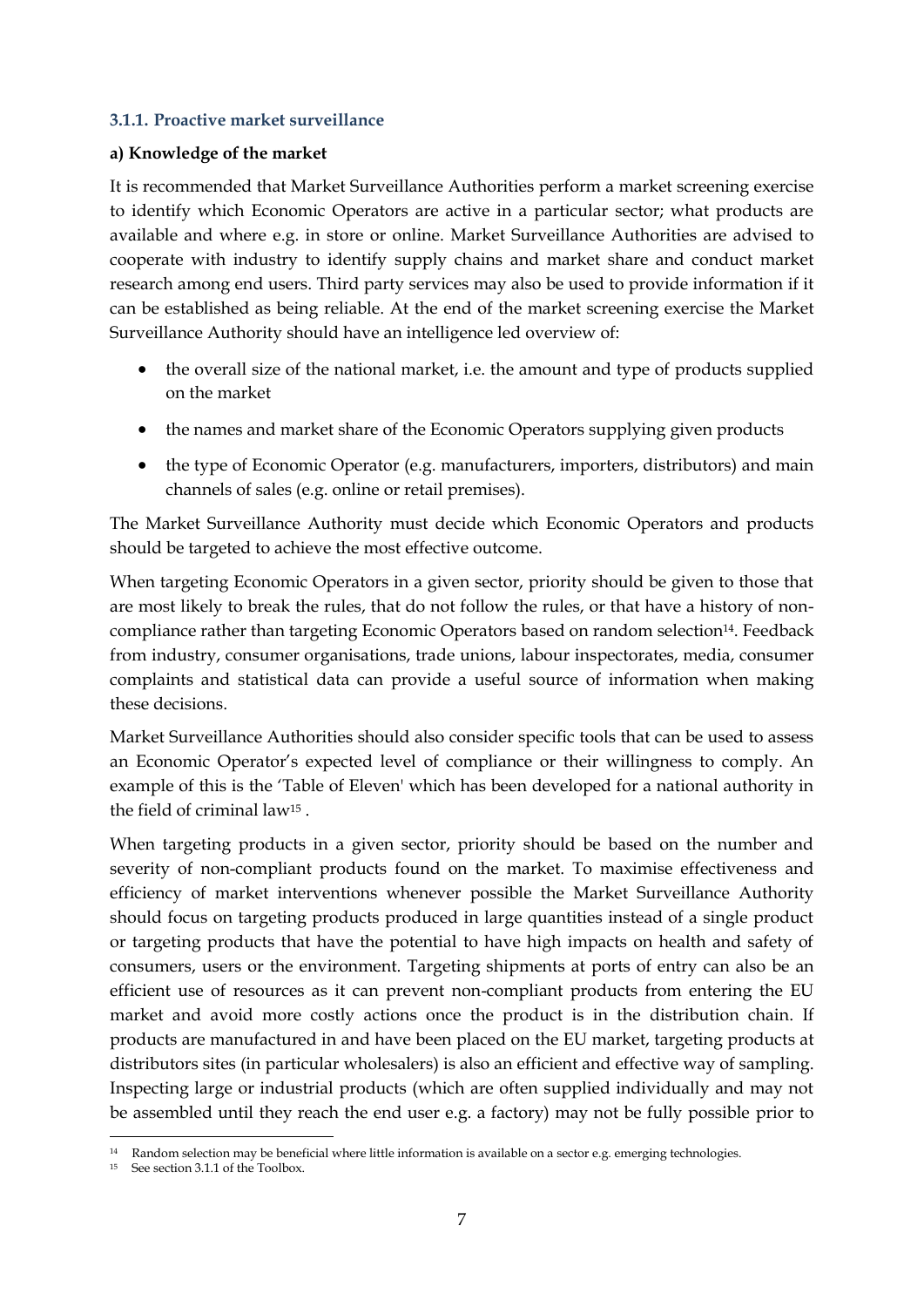assembly or installation.

Cooperation at an early stage with custom authorities should also be systematic when specific Economic Operators who import the targeted products are identified.

Some Economic Operators might only offer products online, without having them in stock. The European Commission is developing guidance relating to how to perform e-commerce investigations.

# **b) Planning activities**

Proactive market surveillance refers to activities which are specifically planned, organised and implemented by the Market Surveillance Authority.

Proactive market surveillance activities are important because they have the potential to prevent non-compliance from taking place. It is more cost-efficient than reactive market surveillance because the resources and the parameters needed to carry out these activities can be defined in advance. These activities can also include long-term planned actions for specific products, product groups or sectors such as raising awareness through communication activities or with Economic Operators involved in compliance schemes when they exist.

Article 18(5) of Regulation (EC) 765/2008 states that "Member States shall draw up either a general market surveillance programme or sector specific programmes, covering the sectors in which they conduct market surveillance, communicate those programmes to the other Member States and the European Commission and make them available to the public, by way of electronic communication and, where appropriate other means." This exchange of information can facilitate cooperation and sharing of resources between Market Surveillance Authorities in different Member States and avoid duplicating activities. It is therefore important that information on planned market surveillance activities is exchanged as early as possible16. Non confidential information about market surveillance activities and programs is also made publicly available via the European Commission's website17.

Proactive market surveillance can relate to either the targeting of Economic Operators (based on criteria such as history of non-compliance, results of audits, market share, distribution of products and / or users, etc.) or the targeting of products, both of which can be conducted as part of a focussed market surveillance campaign. Once an Economic Operator or a product has been selected the process of inspection in line with national legislation to ensure legal requirements are met can begin.

Where the effects of non-compliance are not immediately identifiable (e.g. toxicological or ergonomic hazards such as chronic health issues) proactive market surveillance is preferable.

**<sup>.</sup>** <sup>16</sup> In practice two complementary tools are available to exchange information on planned activities. Market Surveillance Authorities can informally share ideas about future initiatives in a given sector as well as communicating preliminary sectoral plans to the European Commission via their national coordinator. These plans are then uploaded to CIRCABC under the Internal Market for Products - Market Surveillance Group (IMP-MSG) section. This is available to all EU Market Surveillance Authorities and requests for access can be sent to grow-b1@ec.europa.eu.

<sup>17</sup> [http://ec.europa.eu/growth/single-market/goods/building-blocks/market-surveillance/organisation/index\\_en.htm](http://ec.europa.eu/growth/single-market/goods/building-blocks/market-surveillance/organisation/index_en.htm)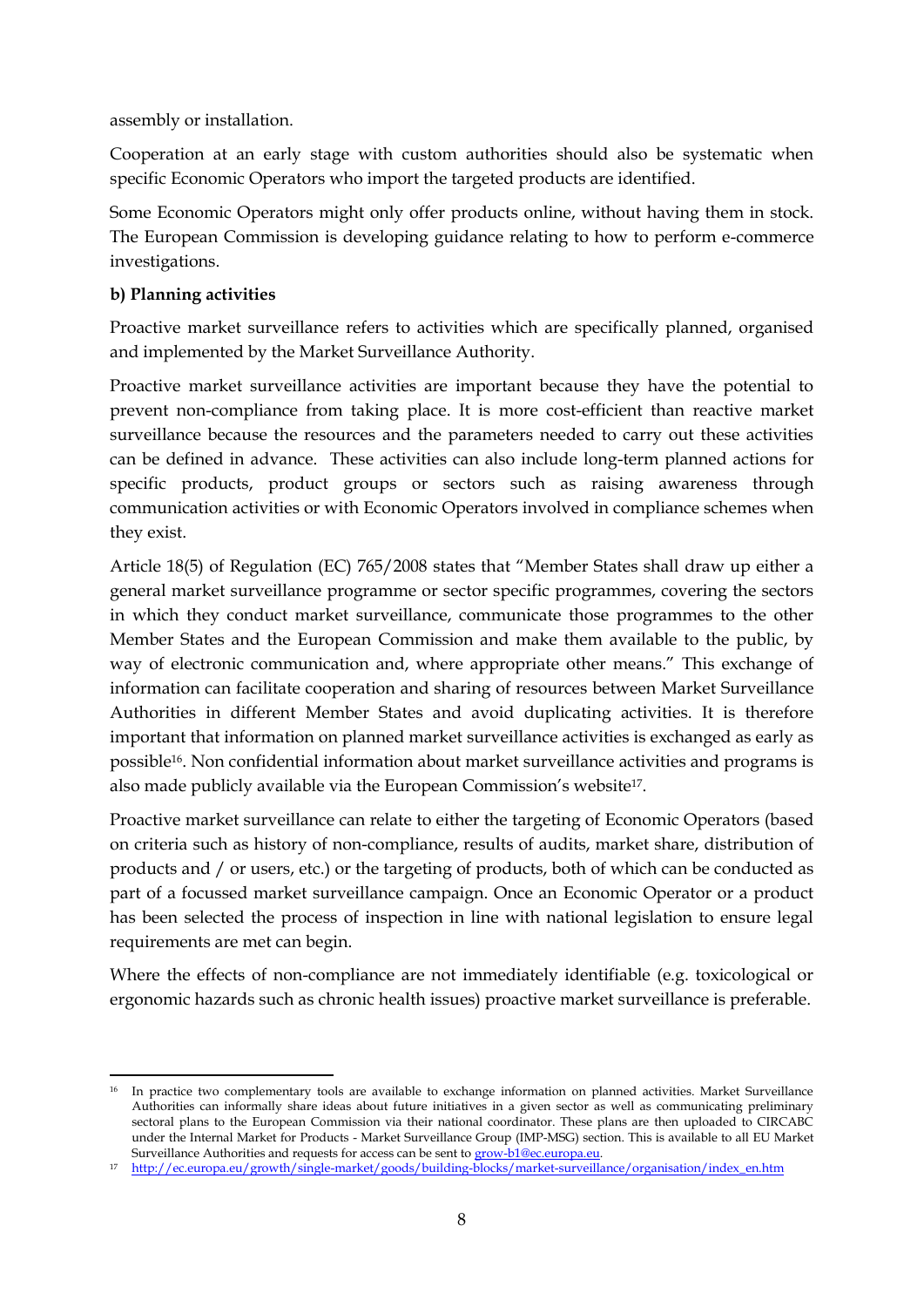## **c) Implementation of market surveillance campaigns**

After having defined scope (e.g. which and how many products or Economic Operators to target) of a specific market surveillance campaign, the Market Surveillance Authority will still need to:

- Define objectives to verify that products are compliant with the applicable legislation in order to guarantee consumer protection and to stop unfair competition
- Define the depth of the compliance evaluation to be carried out<sup>18</sup>
- Determine the period during which the campaign will be performed
- Conduct a feasibility study to evaluate if there is sufficient resource to meet the defined scope and objectives of the campaign
- Determine which procedures to follow e.g. by developing a code of practice<sup>19</sup> which will enable the effectiveness of a campaign and facilitate the preparation of a standardised report.

In the course of the campaign the Market Surveillance Authority will evaluate the noncompliance and risk and take the necessary measures against the Economic Operator.

At the end of the campaign the Market Surveillance Authority will produce a report and disseminate the findings of the campaign to stakeholders (e.g. business, industry, Economic Operators consumers, other Market Surveillance Authorities etc.) via appropriate and accessible media channels. It will also perform appropriate follow up measures.

Market surveillance campaigns can be conducted at a national level or jointly with other Member States. Joint market surveillance campaigns are strongly recommended as they improve the effectiveness of national efforts on the Single Market and can reduce costs. Administrative Co-operation Groups (AdCos) can play a key role in the organisation of these campaigns. To encourage joint market surveillance campaigns the European Commission offers financial support for actions that fulfil certain requirements and which are selected under the relevant grant procedures. <sup>20</sup>

# <span id="page-9-0"></span>**3.1.2. Reactive market surveillance**

Not all market surveillance activities can be planned in advance. Reactive market surveillance is normally triggered by an outside event and in relation to a specific suspected offence. This could include incidents and accidents <sup>21</sup> , notifications from other Market Surveillance Authorities through Rapex and ICSMS, notifications from other authorities (e.g.

**<sup>.</sup>** <sup>18</sup> Market Surveillance Authorities for instance can choose to carry out an *extensive* compliance evaluation involving administrative verification and sampling, technical verification including testing/inspection by (internal or external) laboratory/inspection bodies (where no conflicts of interest exist). Alternatively they can conduct a *limited* compliance evaluation involving administrative verification and/or sampling and internal testing (visual) of easily feasible requirements for which no or simple equipment is needed (e.g. measuring the reflective surface of visibility clothing or measuring the length of a cord in a toy).

<sup>19</sup> Example of Codes of Practice can be found in the toolbox.

<sup>20</sup> Calls for proposals can be found via [http://ec.europa.eu/growth/contracts-grants/calls-for-proposals/index\\_en.htm](http://ec.europa.eu/growth/contracts-grants/calls-for-proposals/index_en.htm) and http://ec.europa.eu/chafea/consumers/consumers\_calls.html.

<sup>&</sup>lt;sup>21</sup> Article 18(2b) of Regulation (EC) No  $765/2008$ .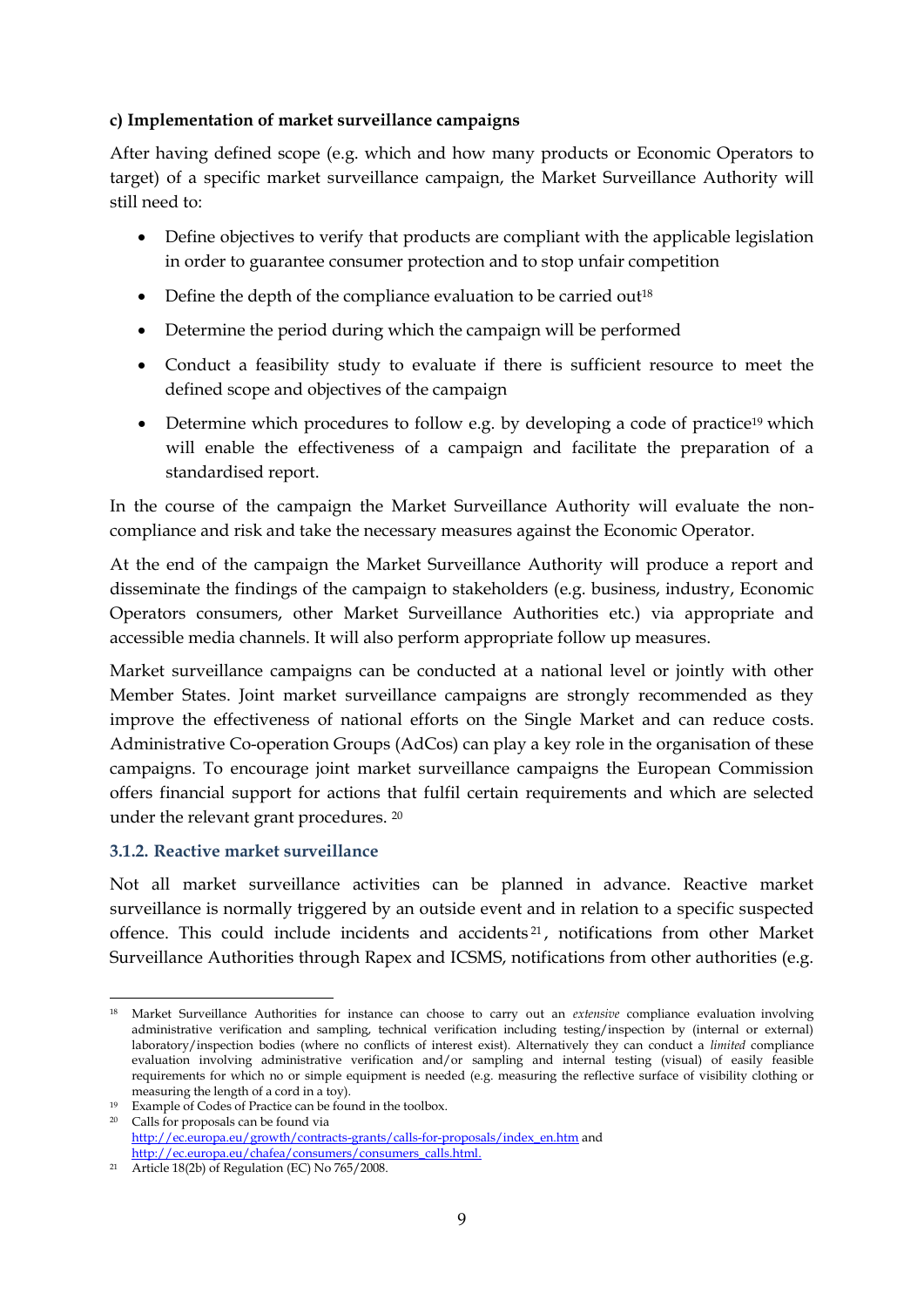customs22, labour inspectorate, police, social inspector, transport authority) or notifications from external sources (e.g. consumer complaints, Economic Operators, Notified Bodies, press releases, consumer reports) <sup>23</sup> . Information received by a Market Surveillance Authority relating to a product suspected to be non-compliant or to present a risk must be followed up in accordance with the principle of proportionality. In order to avoid duplication, a Market Surveillance Authority should check ICSMS and any other appropriate platforms (e.g. national databases) to see if the same product has already been assessed.

Although reactive market surveillance can create a sense of urgency (as the product might be suspected of having caused an accident) and may attract media interest, Market Surveillance Authorities should act proportionately and reach a considered and justifiable decision.

# <span id="page-10-0"></span>**3.2. SAMPLING STAGE**

To assess compliance Market Surveillance Authorities often need to take samples of products. Article 19(1) of Regulation (EC) No 765/2008 provides the legal basis to ensure that Market Surveillance Authorities may take samples and request the documentation and information necessary for carrying out their activities.

During the sampling stage Market Surveillance Authorities need to define the appropriate number of samples and where they should be taken. The Market Surveillance Authority's approach to sampling will be made on a case by case basis depending on the legislation, the type of product, the type of non-compliance being considered, and the number of products on the market.

A primary factor in deciding the sampling strategy is the type of non-compliance being considered. If it is a design or production issue e.g. the lack or wrong type of safety device being fitted, then one model is sufficient. If the Market Surveillance Authority wishes to assess the compliance of a product category that is statistically representative setting the sampling strategy will require knowledge of the size of the product population, which may range from one item (e.g. a large industrial machine) to thousands being available.

# **a) When and where to take samples**

Samples are usually taken from the Economic Operator if a Market Surveillance Authority has doubts on the compliance of a product, during a market surveillance campaign or as part of reactive market surveillance.

Samples may be obtained from various locations, either online or directly from the manufacturer, importer or distributor. Depending on the product the Market Surveillance Authority may consider it appropriate to inspect specific samples at the end-users premises. This will normally be the case for large industrial products.

It might be efficient to take samples and all related necessary documents (e.g. the EU Declaration of Conformity, Instructions for use etc.) from the Economic Operator responsible

**<sup>.</sup>** <sup>22</sup> Regulation (EC) No 765/2008 (Chapter III, Section 3 provides the legal basis to act on notifications from customs.

<sup>&</sup>lt;sup>23</sup> Article 18(2a) of Regulation (EC) No  $765/2008$ .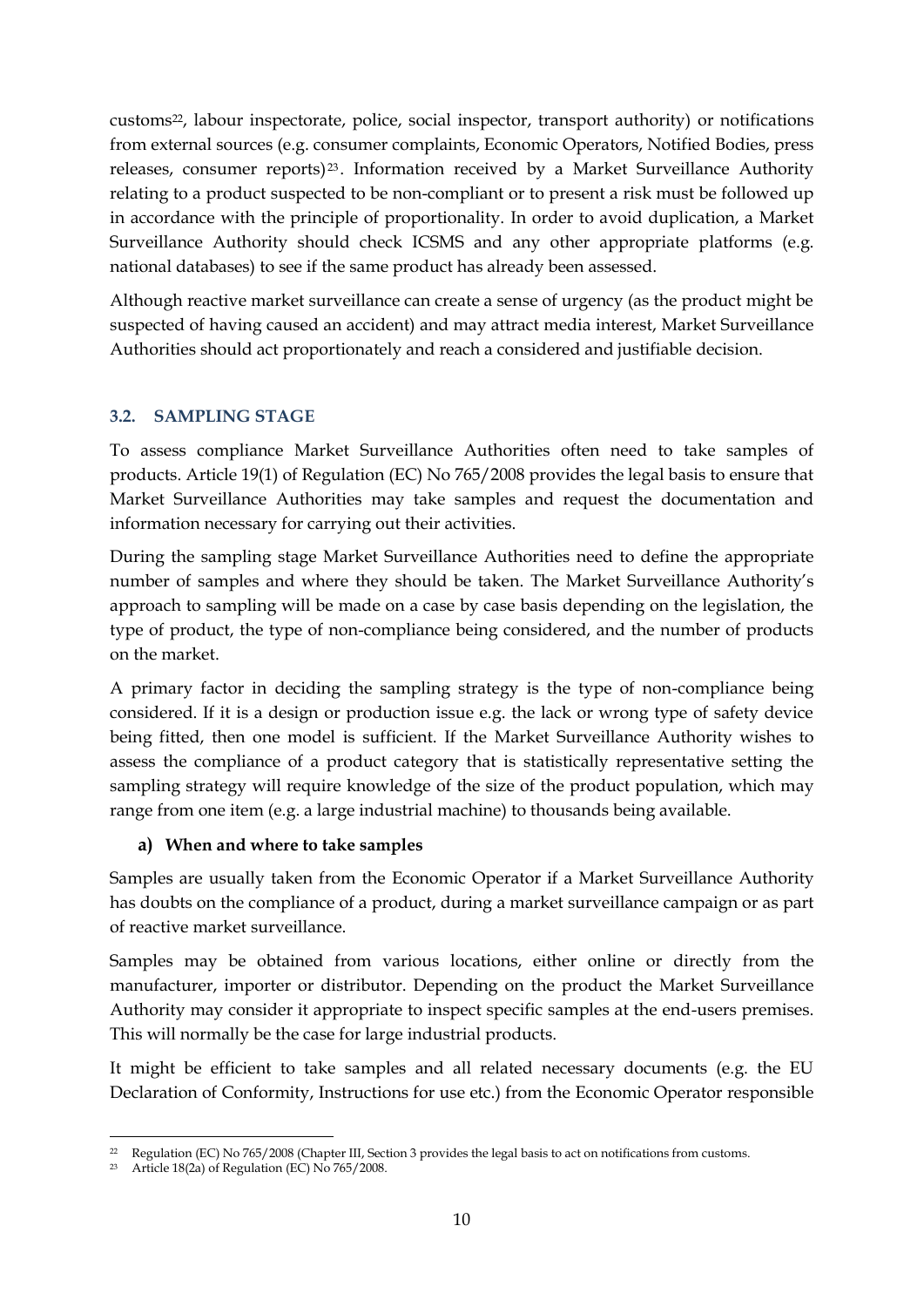for placing the product on the market. This should allow faster and more comprehensive measures to be taken to address cases of non-compliance.

The Market Surveillance Authority will decide which samples to obtain from those available. Samples are usually taken without prior announcement to the Economic Operator concerned. Mitigating the risk of non-representative samples being supplied and ensuring that the samples correspond with those freely available on the market.

National legislation dictates whether or not the Market Surveillance Authority has to pay for the samples taken. If national legislation requires the Market Surveillance Authority to pay, the Economic Operator must issue a receipt for the products purchased. If national legislation does not require the Market Surveillance Authority to pay, the samples remain the property of the Economic Operator and the Market Surveillance Authority will issue a sampling form.

# **b) Number of samples**

The number of samples defined in the scope of the campaign must be sufficient for the planned assessment and testing. It is important to note that the aim of inspection and testing by the Market Surveillance Authority is to check whether a product is compliant or not.

Where a Market Surveillance Authority inspects the product according to the 'Essential Requirements' in the relevant Directive or Regulation the number of samples requested by the Market Surveillance Authority depends upon the complexity of the product and required steps for the testing of the product. This is because some tests may destroy the product and if further tests are necessary more samples of the product will be needed. Also for legal reasons (depending on national legislation) it may be necessary to have a further sample that is "sealed" and available for independent additional testing if required. Prior exchange of information with the laboratory technicians who will be in charge of the testing is recommended to clarify these aspects.

It is the Market Surveillance Authority`s responsibility to demonstrate the non-compliance of the samples taken. It is the responsibility of the Economic Operator to demonstrate to the Market Surveillance Authority whether or not only the specific samples and not the entire production series are non-compliant.

For market surveillance it is only necessary to use a statistical approach to sampling if a campaign aims to find a result representative for a certain product group. In this case sampling includes defining the "batch of products" from which the sample is drawn.

# **c) Handling of the samples**

When handling samples, consideration to continuity of evidence is critical and the Market Surveillance Authority must ensure that:

- the samples taken are packaged and stored in a way that precludes tampering and damage
- the samples are unequivocally identifiable and auditable e.g. through clear labelling and recording system.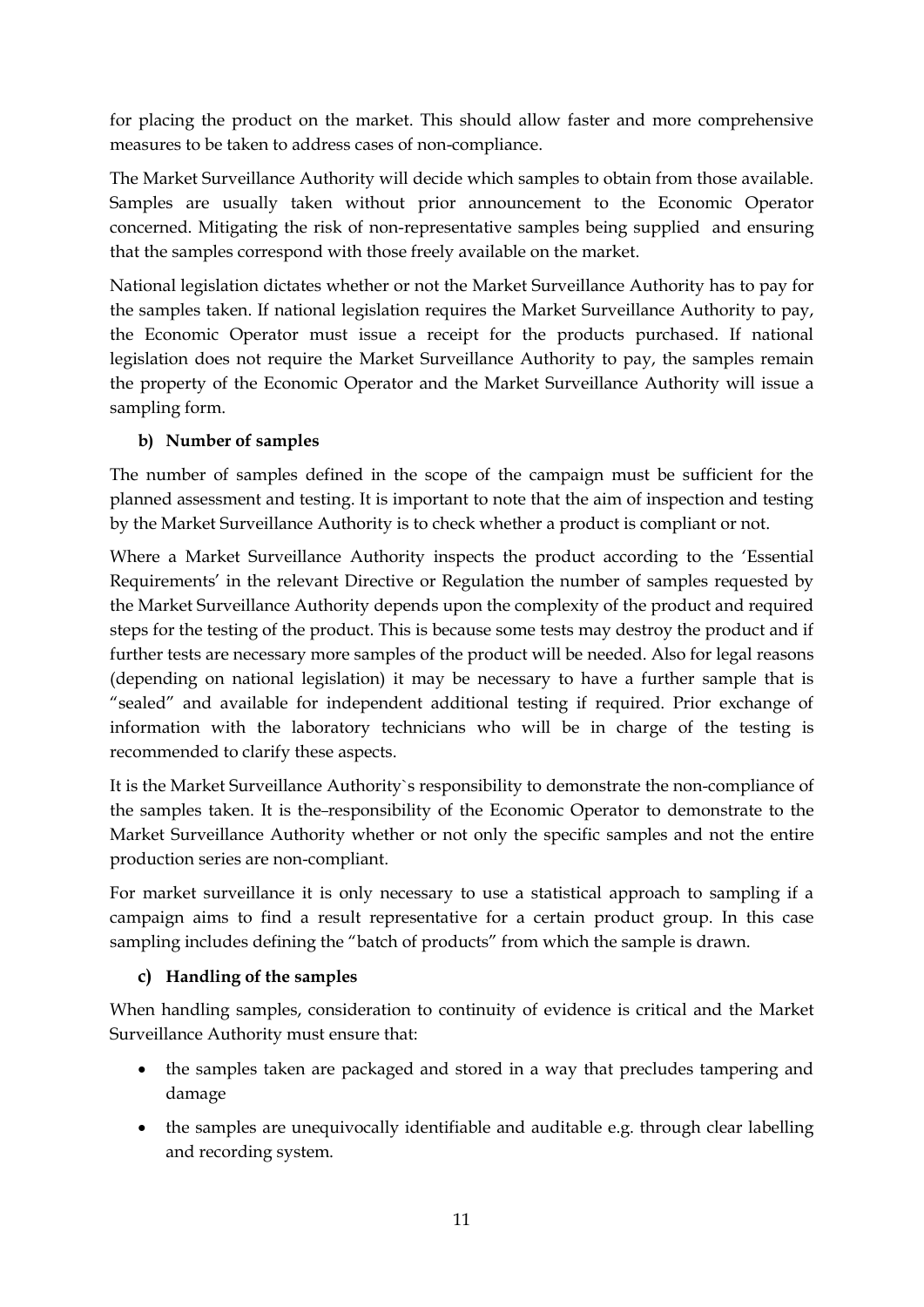all required information about the samples is collected and recorded properly. A sampling form<sup>24</sup> should contain detailed identification of the samples, such as data on the label, the number of samples taken (based on technical specifications, standards), photographs of the samples, location of examination, date the samples were taken, name and signature of the inspector, name and signature of the Economic Operator's representative and any other necessary comments. Relevant information should then be uploaded to a national database such as ICSMS or international equivalent.

It is critical that the samples are correctly handled, appropriately sealed, secured, and are fully traceable at each stage, from taking the sample to testing the sample. Any secure seals applied to the samples should only be removed and subsequently recorded, when testing commences.

Consideration should be given to samples of products (e.g. dangerous chemicals, fireworks) the transport and storage of which are regulated. The necessary authorisations or the use of specially habilitated transport / storage service may be needed and should be planned ahead.

# **d) Sampling of large products**

A Market Surveillance Authority might not consider it to be appropriate or cost effective to sample large products or those supplied in low numbers and instead must identify which elements of the product are representative for the products compliance. The Market Surveillance Authority might consider it sufficient to carry out a detailed examination of a specific part of a large product.

In the case of large products it may be appropriate to keep and inspect the product at either the Economic Operator's or the end-users site. This will necessitate the Market Surveillance Authority to use appropriate powers provided under national legislation to obtain access to and seal the product ensuring that the product remains unchanged during the investigation, inspection and testing process.

# <span id="page-12-0"></span>**3.3. COMPLIANCE ASSESSMENT**

It is the Economic Operators responsibility, according to their respective role in the supply chain, to ensure compliance with all relevant legislation and to fulfil all appropriate conformity assessment obligations.

The task of the Market Surveillance Authority is to verify whether a product complies with the requirements of the applicable legislation. However the Market Surveillance Authority should not issue a compliance statement which could be seen as endorsing a product.

When assessing the compliance of a product, the Market Surveillance Authority may choose to consider all relevant legislative requirements (a *full compliance assessment*) or parts of them (a *partial compliance assessment*). The compliance assessment may be divided between 'Formal' compliance (administrative requirements e.g. documentation, markings, etc.) and

<sup>1</sup> <sup>24</sup> An example can be found in section 3.2 of the Toolbox.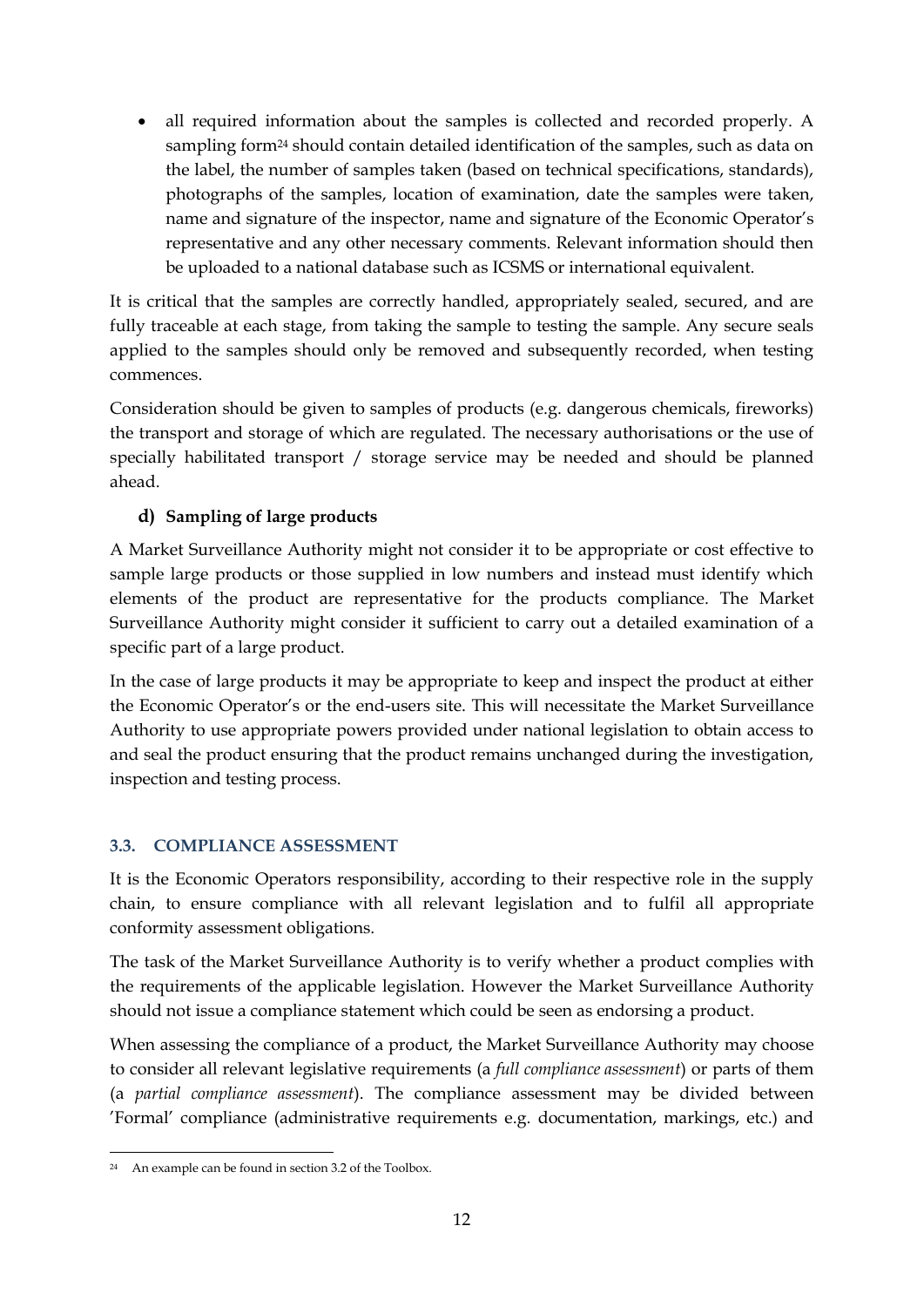'Technical' compliance (essential requirements)25**.**

Market Surveillance Authorities should exchange views on how the various requirements are to be assessed to ensure consistency regardless of which Market Surveillance Authority has assessed the product. Therefore, benchmarking exercises could be organised via AdCos whereby members assess the same product to provide comparable outcomes. Common checklists developed by AdCos may be used to facilitate the compliance assessment for specific product groups<sup>26</sup>. For a compliance assessment and risk management to be effective the Market Surveillance Authority must have access to complementary information such as the date the sample was placed on the market (to determine the accuracy of the Economic Operator's conformity assessment) and information on the quantity of products sold and in the distribution chain.

The compliance assessment will begin once an inspection has been carried out or a sample or document has been made available. The following flowchart outlines the process between the collection of a sample and the determination of any subsequent follow-up measures. The steps identified in the flowchart presume that the Market Surveillance Authority will carry out a full compliance assessment according to the relevant legislation. It is important to remember that the steps described in the flowchart may vary depending on the product being assessed and the campaign itself.

**.** 

<sup>&</sup>lt;sup>25</sup> These terms refer to the requirements assessed by the Market Surveillance Authority, not the risk of the product as a consequence of non-compliance.

<sup>26</sup> See document 3.1.2b in section 3.1.2 of the Toolbox and documents in section 3.3.1 of the Toolbox.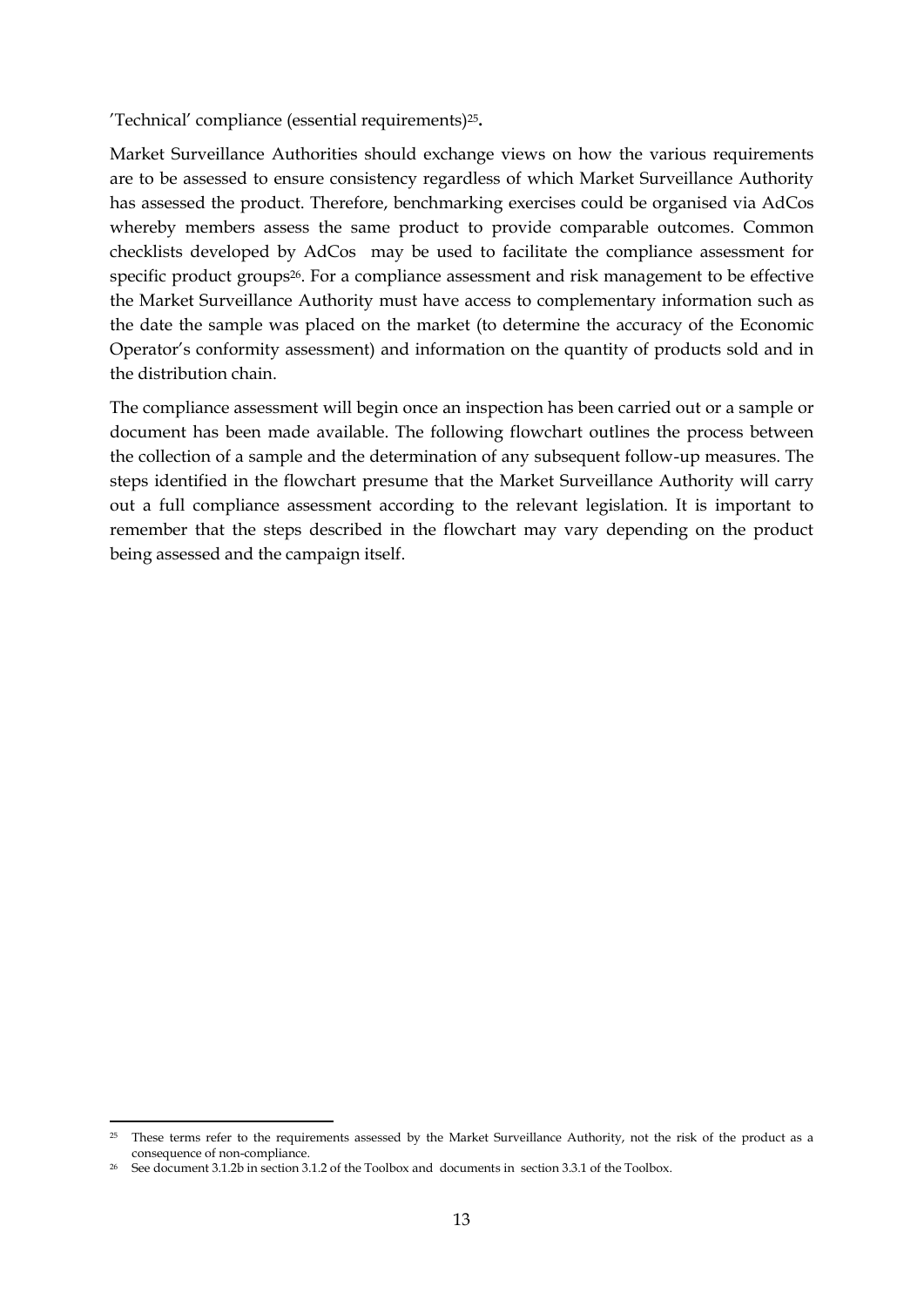

# <span id="page-14-0"></span>**3.3.1. Step 1: Register information in ICSMS**

The Market Surveillance Authority should check whether the product to be assessed is already registered on ICSMS. If so it might be useful to verify the Product Information (PI) details and to contact the processing Market Surveillance Authority.

If a PI does not already exist, the relevant information about the product should be recorded in ICSMS promptly. This is necessary as other Market Surveillance Authorities should be informed in a timely fashion that the product, which may be available in other Member States, is being assessed to avoid unnecessary duplication.

In the case of mass products, where a high number of initial checks take place, it may not be feasible to encode in ICSMS information on all investigations carried out. However encoding should take place at very least when the authority has reason to believe that the same product has also been made available in other Member States or a sample has been taken for examination.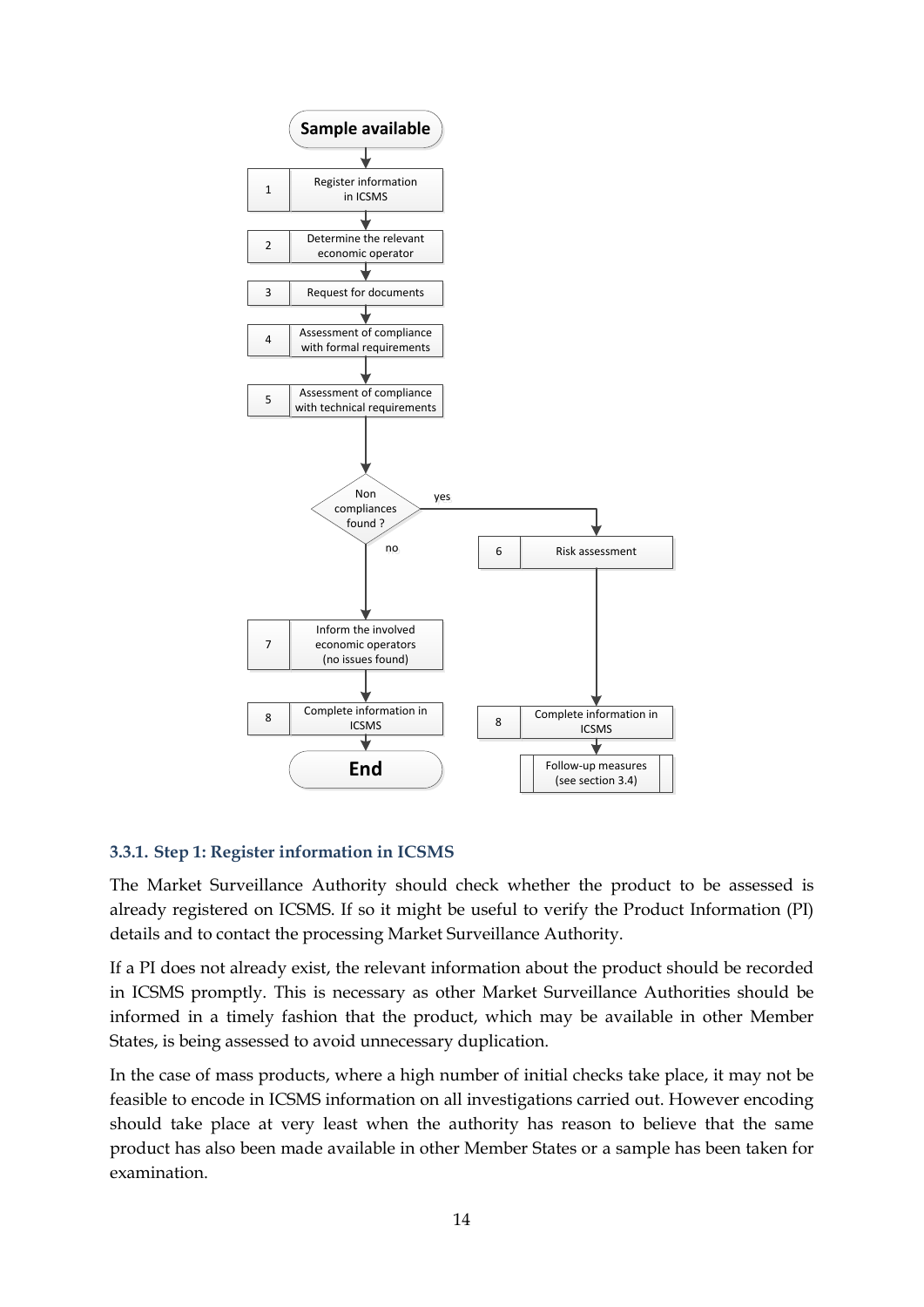#### <span id="page-15-0"></span>**3.3.2. Step 2: Determine the relevant Economic Operator**

It is important to quickly determine the manufacturer or importer responsible for placing the product on the market. This enables the Market Surveillance Authority to request information and resolve non-compliance efficiently and in good time.

If there is a manufacturer or importer in the EU, the Market Surveillance Authority should address them directly. If the manufacturer is based outside of the EU, the Market Surveillance Authority should contact its authorised representative if such exists or attempt to contact the manufacturer in the third country.

If the manufacturer or importer is not available or cooperative the Market Surveillance Authority should address the Economic Operators high up in the distribution chain as possible (e.g. the wholesaler or retailer) *27.*

It should be noted that a product is non-compliant if the name and address of the manufacturer or importer is not present. In such cases, the Market Surveillance Authority should request that the Economic Operator from whom the product was sampled to provide information (such as lists of deliveries, invoices or orders) regarding where the product was purchased in order to identify the highest Economic Operator in the distribution chain.

## <span id="page-15-1"></span>**3.3.3. Step 3: Request for documents**

In order to carry out a comprehensive compliance assessment, the Market Surveillance Authority should have detailed information on the product, which is available in the EU declaration of conformity / declaration of performance<sup>28</sup> and, if necessary, in the technical documentation<sup>29</sup>. Requesting the declaration of conformity and technical documentation will usually be done via the relevant Economic Operator or via the highest Economic Operator in the supply chain (see section 3.3.2)<sup>30</sup>.

In the case of complex industrial products it may not be cost effective or necessary to request technical documentation in full. In such instances the principle of proportionality would imply that the Market Surveillance Authority would not require the complete technical file but only the technical documentation sufficient to support a compliance assessment.<sup>31</sup>

When the Market Surveillance Authority requests technical documentation from an Economic Operator in a different Member State it is recommended to inform the Market Surveillance Authority of the Member State where the Economic Operator is based. If the Market Surveillance Authority is unsuccessful in requesting technical documentation from that Economic Operator, it should then seek the assistance of the Market Surveillance

<sup>1</sup> <sup>27</sup> Some legislation may foresee additional entities that have obligations to fulfill, as private importer. [Directive 2013/53/EU](http://eur-lex.europa.eu/legal-content/EN/TXT/PDF/?uri=CELEX:32013L0053&from=EN) on recreational craft and personal watercraft foresees that a private importer, before putting the product into service, shall ensure that it has been designed and manufactured in accordance with the requirements set out in the relevant legislation. This means that in general, all the requirements for the Economic Operators apply also to the private importer

<sup>28</sup> Most EU legislation requires a Declaration of Conformity; the Construction Products Regulation requires a declaration of performance.

<sup>&</sup>lt;sup>29</sup> An example of letter requesting for documents can be found in section 3.3.3.1 of the Toolbox.

<sup>&</sup>lt;sup>30</sup> The supply chain may not have access to the technical documentation but must assist the Market Surveillance Authority obtain the relevant information from the manufacturer. An example can be found in the toolbox.

<sup>31</sup> See section 7.2 of the Blue Guide for further details.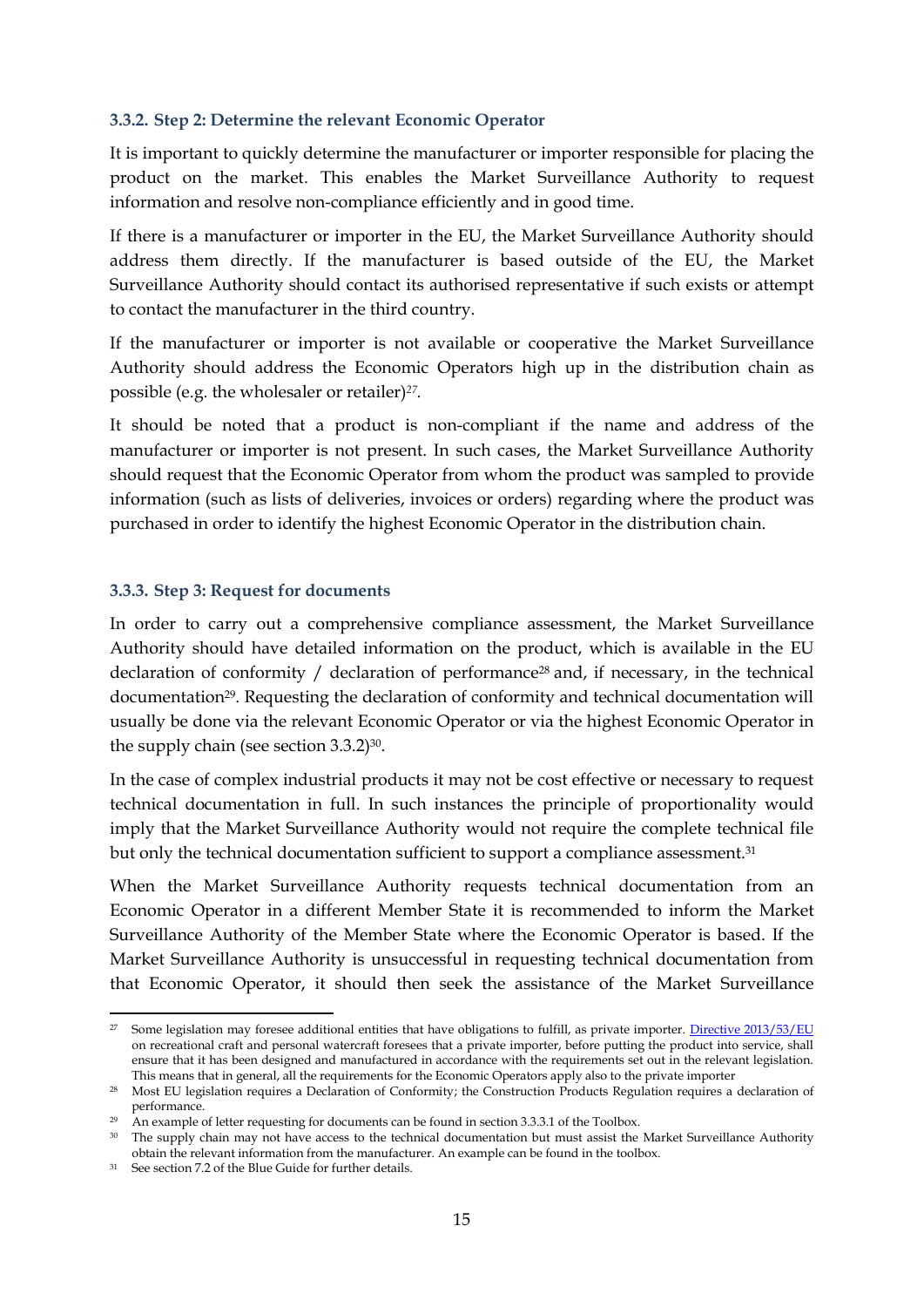Authority where the Economic Operator is based. This Market Surveillance Authority should provide adequate assistance e.g. by supplying information or documentation, by carrying out appropriate investigations or any other appropriate measures<sup>32</sup>. Further details on the mutual assistance procedure can be found in Annex 2 (see in particular the proposed general principles and procedure for case 1)<sup>33</sup>.

If there is evidence (e.g. identification number on the product and/or the packaging) that a notified body has been involved in the conformity assessment procedure, the Market Surveillance Authority may contact this notified body to ask for more information on its involvement and to obtain information on the conformity assessment procedure.<sup>34</sup>

Another important source of information is the instructions for use and for some products (e.g. construction products) information on dangerous substances. These usually have to accompany the product and should be available to users. When a compliance assessment is carried out without a sample, instructions for use may be available online. If necessary, they can be requested from the Economic Operator and must be made available to the Market Surveillance Authority.

# <span id="page-16-0"></span>**3.3.4. Step 4: Assessment of compliance with formal requirements**

Assessing compliance with formal requirements normally consists of assessing whether:

- the conformity marking has been affixed on the product and/or on its packaging and is in line with legal requirements
- the EU declaration of conformity or performance is available and drawn up correctly
- the technical documentation is available and complete
- the instructions for use and/or installation are available and comprehensible in the language of the user
- other specific elements required by the relevant EU legislation should be considered

Situations where missing or incomplete information (e.g. safety information for the end-user) might lead to a risk should not be considered as formal non-compliance when deciding on the appropriate follow up action (see also step 11 in section 3.4).

The Market Surveillance Authority should consider whether some of the information required to carry out a formal compliance assessment is available online.

When assessing technical documentation, the Market Surveillance Authority should check:<sup>35</sup>

<span id="page-16-1"></span>• that the EU declaration of conformity or performance is available and complete<sup>36</sup>

**<sup>.</sup>** <sup>32</sup> The legal basis for this type of mutual assistance is set out in Article 24(2) of Regulation (EC) 765/2008.

<sup>&</sup>lt;sup>33</sup> Templates for informing the Market Surveillance Authorityof the Member State where the Economic Operator is based and to request its assistance are provided in section 2.3 of the Toolbox.

<sup>&</sup>lt;sup>34</sup> An example of letter requesting for documents to the Notified Body can be found in section 3.3.3.2 of the Toolbox

<sup>&</sup>lt;sup>35</sup> See examples of checklist for both formal and technical compliance assessment provided in section 3.3.1 of the Toolbox. <sup>36</sup> Assessing the accuracy of the Declaration of Conformity may only be possible in conjunction with other technical documentation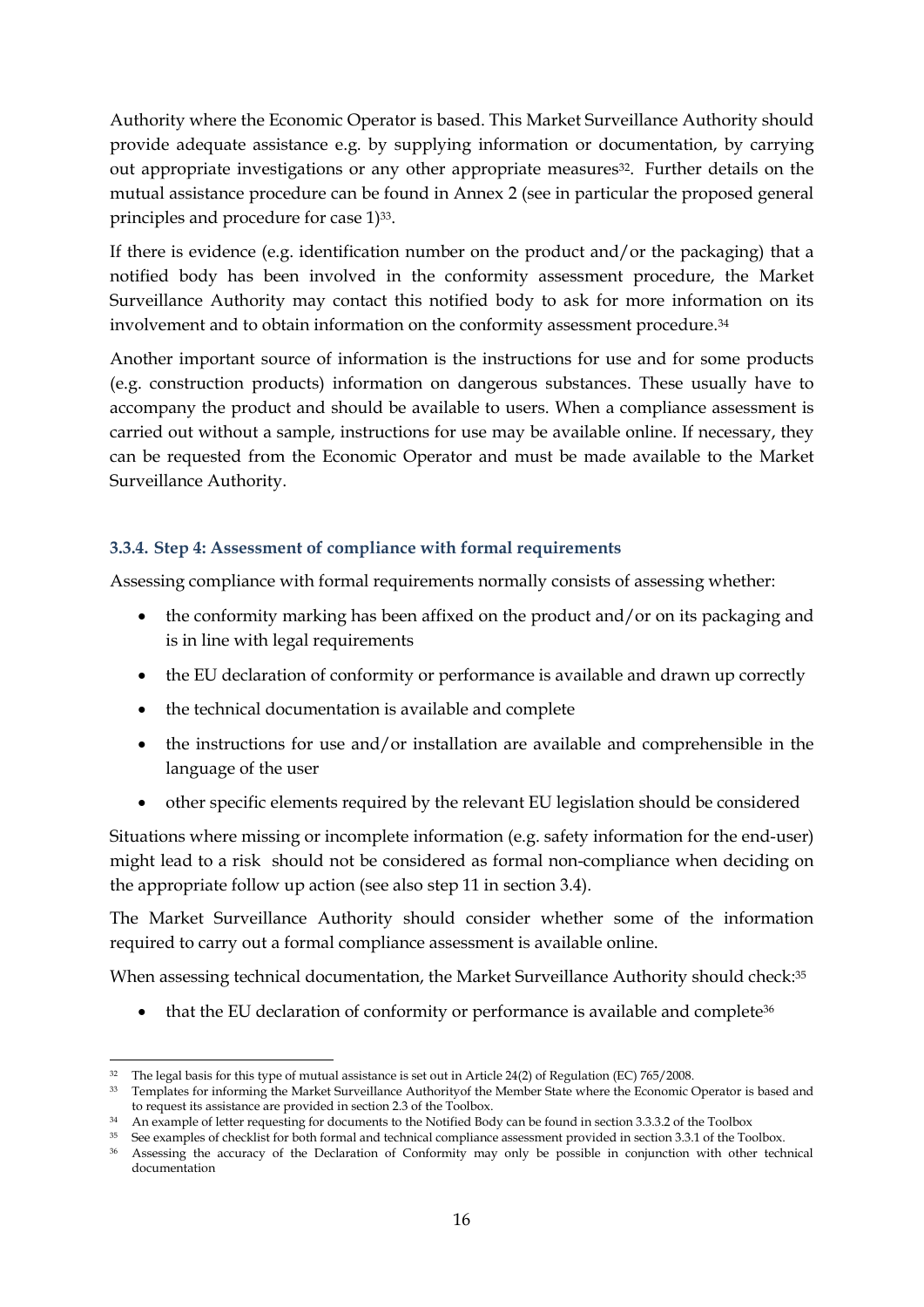- the correctness of the conformity assessment procedure carried out by the manufacturer;
- the validity of the conformity assessment procedure carried out by the manufacturer at the time of placing the product on the market (e.g. a conformity assessment carried out ten years ago may no longer be valid for products sampled by the Market Surveillance Authority);
- whether all documents necessary to support compliance have been made available.

# <span id="page-17-0"></span>**3.3.5. Step 5: Assessment of compliance with technical requirements**

Assessing the compliance with technical requirements will establish whether the product is fulfilling the essential requirements or the technical specifications set out in the relevant EU legislation. This is achieved by testing the product either by the Market Surveillance Authority or by an independent third party (e.g. test laboratory). Accreditation of the third party is not mandatory in all sectors but does provide a further guarantee as to the competence of the body. For some products (e.g. large or industrial products) the Market Surveillance Authority may identify non-compliance through a simple visual check. Such items are rarely sent to a third party for assessment but if an independent view is needed an external engineer competent in the aspects being examined could be appointed to give expert evidence on factual aspects of the compliance.

To define which tests to be carry out requires appropriate analysis and depends on numerous variables e.g. the availability of relevant harmonised standards and their application by the manufacturer. Therefore access to the declaration of conformity and/or the technical documentation, which provides information on the manufacturer's conformity assessment is essential. It may be necessary to request more information from the manufacturer regarding how to test the product (e.g. to set the product in a test mode).

The results of any test are to be recorded in test reports and the Market Surveillance Authority should also consider the technical documentation when evaluating the results.

Carrying out the compliance assessment will depend on whether a harmonised standard exists and has been used by the manufacturer, if it is by direct reference to the essential requirements, or if the involvement of a notified body is legally required. The following scenarios are therefore possible:

- An EN standard exists but it has not been (fully) applied and some other standards have been used;
- an EN standard has been applied but it does not cover all essential requirements and/or hazards.

It may therefore be possible for a product to comply with a harmonised standard but not the legislation. An effective way of assessing technical compliance is to test the product against a relevant harmonised standard and to evaluate whether compliance with the legislation has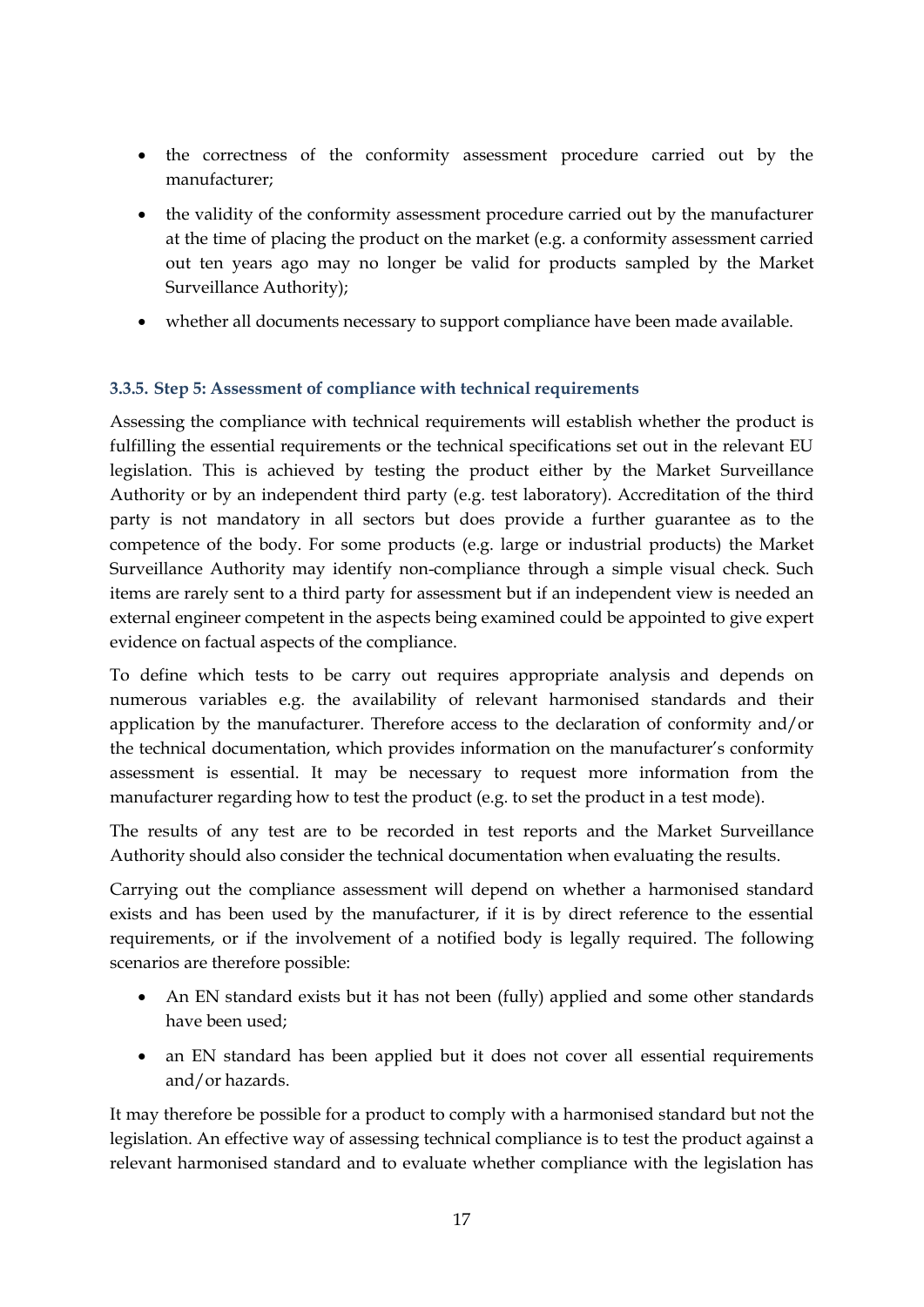been compromised.

The Market Surveillance Authority should also be aware that other standards may be used (e.g. ISO, IEC, national) where EN standards do not exist. It might also be the case that no standard exists. In such cases it might be advisable to agree on an appropriate procedure, either within the AdCos or together with stakeholders.

The Market Surveillance Authority should be aware that the manufacturer is free to choose his own way of demonstrating compliance to the essential requirements. The Market Surveillance Authority should check against the essential requirements as the use of harmonised standards represents the agreed state of the art testing method.

When a notified body has been involved in the conformity assessment it may be appropriate to ask the notified body the extent of that involvement and the documents on which the assessment was based.[35](#page-16-1)

# <span id="page-18-0"></span>**3.3.6. Step 6: Risk assessment**

According to the provisions of the EU legislation, the Market Surveillance Authority has to carry out a risk assessment<sup>37</sup> (as part of the compliance assessment) as soon as a noncompliant product representing a risk to the health or safety of persons or to other aspects of public interest protection is identified. The Market Surveillance Authority must evaluate the nature and level of that risk and document the result. This is needed to determine the level of risk when notifications are made in both ICSMS and RAPEX where a category for risk must be reported.

The outcome of the risk assessment should determine the level of the risk and provide the relevant information for the Market Surveillance Authority to issue a proportionate measure when the Economic Operator fails to take appropriate action and decide whether a RAPEX procedure is needed.

A common methodology for the risk assessment of non-compliant products (the EU general risk assessment methodology) has been developed by the Expert Group on the Internal Market for Products – market surveillance group and AdCos. <sup>38</sup> The methodology builds on the RAPEX Guidelines<sup>39</sup>, developed within the framework of the Directive on General Product Safety (GPSD) and extends them in two respects:

- <span id="page-18-1"></span> to make sure that the broader categories of public risk protected under EU harmonization legislation can be taken into account;
- to reflect the specific legal requirements on harmonised products. Risk assessment

**<sup>.</sup>** <sup>37</sup> A Market Surveillance Authority's risk assessment is focussed on the non-compliance found whereas a manufacturer's risk assessment takes into account all relevant hazards and informs the actions needed to reduce risk when a product is designed or produced.

<sup>38</sup> This can be found at: <http://ec.europa.eu/DocsRoom/documents/15261/attachments/1/translations/en/renditions/native> or via http://ec.europa.eu/growth/single-market/goods/building-blocks/market-surveillance/organisation/index\_en.htm under the section "Studies, reports and conclusions of expert groups ".

<sup>&</sup>lt;sup>39</sup> Guidelines for the management of RAPEX and the notification procedure established by the General Product Safety Directive provided in Commission Decision 2010/15/EU.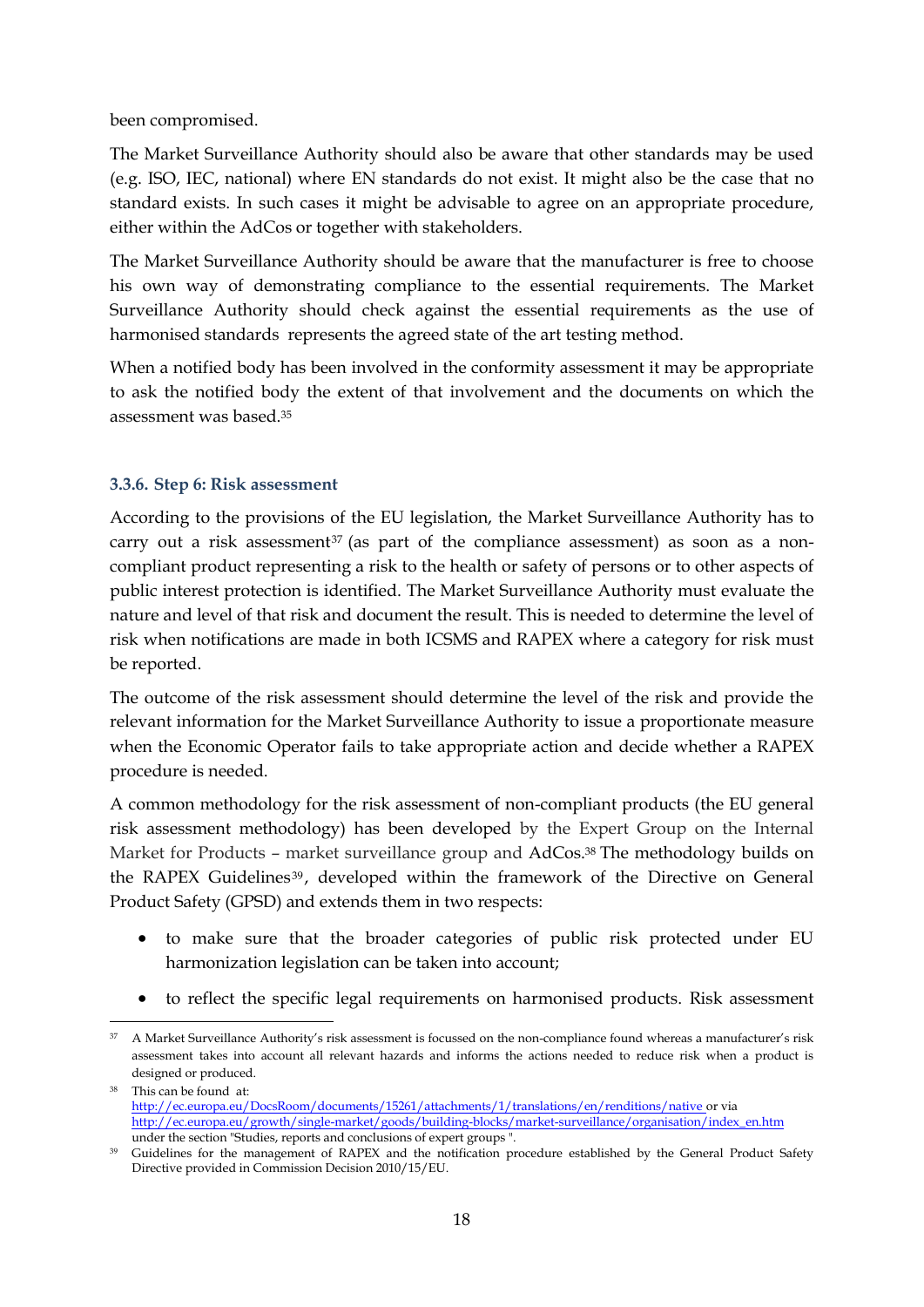methods could and are being developed for specific sectors or aspects within the common methodology.

#### <span id="page-19-0"></span>**3.3.7. Step 7: Inform the involved Economic Operators (no issues found)**

If the Economic Operators are aware that their product is being assessed, it is good practice to inform them in writing, of the result, even if no issues have been found. However care must be taken to ensure that the Economic Operator does not misuse this communication as an endorsement or compliance certificate. The communication should never indicate that the product is compliant because the Market Surveillance Authority has not fully assessed the product and the manufacturing process.

#### <span id="page-19-1"></span>**3.3.8. Step 8: Complete information in ICSMS**

To avoid duplicating investigations it is necessary to provide other Market Surveillance Authorities with relevant information and results of the assessment carried out, the documents received from the Economic Operator and other relevant information via ICSMS as soon as possible.

#### <span id="page-19-2"></span>**3.4. FOLLOW UP ACTION AND MEASURES**

**.** 

Following non-compliance the Market Surveillance Authority should request the manufacturer<sup>40</sup> or the importer responsible for first placing the product on the market, to take corrective actions within a reasonable time limit (unless immediate action is required to address a serious safety or environmental risk) in accordance with their obligations (i.e. bringing the product into compliance or other corrective action). This should take place before or in parallel to addressing the distributor<sup>41</sup> allowing for corrective actions to be taken at the highest possible level in the single market.

In the first instance the Market Surveillance Authority should request the Economic Operator to undertake corrective actions voluntarily in order to resolve the problem<sup>42</sup>. Corrective actions should be proportional to the risks involved and should aim to resolve the noncompliance for products supplied into all Member States, not only in the Member State where the non-compliance was first discovered<sup>43</sup>.

This section explains the relevant steps for a Market Surveillance Authority in line with the model provisions (notably model Articles 31 to 34) of [Decision No 768/2008/EC](http://eur-lex.europa.eu/legal-content/EN/TXT/?uri=CELEX:32008D0768&locale=en) on a Common Framework for the Marketing of Products that have been incorporated in all new

<sup>&</sup>lt;sup>40</sup> The manufacturer can be located in the EU or in a third country. If the manufacturer is located in a third country they may be addressed via its authorised representative.

<sup>41</sup> Any person in the supply chain other than the manufacturer or importer, who makes the product available on the market.

<sup>&</sup>lt;sup>42</sup> A voluntary action is that undertaken by the Economic Operator before the Market Surveillance Authority requires specific corrective measures. Model Articles R2(8), R4(7) and R5(4) of Decision No 768/2008 (obliges manufacturers, importers and distributors to take corrective measures if aware that products they made available are non-compliant.

<sup>43</sup> Article R31(3) of Decision No 768/2008 and corresponding provisions in EU harmonisation legislation obliges the Economic Operator to ensure that appropriate corrective action is taken in respect of all the products concerned that it has made available on the EU market.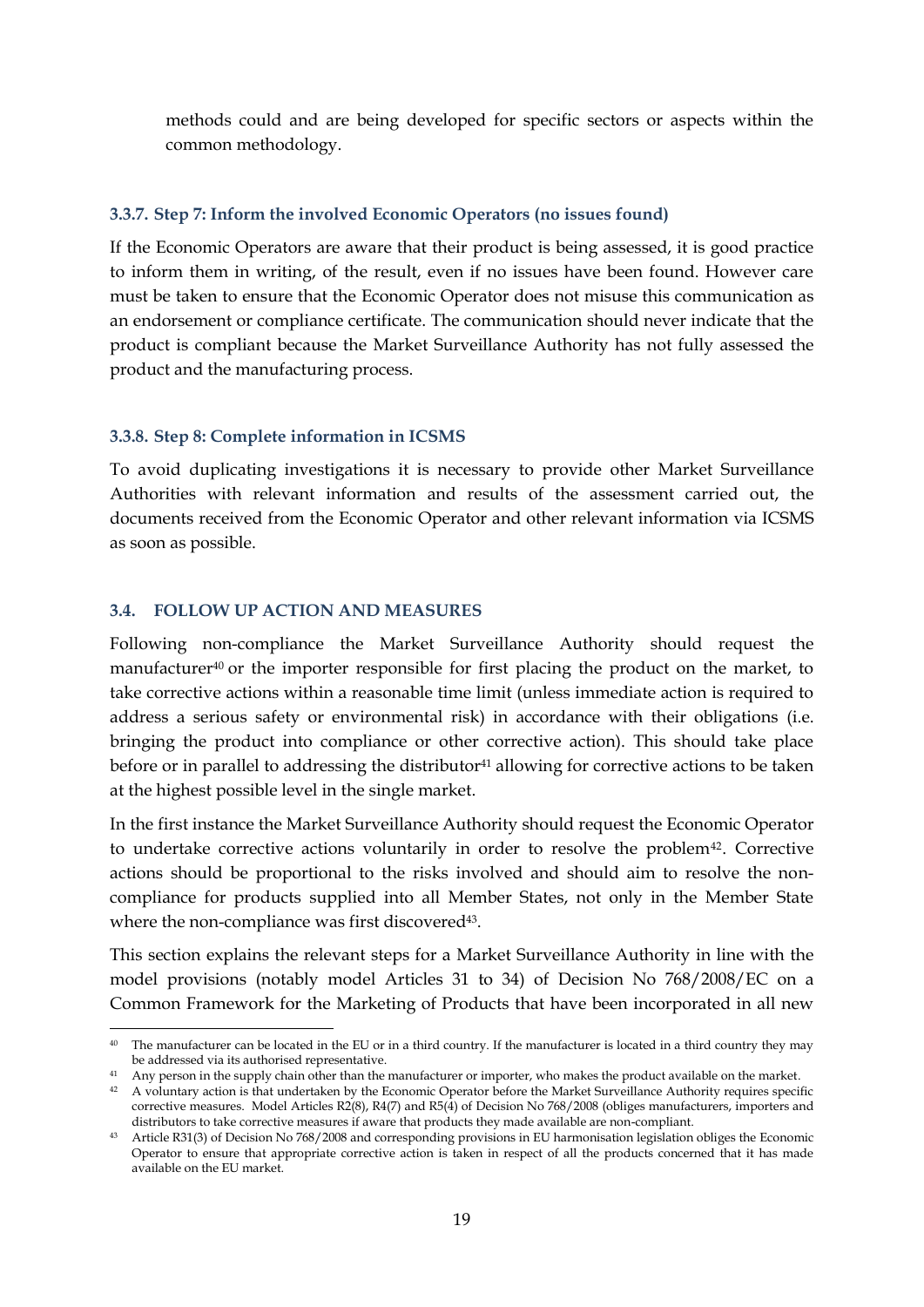European harmonisation directives and regulations.

# <span id="page-20-0"></span>**3.4.1. Dealing with non-compliant products**

1

The role of the Market Surveillance Authority is to communicate the nature of the noncompliance to the Economic Operator and ensure that the actions taken are appropriate and carried out in full. Depending on the nature of the non-compliance, the risk involved and the actions of the Economic Operator, it may be necessary to take formal proportionate enforcement action.

Where an Economic Operator does not take voluntary action, or if voluntary action is considered not suitable to solve the problem or a serious risk is identified, the Market Surveillance Authority shall take all appropriate provisional measures and notify them to the European Commission and other Market Surveillance Authorities unless the non-compliance is restricted only to their own territory. The purpose of the notification is to inform all national Market Surveillance Authorities about non-compliant products presenting a risk, and to have the necessary restrictions extended to all Member States in order to ensure an equivalent level of protection throughout the EU.

The following flowchart explains this process and the necessary steps to be taken when dealing with non-compliant products<sup>44</sup>: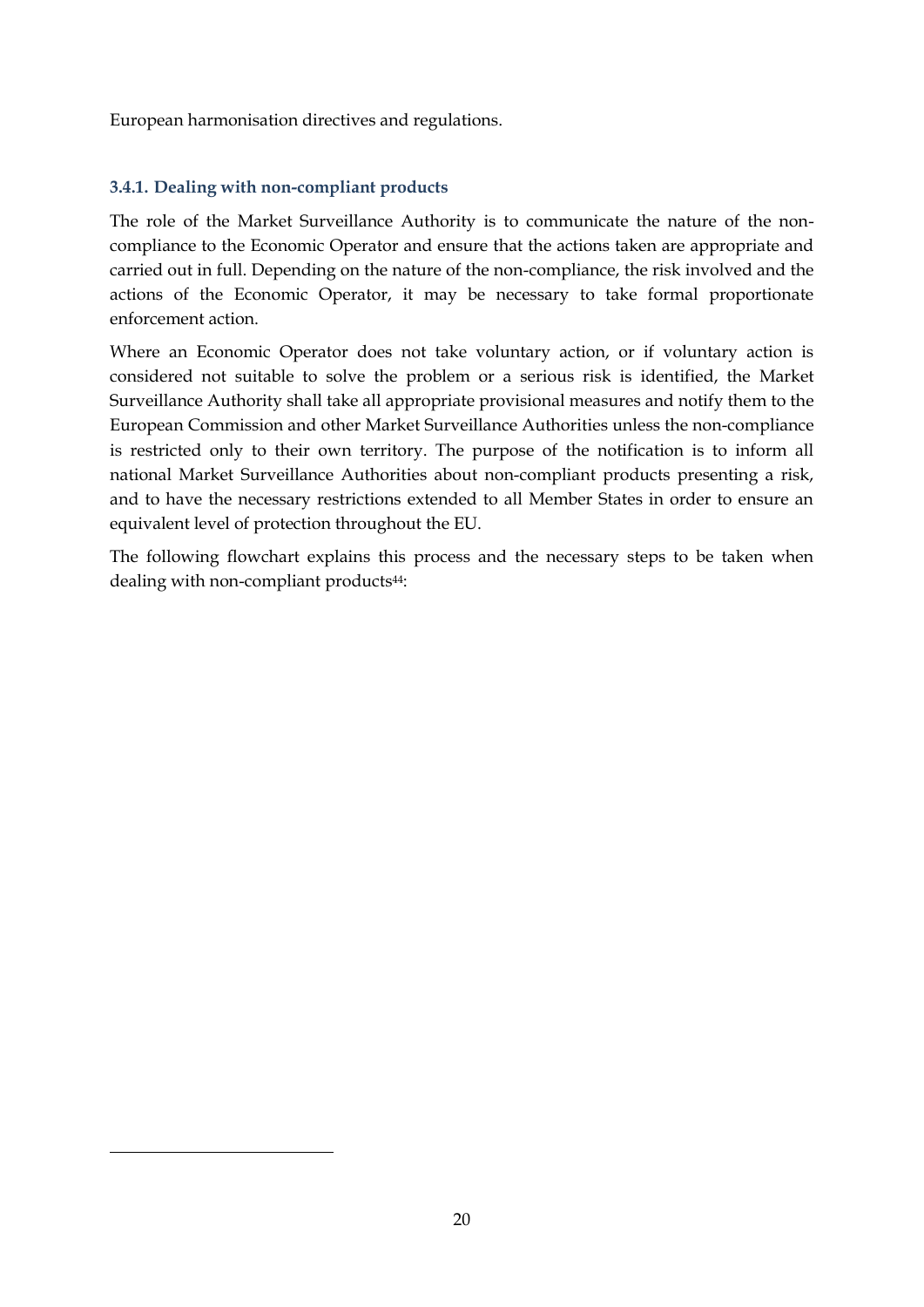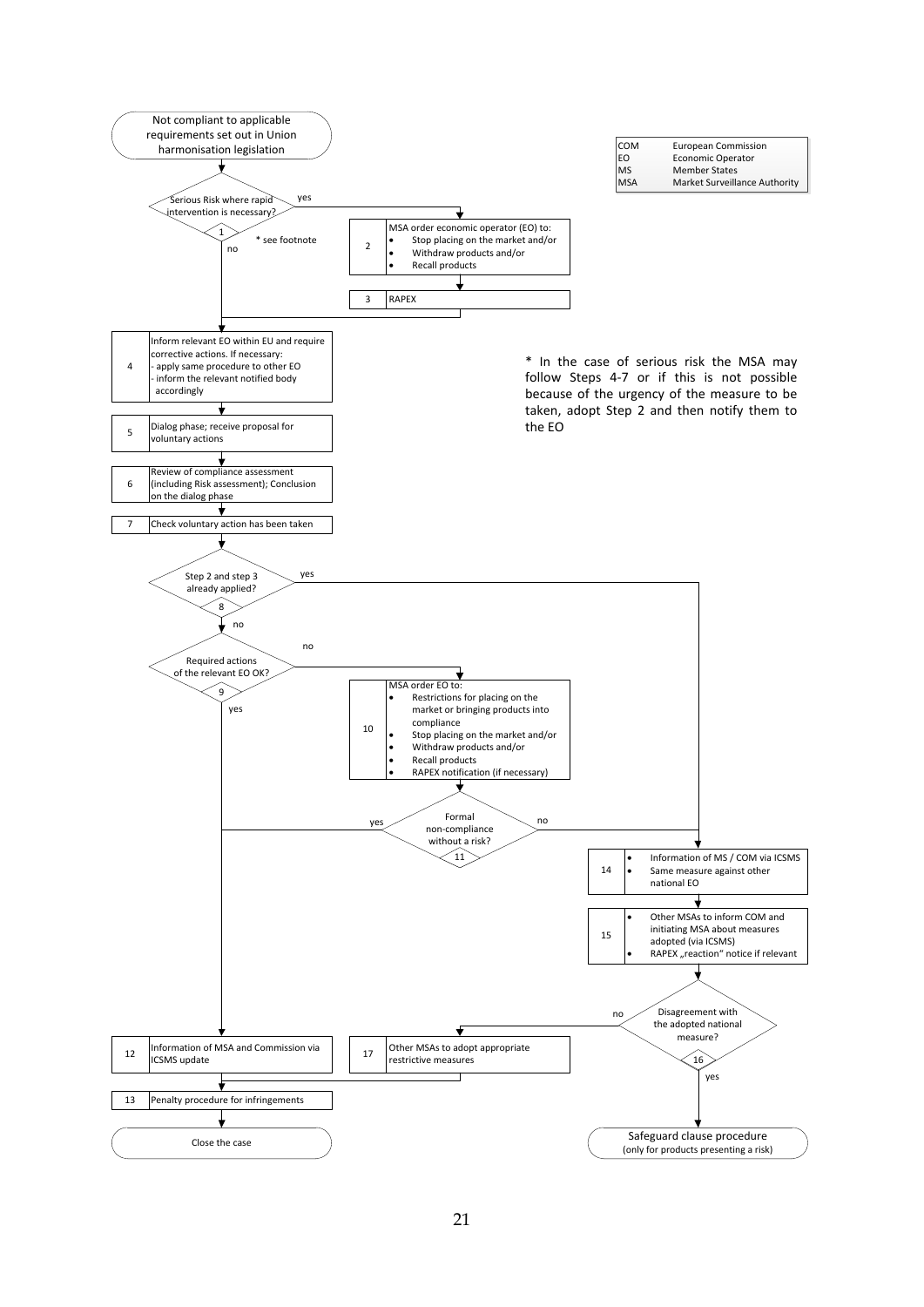**Step 1**: After the compliance and risk assessment has been carried out the Market Surveillance Authority must decide upon the appropriate follow up measure which will be determined by the seriousness of the risk45.

**Step 2**: Where the product presents a serious risk requiring rapid intervention, including where the effects of the risk are not immediate, the Market Surveillance Authority shall ensure that such products are recalled, withdrawn, their availability on the market prohibited or restricted or that the Economic Operator takes other appropriate corrective action.

If immediate voluntary measures cannot be agreed and undertaken in a timely manner by the Economic Operator then formal mandatory action will be required. In case of urgency it may also be appropriate to take action prior to giving the Economic Operator the opportunity to make their views known. In this situation the Economic Operator shall be given the opportunity to make their case as soon as possible and the action taken shall be subsequently reviewed.

**Step 3**: Measures taken against products presenting a serious risk require a notification via the EU Rapid Alert System (RAPEX) which was established under Article 12 of Directive 2001/95/EC (the General Product Safety Directive) and extended to all harmonised products by Regulation (EC) 765/200846.

**Step 4**: Where the product does not present a serious risk (or where rapid corrective actions have been taken nationally to resolve a non-compliant product presenting a serious risk) the Market Surveillance Authority shall immediately inform the Economic Operator about the non-compliance of the product. The Market Surveillance Authority will seek to understand the reasons for non-compliance and commit the Economic Operator to take all appropriate corrective actions to either bring the product into compliance, to withdraw the product from the market, or to recall it within a reasonable period. It is essential that the Economic Operator is requested to reply in a specified reasonable time. The Market Surveillance Authority must consider whether it is also necessary to inform relevant notified body(s) and notifying authorities (if necessary). 47

The Market Surveillance Authority should contact the relevant Economic Operator in the Union even if they are not located in their own jurisdiction, requesting that necessary voluntary corrective actions are taken. <sup>48</sup>

If the Economic Operator does not cooperate then the Market Surveillance Authority will

 $\overline{a}$ <sup>45</sup> Checklists for follow-up measures can be found in section 3.4.1 of the Toolbox.

<sup>46</sup> See previous footnotes **Error! Bookmark not defined.** an[d 38.](#page-18-1) A RAPEX contact point is available in and can provide advice to all Member States via

[http://ec.europa.eu/consumers/consumers\\_safety/safety\\_products/rapex/docs/rapex\\_contact\\_points\\_en.pdf.](http://ec.europa.eu/consumers/consumers_safety/safety_products/rapex/docs/rapex_contact_points_en.pdf)

<sup>47</sup> Examples of correspondence with Economic Operator and notifying bodies can be found in section 3.4.2 and 3.4.3 of the Toolbox.

<sup>48</sup> Examples of a Market Surveillance Authority contacting an Economic Operator located outside of their own jurisdiction can be found in sections 5.1, 5.2, 5.3 and 5.4 of the Toolbox. In the case presented in section 5.1 the issue was resolved via voluntary measures.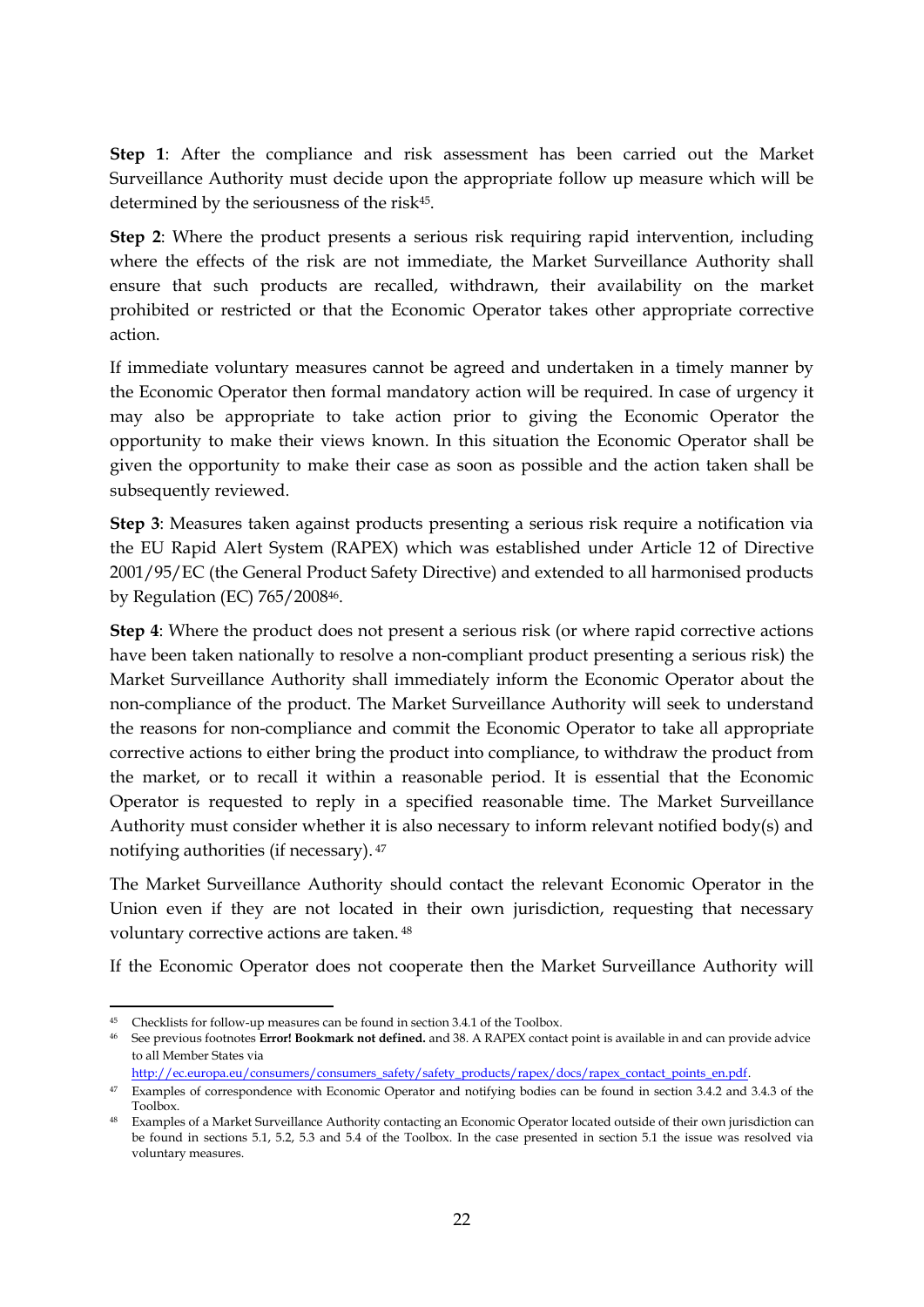adopt restrictive measures within its national territory and invoke the Safeguard Clause Procedure. Cross-border cooperation (see Annex 2) becomes essential in this case.

**Step 5**: The Economic Operator (both European and national) should be given appropriate time to respond<sup>49</sup> and can provide an explanation concerning the Market Surveillance Authority's findings or suggest corrective actions which may have already started.

**Step 6**: The Market Surveillance Authority must use the information received from the Economic Operator to review the compliance and risk assessment that was carried out. The information may mitigate the original result or could lead to a less or more serious result. It is essential that the Market Surveillance Authority subsequently evaluates the suggested actions of the Economic Operator requiring more comprehensive corrective actions to be taken when necessary.

**Step 7**: In accordance with Article 18(2) of Regulation (EC) 765/2008 the Market Surveillance Authority must assess whether the Economic Operator has carried out the agreed voluntary actions in full. Successful completion of these actions should ensure that the issue of noncompliance has been resolved and that further products placed on or entering the market will be compliant.

**Step 8**: If steps 2 and 3 of the follow up procedures have already been taken then the Market Surveillance Authority will move to step 14, if not to step 9.

**Step 9**: Following an assessment of the voluntary actions taken by the Economic Operator the Market Surveillance Authority will decide whether further corrective action is needed or whether the case can be closed.

**Step 10**: The Market Surveillance Authority can require further corrective actions to be taken where voluntary actions are not sufficient to prevent non-compliant products being placed on the market or to mitigate the risks of non-compliant products already placed on the market.

Further corrective actions will be based on specific European and national legislation as well as those defined in Regulation (EC) No 765/2008 which includes:

- restrictions for placing products on the market or bringing products into compliance;
- stopping products being placed on the market;
- withdrawal of products;
- recall of products.

These measures can be required from the Economic Operator regardless of their location, but can only be enforced when there is an offence in the Market Surveillance Authority's own jurisdiction<sup>50</sup>. Cross-border cooperation will be necessary in cases where the Economic Operator is not located within the Market Surveillance Authority's Member State.

**<sup>.</sup>** <sup>49</sup> Article 21(3) of Regulation (EC) No 765/2008.

<sup>50</sup> Examples of measures taken by Market Surveillance Authorities against an Economic Operator located outside their own jurisdiction can be found in sections 5.2, 5.3 and 5.4 of the Toolbox.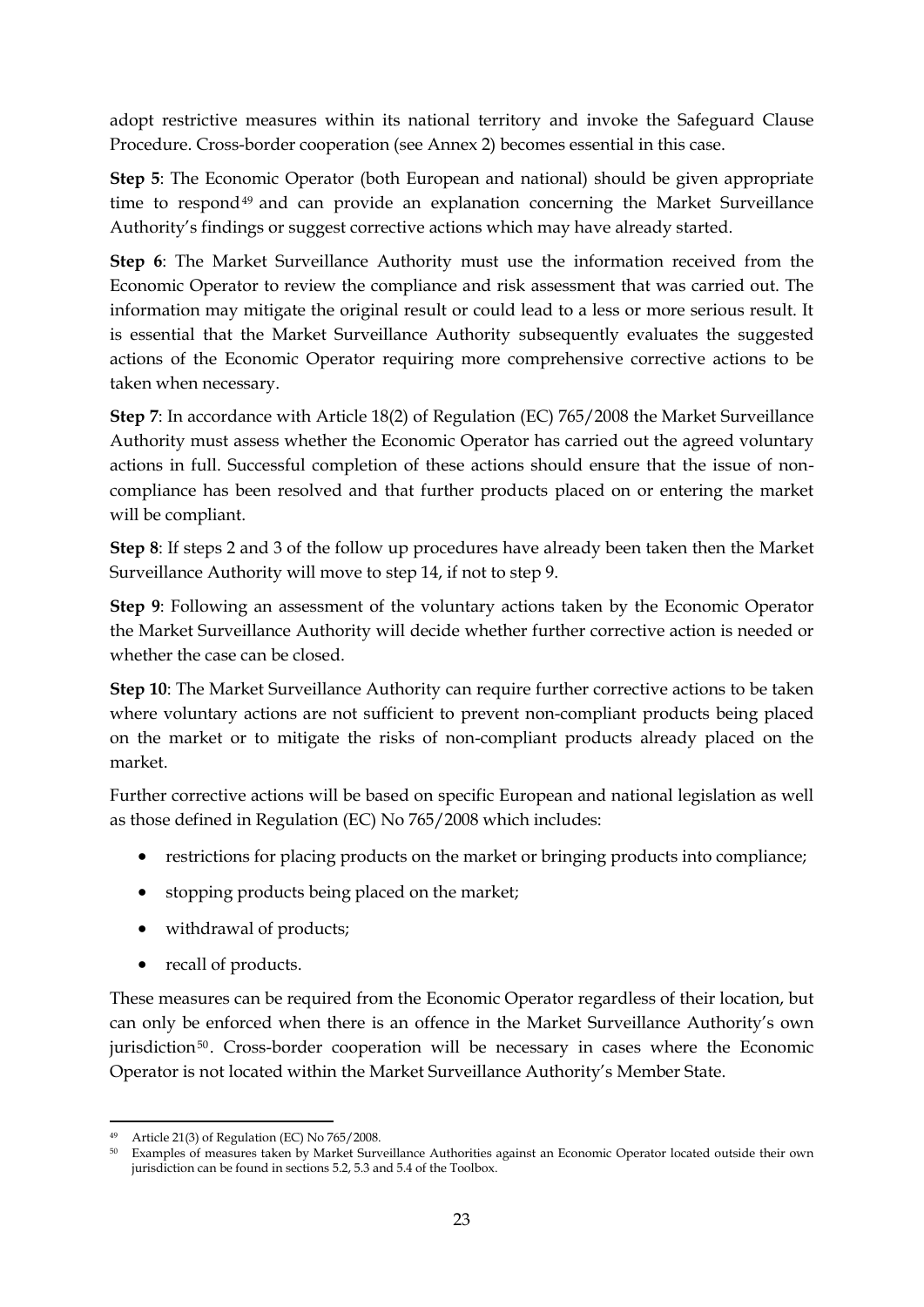**Step 11**: A non-compliance can be considered as "formal without risk" when it is limited to formal requirements only (for instance if information on traceability and markings is missing or affixed incorrectly as regards its design, size visibility or legibility *and* that there are no other reasons to believe that the product presents a risk <sup>51</sup> ). In this case the Market Surveillance Authority, after taking appropriate measures to restrict the marketing of the product, will inform other Member States and the European Commission by uploading all available information on ICSMS (see step 14).

**Step 12:** If the voluntary measures taken by the Economic Operator in step 7 are satisfactory and resolve the issue, the Market Surveillance Authority will make this clear via ICSMS. Market Surveillance Authority

**Step 13**: The Market Surveillance Authority will assess whether it is appropriate and proportionate to impose sanctions (penalties according to national law) following the Economic Operator's corrective actions.

**Step 14**: If the product presents a risk to the health or safety of persons or to other aspects of public interest protection covered by the legislation on which the assessment is based and is not restricted to their national territory, the Market Surveillance Authority will immediately inform the European Commission and other Member States via ICSMS about the measures in place to prohibit or restrict the product being made available on their national market, to withdraw the product from that market or to recall it. If the product is sold in different Member States, the Market Surveillance Authority shall extend the adopted measures to other national Economic Operators. If it appears that the product presents a serious risk, the Market Surveillance Authority shall issue a RAPEX notification.

**Step 15**: Information on measures taken against other Economic Operators regarding the same product should be uploaded to ICSMS to ensure a comprehensive exchange of information. If the product presents a serious risk other Market Surveillance Authorities should have issued a RAPEX reaction as a follow up to the measures initially notified in the system.

**Step 16**: If the product does present a risk, and objections are raised against the measures adopted by the initiating Market Surveillance Authority, the case shall be assessed by the European Commission under the Union Safeguard Clause Procedure.

**Step 17**: If no objections are raised the measures are deemed to be valid and should be enforced by all other Market Surveillance Authorities where the product was made available.

# <span id="page-24-0"></span>**3.4.2. Union Safeguard Clause Procedure**

**.** 

Decision No 768/2008/EC sets out a Union Safeguard Clause Procedure<sup>52</sup> applicable when an objection is raised to the restrictive measures notified by a Market Surveillance Authority.

<sup>51</sup> In cases where the CE marking or other required markings are missing the Market Surveillance Authority has reasons to believe that the non-compliance goes beyond this formal requirement and the product presents a risk. Therefore it will move to step 14. See also section 7.4.5 of the Blue Guide.

<sup>52</sup> The following procedure is only relevant for sector legislation aligned to the model set out in Decision No 768/2008/EC. Sector legislation not yet harmonised with Decision 768/2008 will have a different procedure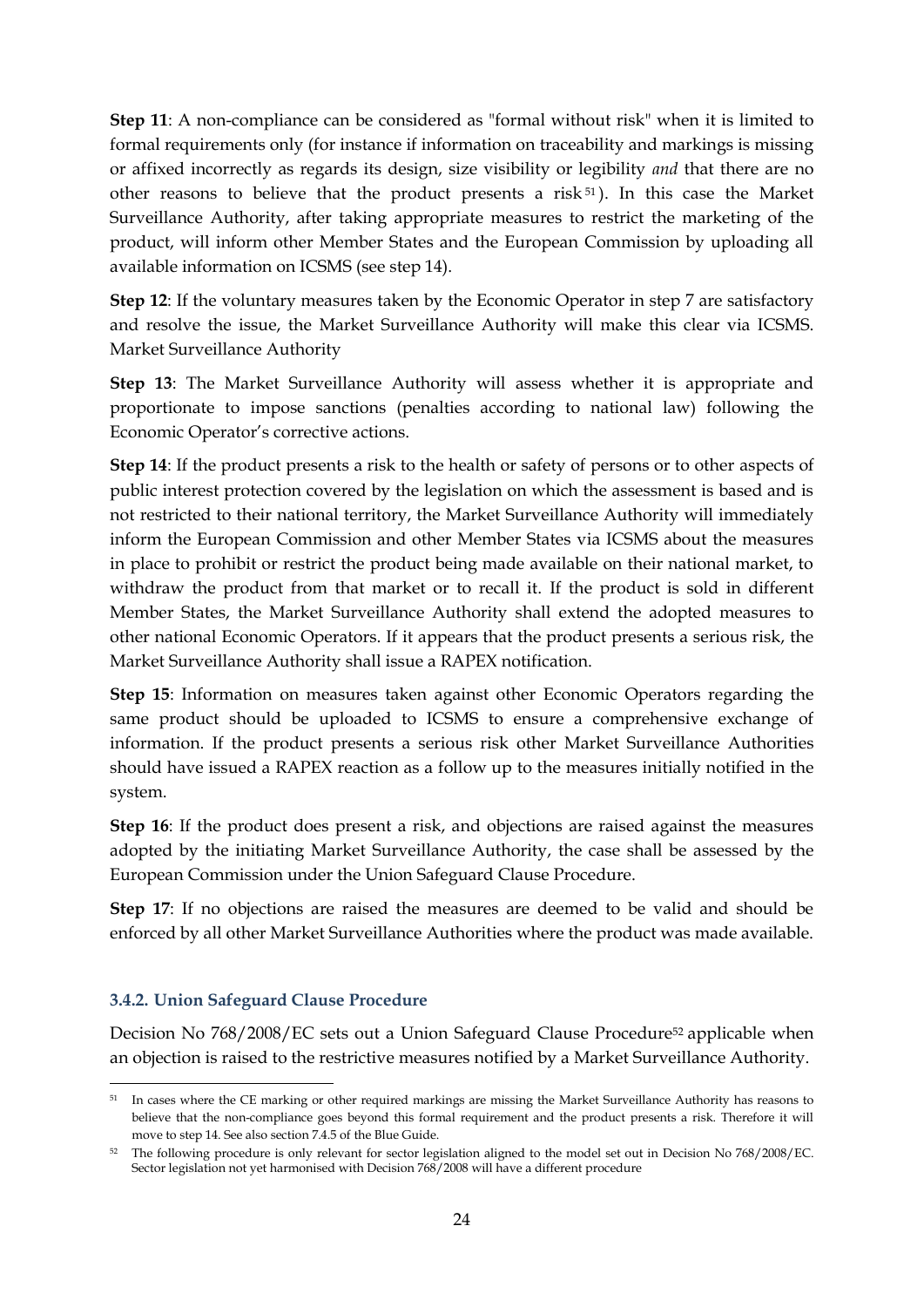The Safeguard Clause Procedure is designed to allow the European Commission to take a position on national measures restricting the free movement of products with a view to ensuring the functioning of the internal market.

The following flowchart explains the Safeguard Clause Procedure and the necessary steps to be taken.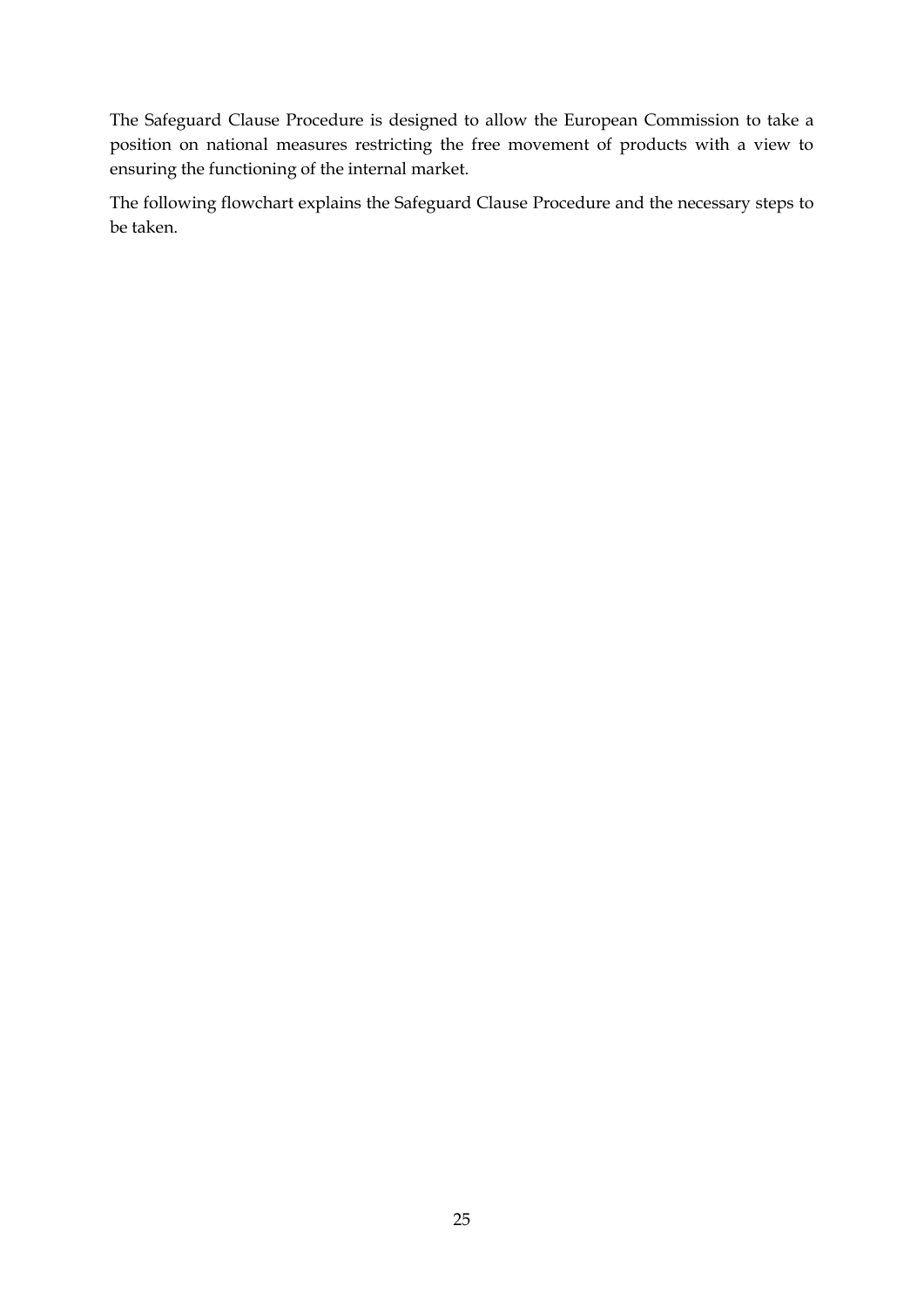

26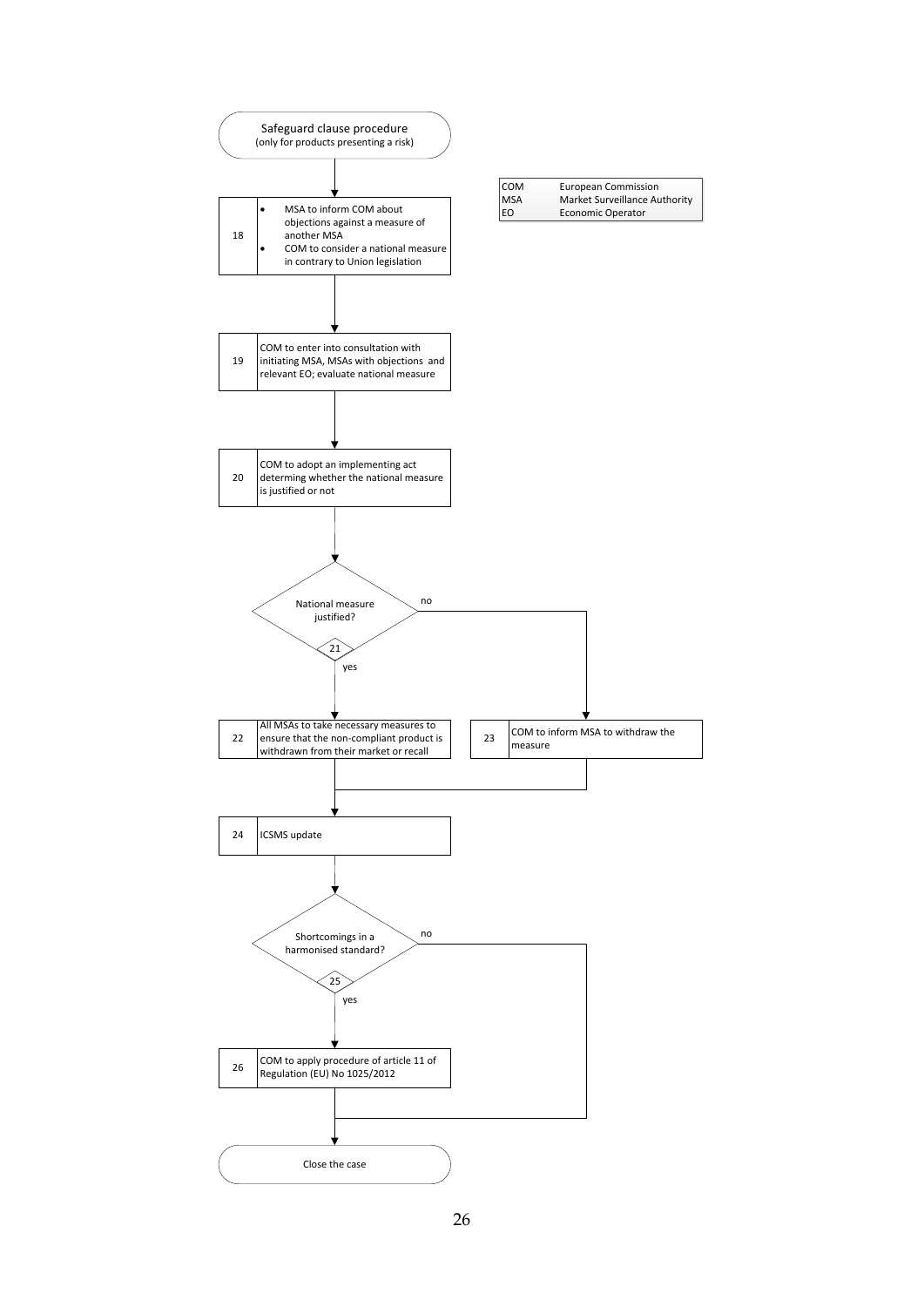**Step 18**: The Safeguard Clause Procedure is initiated if an objection from another Market Surveillance Authority is made via ICSMS within three months<sup>53</sup> from the notification by the initiating Market Surveillance Authority or if within the same period the European Commission informs the Market Surveillance Authority, through ICSMS, that the measure might be contrary to EU law.

**Step 19**: The European Commission will:

- consult with all Market Surveillance Authorities and relevant Economic Operators without delay, via suitable means, in writing to ensure that the Market Surveillance Authority is kept informed of any responses from the Economic Operator.
- evaluate the measure taking into account the consultations held with the Market Surveillance Authority and the Economic Operator.
- decide whether the national measure is justified or not on the basis of the evaluation of the measure.

**Step 20**: The European Commission will adopt and communicate its decision to all Market Surveillance Authorities and the Economic Operator and update ICSMS accordingly.

**Step 21**: The European Commission informs the Market Surveillance Authority if the measure is considered to be justified or if the Market Surveillance Authority has to withdraw the measure.

**Step 22**: If the measure is considered justified, all Market Surveillance Authorities must take the necessary measures to ensure that the non-compliant product is withdrawn from the market or recalled from the end-user and inform the European Commission accordingly.

**Step 23**: If the measure is considered unjustified, the initiating Market Surveillance Authority must withdraw the measure and any associated RAPEX notifications.

**Step 24**: The Market Surveillance Authority should upload any information about national measures (whether upheld or withdrawn) to ICSMS.

**Step 25**: The European Commission shall assess whether a measure is attributed to shortcomings in a harmonised standard.

**Step 26**: Where the national measure is considered justified and the non-compliance of the product is attributed to shortcomings in the harmonised standards, the European Commission shall apply the procedure provided for in Article 11 of Regulation (EU) No 1025/2012 concerning the formal objection to harmonised standard.

<sup>1</sup> <sup>53</sup> Unless otherwise specified in sector-specific EU harmonisation legislation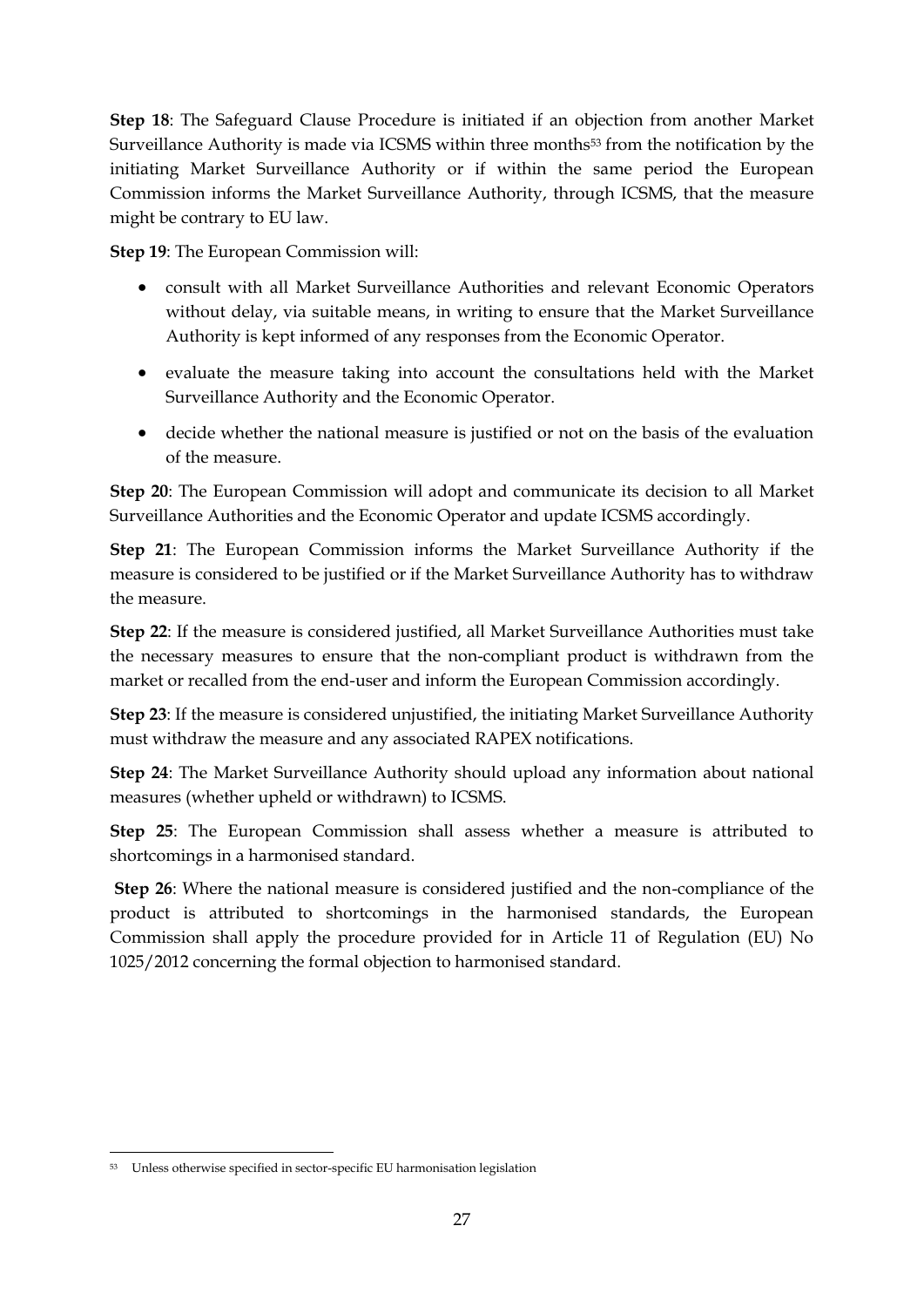## <span id="page-28-0"></span>**4. COOPERATION WITH BORDER CONTROL AUTHORITIES (CUSTOMS)**

Articles 27 to 29 of Regulation (EC) 765/2008 on Accreditation and Market Surveillance establish obligations to carry out controls on products entering the EU market and establish the legal basis for the cooperation between authorities responsible for border controls (Customs) and Market Surveillance Authorities.

Border controls are an efficient tool to carry out market surveillance on products before they enter the Single Market. Customs, in cooperation with Market Surveillance Authorities can set up filters (e.g. name of manufacturer, product type, name of importer, etc.) according to the Combined Nomenclature codes54 used in the EU customs database TARIC55.

National provisions concerning the role of Customs vary as in some member states Customs are a Market Surveillance Authority, in others they are not.

However, in all Member States cooperation between Customs, (which can screen goods at the port of entry and suspend the release for free circulation of those suspected to be noncompliant) and Market Surveillance Authorities (which can assess the compliance of products and require appropriate corrective action) is essential to ensure that both authorities' respective activities are complementary and effective. To facilitate this, the European Commission (under the lead of DG TAXUD) has prepared some guidelines for import controls in the area of product safety and compliance<sup>56</sup>.

The cooperation between Market Surveillance Authorities and Customs might be based on written agreements or other arrangements e.g. on which product areas to focus on, how information will be exchanged (e.g. Market Surveillance Authority contact information including phone numbers and e-mail addresses) and how often the agreement will be reviewed and evaluated.

Aspects such as what procedure to follow for the destruction of products, who bears the costs of destruction and storage of products while not released for free circulation, should be clarified in national legislation.

In order for cooperation to be effective the Market Surveillance Authority seeking assistance on specific campaigns should provide customs inspectors with training and or tools (e.g. a check-list) to detect product specific non-compliance.

To enable customs officers to perform their tasks, the European Commission together with individual Market Surveillance Authorities and through AdCos have prepared checklists and information sheets summarizing EU legal requirements applicable to certain categories

**<sup>.</sup>** <sup>54</sup> Further information on Combined Nomenclature codes can be found via

[http://ec.europa.eu/taxation\\_customs/customs/customs\\_duties/tariff\\_aspects/combined\\_nomenclature/index\\_en.htm.](http://ec.europa.eu/taxation_customs/customs/customs_duties/tariff_aspects/combined_nomenclature/index_en.htm) 

<sup>55</sup> TARIC, the integrated Tariff of the European Union, is a multilingual database in which are integrated all measures relating to EU customs tariff, commercial and agricultural legislation. By integrating and coding these measures, the TARIC secures their uniform application by all Member States and gives all Economic Operators a clear view of all measures to be undertaken when importing into the EU or exporting goods from the EU. It also makes it possible to collect EU-wide statistics for the measures concerned. Further information on TARIC can be found via [http://ec.europa.eu/taxation\\_customs/customs/customs\\_duties/tariff\\_aspects/customs\\_tariff/index\\_en.htm.](http://ec.europa.eu/taxation_customs/customs/customs_duties/tariff_aspects/customs_tariff/index_en.htm)

<sup>56</sup> [https://ec.europa.eu/taxation\\_customs/sites/taxation/files/docs/body/guidelines\\_en.pdf.](https://ec.europa.eu/taxation_customs/sites/taxation/files/docs/body/guidelines_en.pdf)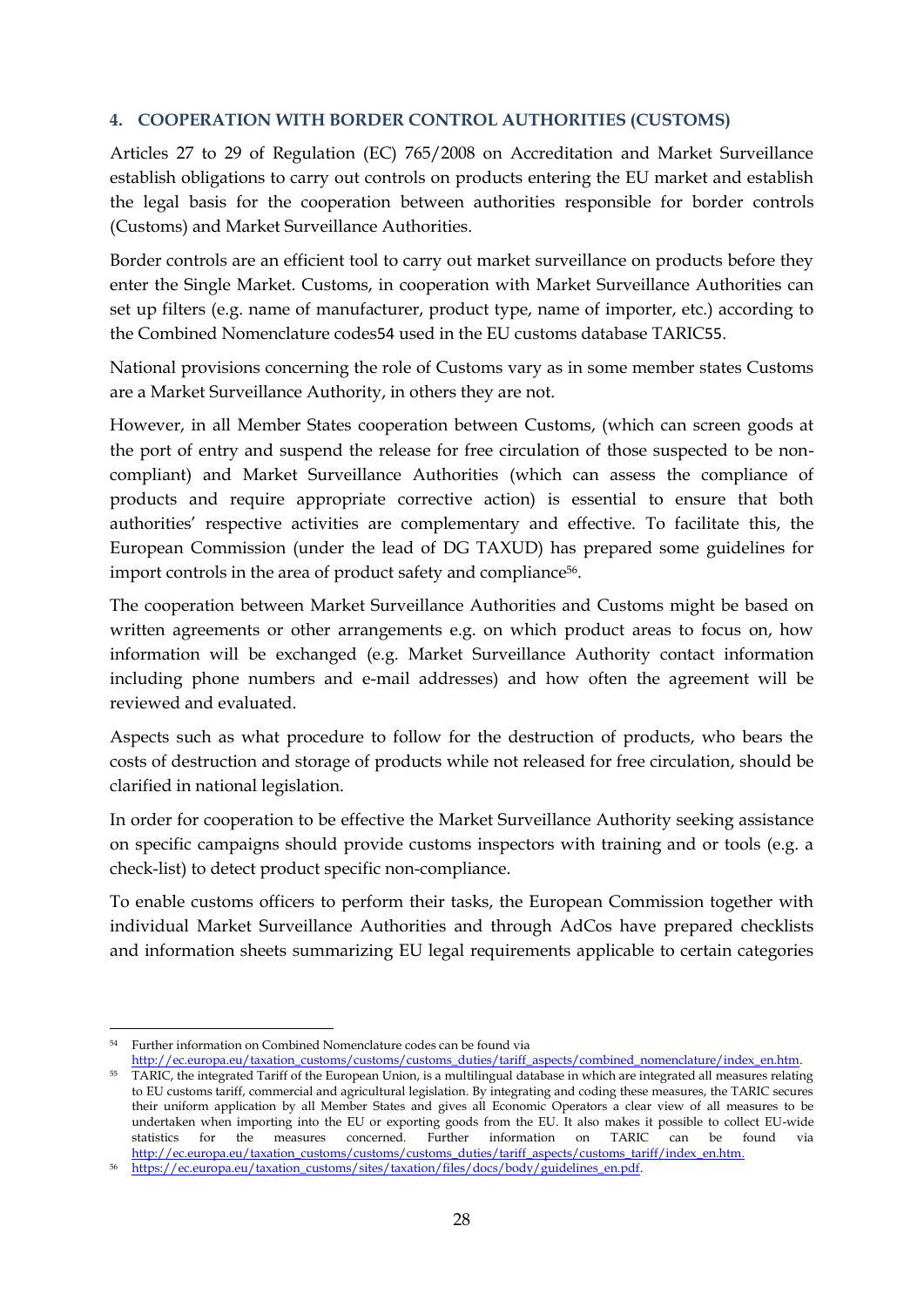of goods.<sup>57</sup> Furthermore it developed a common risk based approach to customs' product safety and compliance controls in order to set up risk profiles<sup>58</sup>. Following the proposed approach Market Surveillance Authorities can ask Customs to set up risk profiles, with relevant criteria e.g. name of manufacturer or importer, product type etc. on specific products.

The following flowchart explains the process and the necessary steps to be taken when cooperating with Customs.

**<sup>.</sup>** 57 Market surveillance and customs officers can obtain a copy of the these documents either via their national representatives at "Customs 2020 project group on product safety and compliance controls on imported goods" managed by DG TAXUD or by requesting it from taxud-unit-b1@ec.europa.eu. Templates for checklists and information sheets can be found in section 4 of the Toolbox.

<sup>58</sup> See the document "Cooperation between Customs and Market Surveillance Authorities on risk management in the area of product safety and compliance controls on imported goods" final version of 11 November 2015. Market surveillance and customs officers can obtain a copy of the document either via their national representatives at "Customs 2020 project group on product safety and compliance controls on imported goods" managed by DG TAXUD or by requesting it from [taxud](mailto:taxud-unit-b1@ec.europa.eu)[unit-b1@ec.europa.eu.](mailto:taxud-unit-b1@ec.europa.eu)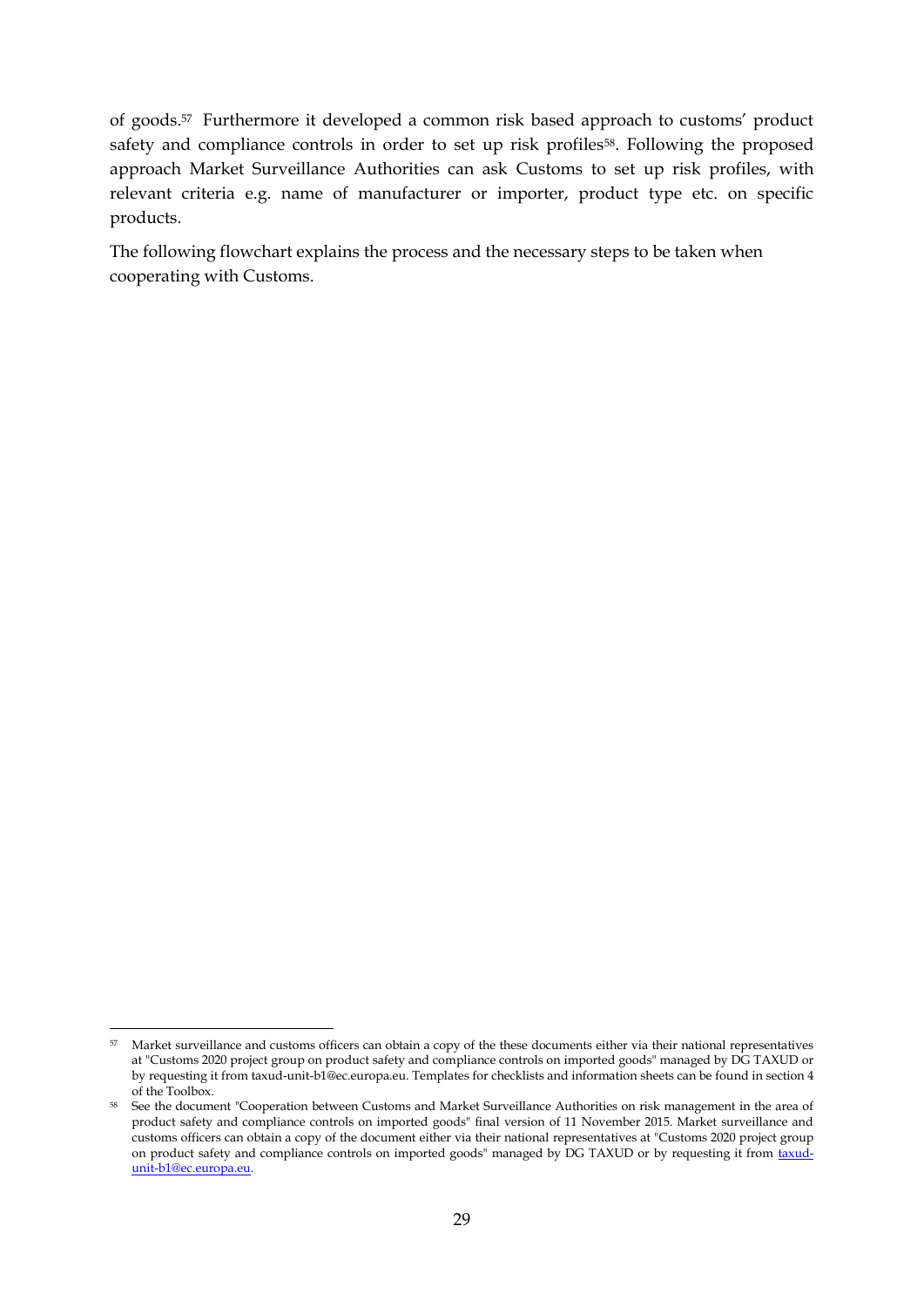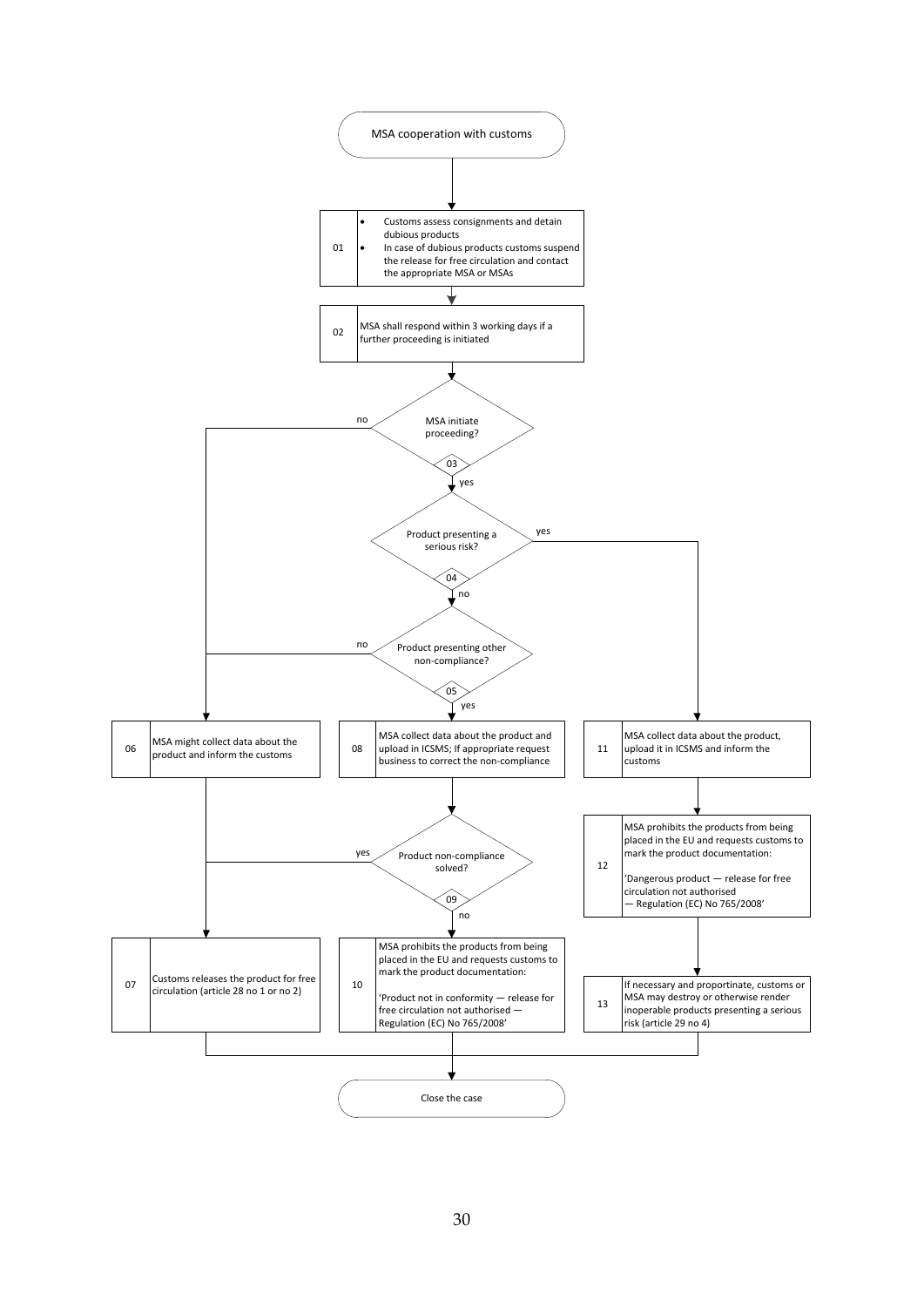**Step 1**: If Customs suspect that a product is non-compliant they will contact the Market Surveillance Authority. To enable this, the Market Surveillance Authority must provide and maintain contact information.

**Steps 2 – 3**: Although the Market Surveillance Authority does not need to make an immediate decision regarding the compliance of the product they shall respond within 3 working days to inform Customs whether they intend to act on the information or not. If the Market Surveillance Authority does not respond within this period Article 28(1) of Regulation (EC) No 765/2008 states that Customs shall release the product.

**Step 4**: The Market Surveillance Authority assesses whether the product presents a serious risk.

**Step 5**: The Market Surveillance Authority assesses whether the product presents other noncompliances.

**Step 6**: It can be useful for Market Surveillance Authorities to collect data on products in order to identify trends and patterns on which to base future proactive market surveillance activities

**Step 7**: If a Market Surveillance Authority does not identify a non-compliance or if a noncompliance identified has been solved by means of appropriate corrective action Customs shall release the product for free circulation.

**Step 8**: To inform other Market Surveillance Authorities about a non-compliant product found during checks at border controls, all available information about this product should be uploaded to ICSMS.

Where the Market Surveillance Authority finds that a product does not comply with EU harmonisation legislation they shall take appropriate action to ensure the product is brought into conformity or, if necessary, to prohibit placing on the market<sup>59</sup>.

**Step 9**: If the product is brought into compliance from the Economic Operator (if possible, some requirements can only be brought into compliance by the manufacturer i.e. CE mark), then it is possible to release the product for free circulation (see Step 8).

**Step 10**: Where placing on the market is prohibited, the Market Surveillance Authority shall require Customs in charge of external border controls not to release the product for free circulation and to include the following endorsement on the commercial invoice accompanying the product and on any other relevant accompanying document or, where data processing is carried out electronically, in the data-processing system itself $60$ :

'Product not in conformity — release for free circulation not authorised — Regulation (EC) No 765/2008'.

**Step 11**: In order to inform other Market Surveillance Authorities about products found during border controls that present a serious risk, available information about this product should be collected and uploaded in ICSMS. A RAPEX procedure should follow in cases

**<sup>.</sup>** <sup>59</sup> Article 29 of Regulation (EC) No 765/2008

<sup>60</sup> See Article 29(2) of Regulation (EC) No 765/2008.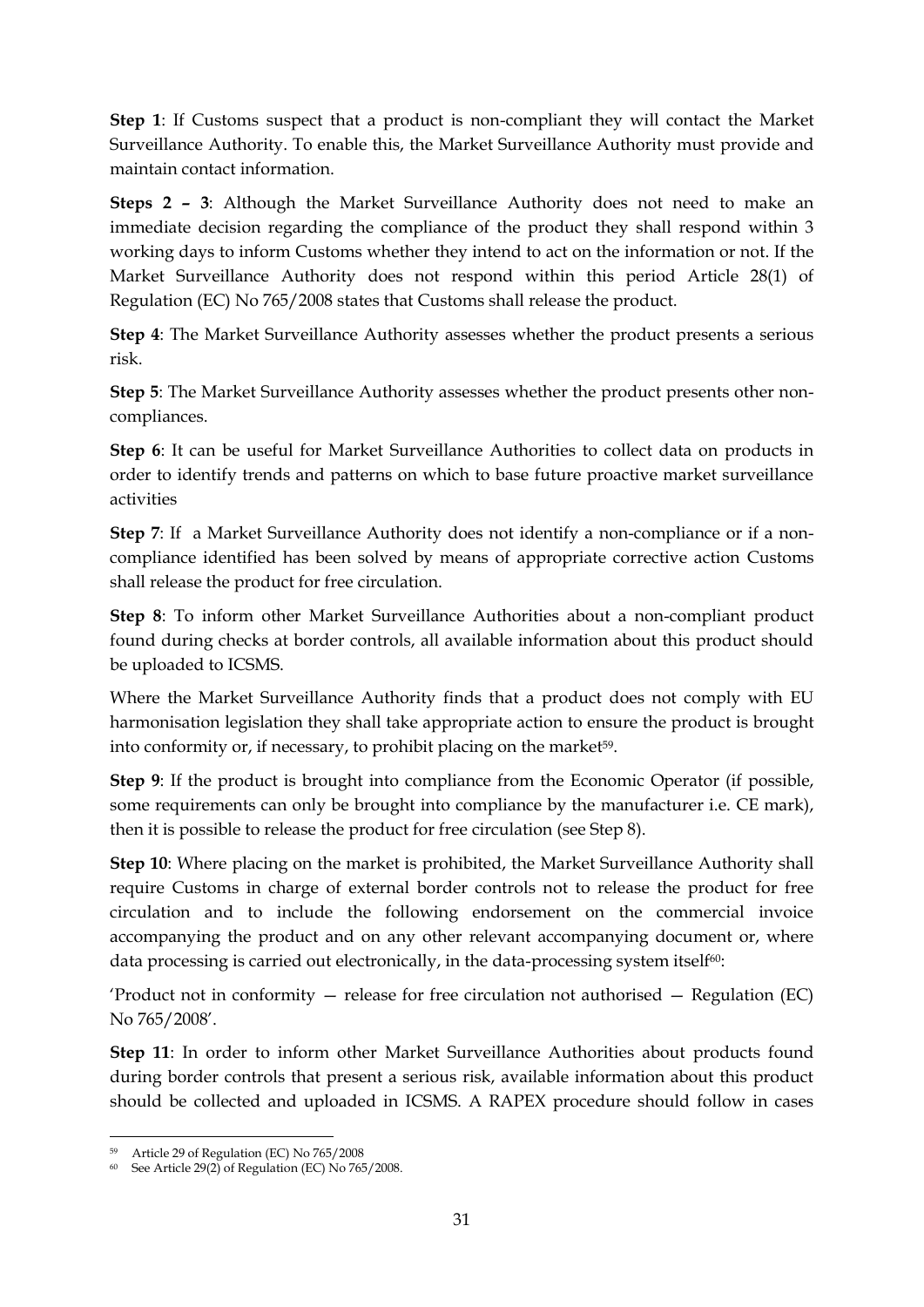where the serious risk has not been made public.

**Step 12**: Where the Market Surveillance Authority finds that a product presents a serious risk, they shall take measures to prohibit that product from being placed on the market and shall require the authorities in charge of external border controls to include the following endorsement on the commercial invoice accompanying the product and on any other relevant accompanying document or, where data processing is carried out electronically, in the data-processing system itself<sup>61</sup>:

'Dangerous product — release for free circulation not authorized — Regulation (EC) No 765/2008'.

**Step 13**: If national law permits, destruction of a product might be appropriate where the serious risk cannot be rectified.

<sup>1</sup> <sup>61</sup> See Article 29(1) of Regulation (EC) No 765/2008.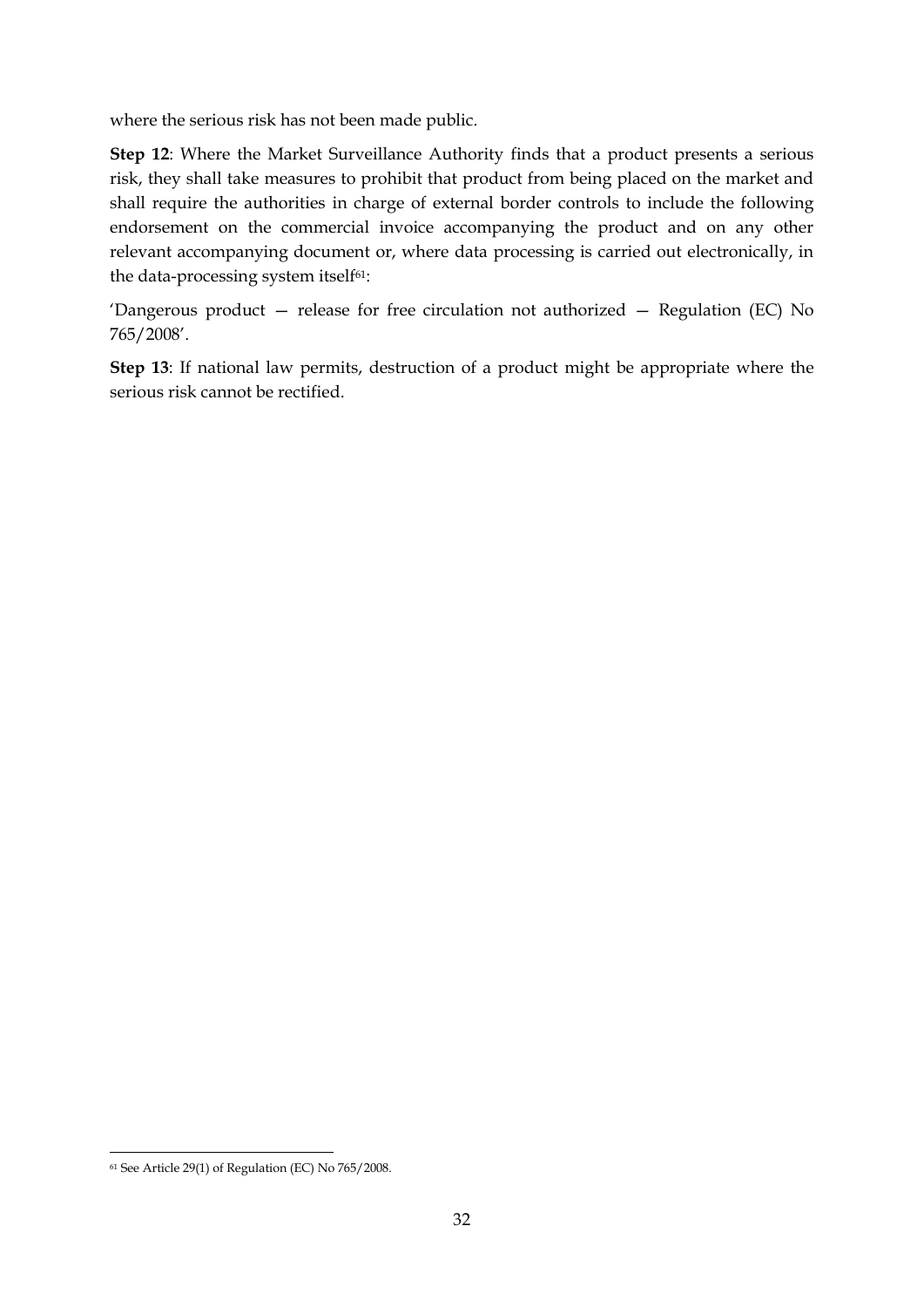# <span id="page-33-0"></span>**ANNEX 1: List of sectorial legislation**

 $\overline{\phantom{a}}$ 

| <b>Product sectors</b>                                                | Relevant legislation <sup>62</sup> <sup>63</sup>   |
|-----------------------------------------------------------------------|----------------------------------------------------|
| Medical devices (including In vitro                                   | Directives 93/42/EEC, 98/79/EC and                 |
| diagnostic medical devices and Active<br>implantable medical devices) | 90/385/EEC                                         |
| Cosmetics                                                             | Regulation (EC) 1223/2009                          |
| <b>Toys</b>                                                           | Directive 2009/48/EC                               |
| Personal protective equipment                                         | Directive 89/686/EEC - Regulation (EU)<br>2016/425 |
| Construction products                                                 | Regulation (EU) 305/2011                           |
| Aerosol dispensers                                                    | Directive 75/324/EEC,                              |
| Simple pressure vessels and Pressure                                  | Directives 2009/105/EC and 97/23/EC.               |
| equipment                                                             | Directives 2014/29/EU and 2014/68/EU               |
| Transportable pressure equipment                                      | Directive 2010/35/EU                               |
| Machinery                                                             | Directive 2006/42/EC                               |
| Lifts                                                                 | Directive 1995/16/EC - Directive 2014/33/EU        |
| Cableways                                                             | Directive 2000/9/EC - Regulation (EU)<br>2016/424  |
| Noise emissions for outdoor equipment                                 | Directive 2000/14/EC                               |
|                                                                       |                                                    |
| <b>Equipment and Protective Systems</b>                               | Directive 1994/9/EC - Directive 2014/34/EU         |
| Intended for use in Potentially Explosive<br>Atmospheres              |                                                    |
| Pyrotechnics                                                          | Directive 2007/23/EC - Directive 2013/29/EU        |
| Explosives for civil uses                                             | Directive 93/15/EEC - Directive 2014/28/EU         |
| Appliances burning gaseous fuels                                      | Directive 2009/142/EC - Regulation (EU)            |
|                                                                       | 2016/426                                           |
| Measuring instruments, Non-automatic                                  | Directives 2004/22/EC and 2009/23/EC -             |
| weighing instruments, Pre-packaged                                    | Directives 2014/32/EU and 2014/31/EU;              |
| products and Units of measurement                                     | Directives 2007/45/EC, 75/107/EEC and              |
|                                                                       | 76/211/EEC; Directive 80/181/EEC                   |

 $62$  For ease of reference this table indicates established EU legislation. New legislation replacing that listed in the table should be also taken into account for the relevant period in which it is applicable.<br><sup>63</sup> For ease of reference in some cases (e. g. eco-design, energy labelling), this table only indicates EU framework legislation,

but is intended to cover also product-specific EU legislative acts.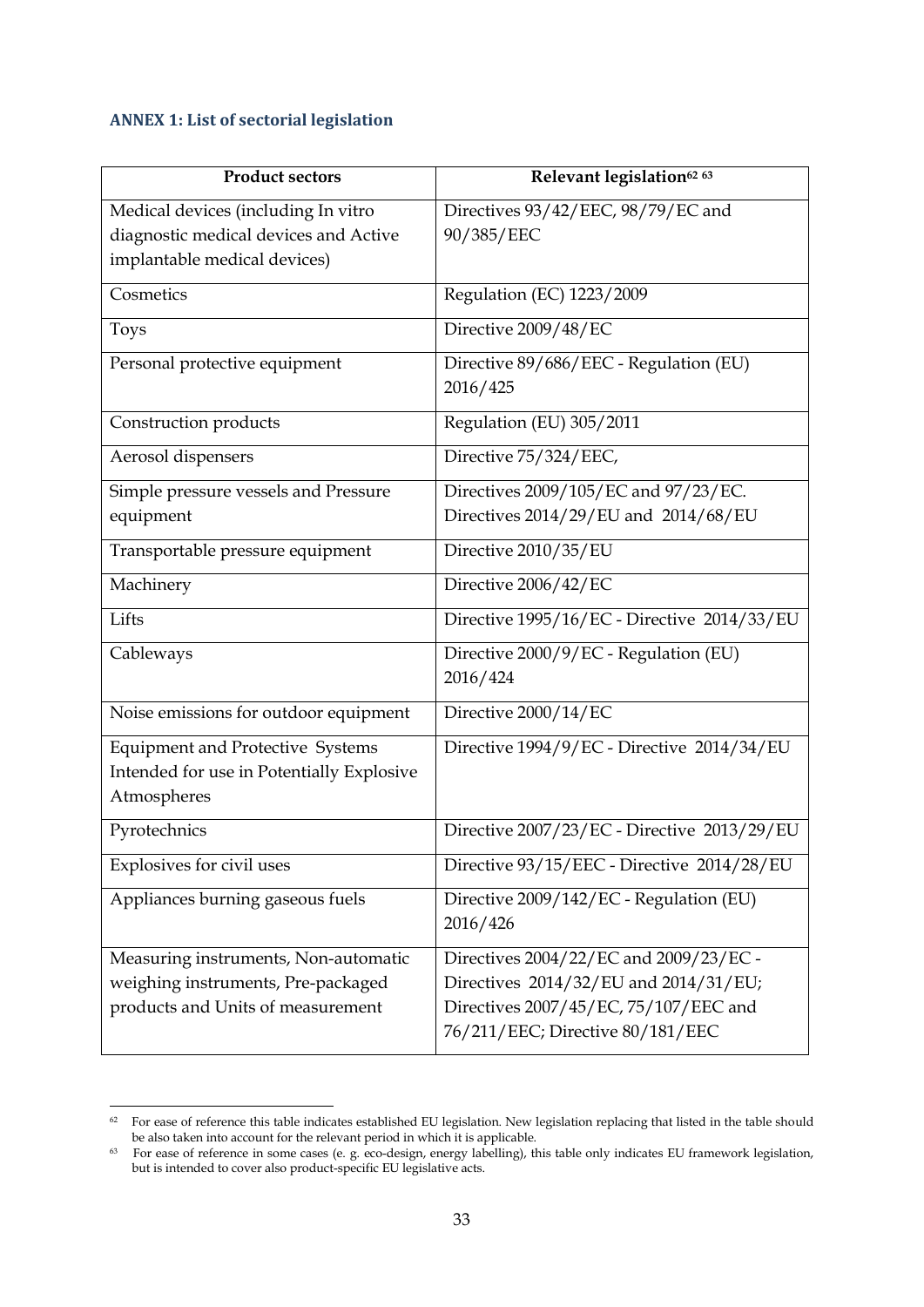| <b>Product sectors</b>                                                                                            | Relevant legislation <sup>62</sup> <sup>63</sup>                |
|-------------------------------------------------------------------------------------------------------------------|-----------------------------------------------------------------|
| Electrical equipment under EMC<br>Directive                                                                       | Directive 2004/108/EC - Directive<br>2014/30/EU                 |
| Radio and telecom terminal equipment<br>under RTTE Directive - Radio equipment<br>under RED                       | Directive 1999/5/EC - Directive 2014/53/EU                      |
| Electrical appliances and equipment<br>under LVD                                                                  | Directive 2006/95/EC - Directive 2014/35/EU                     |
| Electrical and electronic equipment under<br>RoHS and WEEE and batteries                                          | Directives 2011/65/EU, 2002/96/EC and<br>2006/66/EC             |
| Chemical substances under REACH<br>Regulation                                                                     | Regulations (EC) 1907/2006                                      |
| Eco-design and Energy Labelling;<br>Efficiency requirements for hot-boilers<br>fired with liquid or gaseous fuels | Directives 2009/125/EC and 2010/30/EU;<br>Directive 1992/42/EEC |
| Tyre labelling                                                                                                    | Regulation (EC) 1222/2009                                       |
| Recreational craft                                                                                                | Directive 1994/25/EC - Directive 2013/53/EU                     |
| Marine equipment                                                                                                  | Directive 96/98/EC -Directive 2014/90/EU                        |
| Non-road mobile machinery                                                                                         | Directive 97/68/EC                                              |
| Fertilisers                                                                                                       | Regulation (EC) 2003/2003                                       |
| <b>Biocides</b>                                                                                                   | Regulation (EU) 528/2012                                        |
| Textile and Footwear labelling                                                                                    | Regulation (EC) 1007/2011 and Directive<br>94/11/EC             |
| Crystal glass                                                                                                     | Directive 69/493/EEC                                            |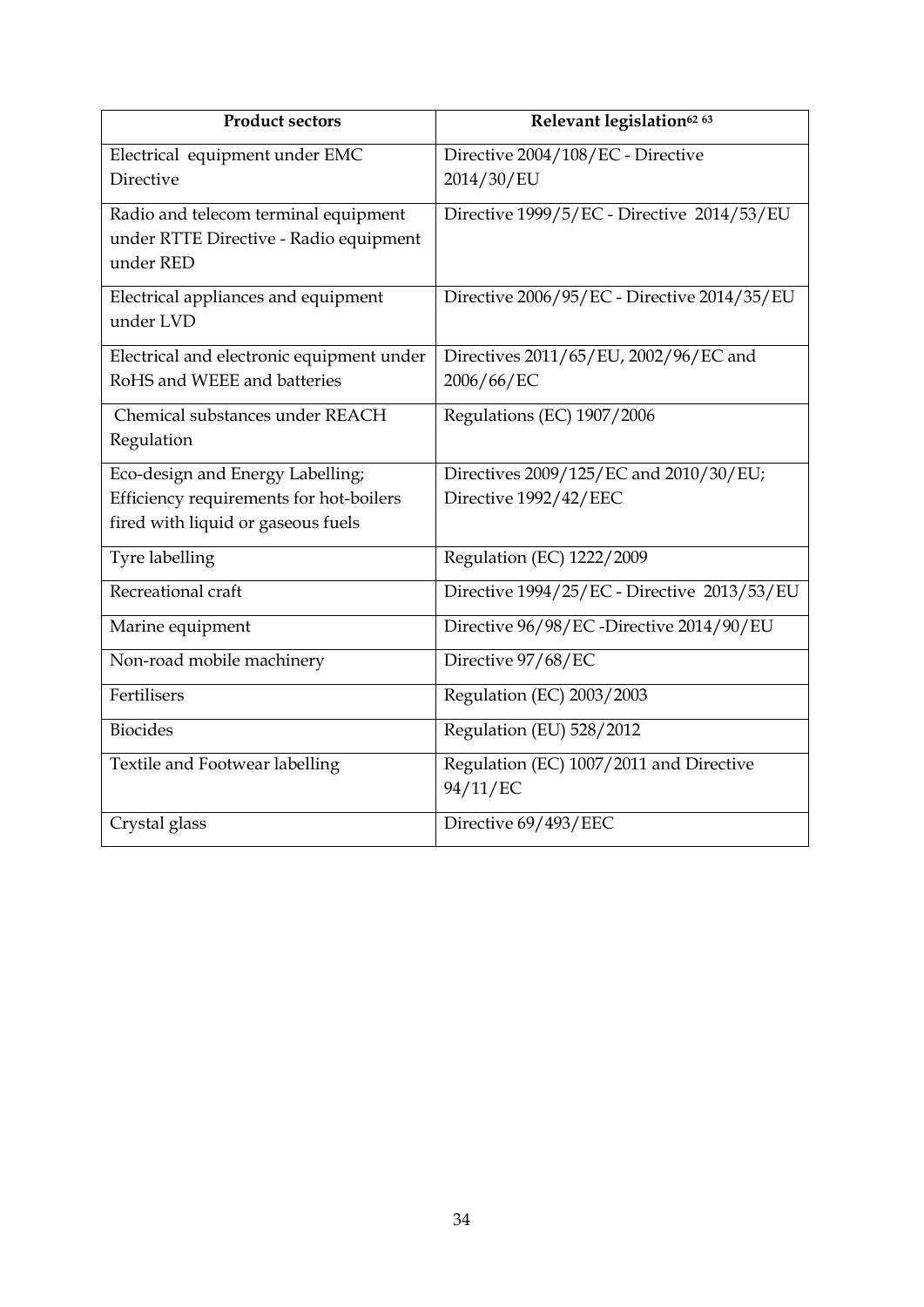# <span id="page-35-0"></span>**ANNEX 2: Establishing a model for cross-border cooperation under the current rules**

<http://ec.europa.eu/DocsRoom/documents/17108/attachments/1/translations>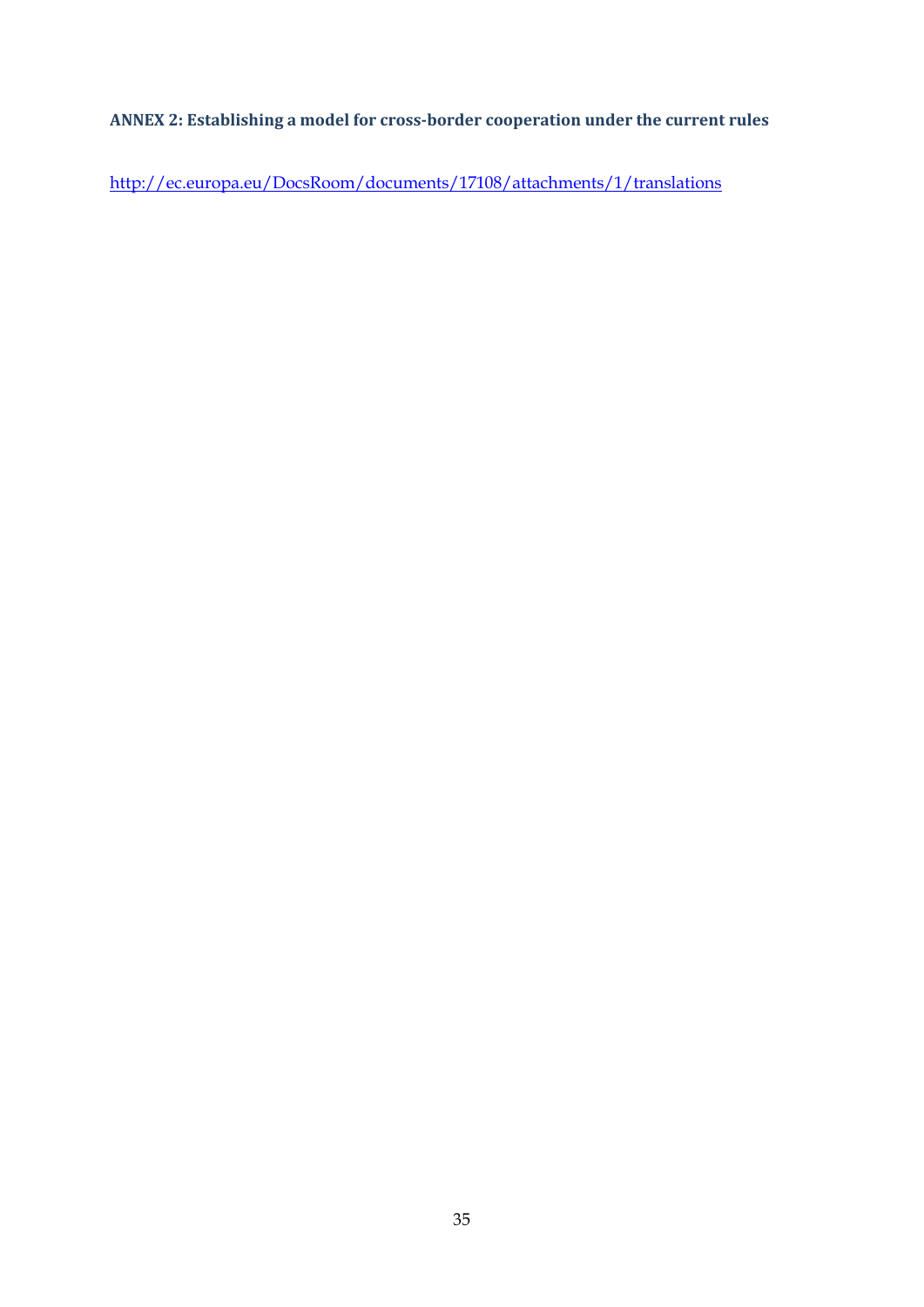# **ANNEX 3: Glossary**

<span id="page-36-0"></span>

| Term / Abbreviation       | Definition                                                                                                                                                                                                                                                                                                                                                                                                                 | Source                                                                                                                                                                   |
|---------------------------|----------------------------------------------------------------------------------------------------------------------------------------------------------------------------------------------------------------------------------------------------------------------------------------------------------------------------------------------------------------------------------------------------------------------------|--------------------------------------------------------------------------------------------------------------------------------------------------------------------------|
| Accreditation             | An attestation by a national accreditation body that a conformity assessment<br>body meets the requirements set by harmonised standards and, where<br>applicable, any additional requirements including those set out in relevant<br>sectoral schemes, to carry out a specific conformity assessment activity.                                                                                                             | Regulation (EC) No<br>765/2008                                                                                                                                           |
| AdCo group                | Administrative cooperation group. An informal group supported by the<br>European Commission, consisting of members appointed by Member States<br>and representing national authorities competent for market surveillance in a<br>given sector.<br>A group meets regularly to discuss market surveillance issues in its area of<br>competence and to ensure efficient, comprehensive and consistent market<br>surveillance. | http://ec.europa.eu/growth<br>$/single-$<br>market/goods/building-<br>blocks/market-<br>surveillance/organisation/a<br>dministrative-cooperation-<br>groups/index_en.htm |
| <b>ATEX</b>               | Directive on Equipment and Protective Systems intended for use in<br>Potentially Explosive Atmospheres.                                                                                                                                                                                                                                                                                                                    | Directive 2014/34/EU                                                                                                                                                     |
| Authorised representative | Any natural or legal person established within the Union who has received a<br>written mandate from a manufacturer to act on his behalf in relation to<br>specified tasks with regard to the latter's obligations under the relevant<br>Union legislation.                                                                                                                                                                 | Regulation (EC) No<br>765/2008                                                                                                                                           |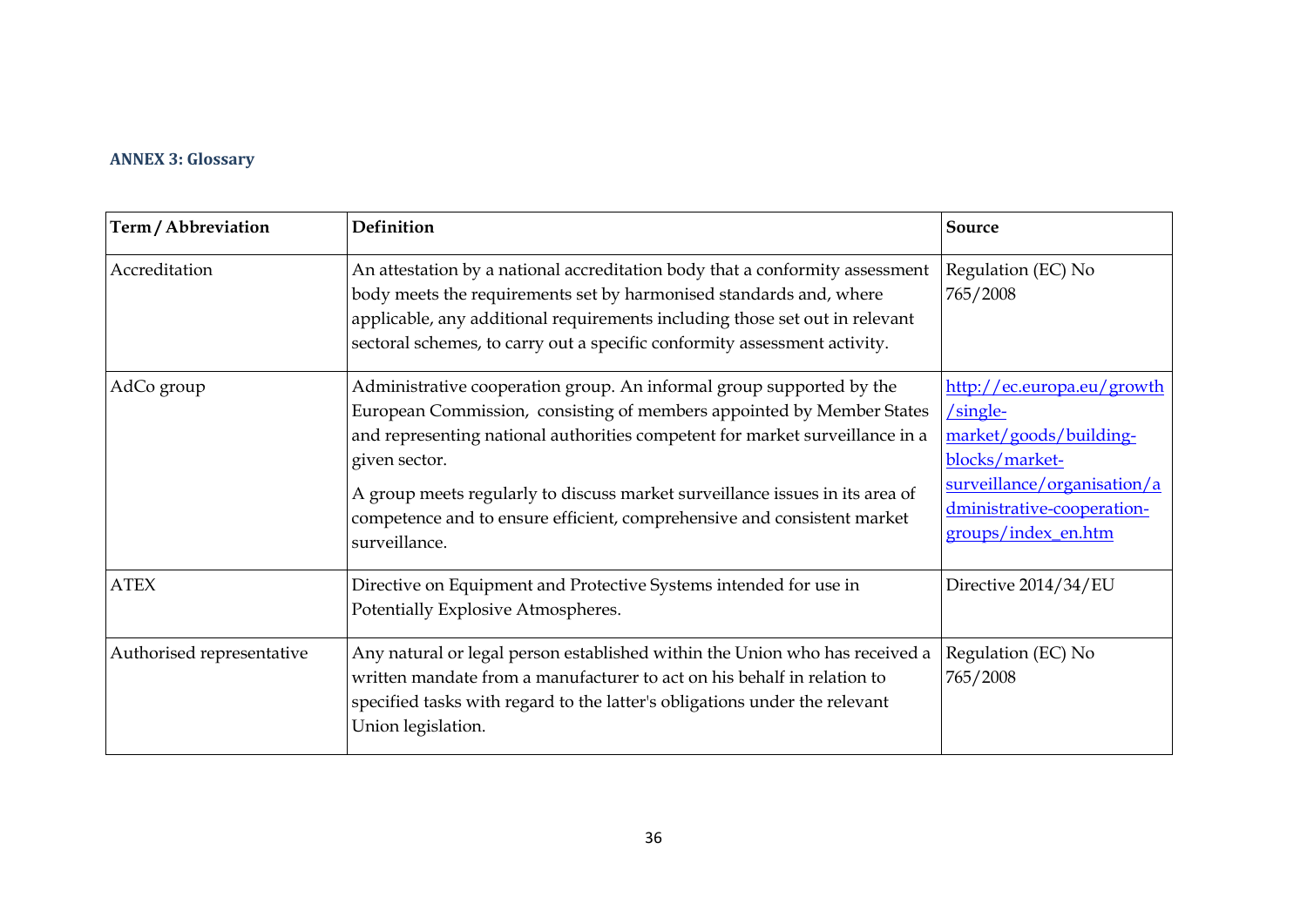| Term / Abbreviation   | Definition                                                                                                                                                                                                                                                               | <b>Source</b>                                                    |
|-----------------------|--------------------------------------------------------------------------------------------------------------------------------------------------------------------------------------------------------------------------------------------------------------------------|------------------------------------------------------------------|
| <b>Blue Guide</b>     | The Blue Guide on the implementation of EU products rules. Guidance<br>document intended to contribute to a better understanding of EU product<br>rules and to their more uniform and coherent application across different<br>sectors and throughout the single market. | <b>Blue Guide</b><br>(ec.europa.eu/DocsRoom/d<br>ocuments/18027) |
| CE marking            | A marking by which a manufacturer indicates that the product is in<br>conformity with the applicable requirements set out in Union harmonisation<br>legislation providing for its affixing.                                                                              | Regulation (EC) No<br>765/2008                                   |
| <b>CN</b>             | Combined nomenclature.<br>A method for designating goods and merchandise which was established to<br>meet, at one and the same time, the requirements both of the Common<br>Customs Tariff and of the external trade statistics of the Union.                            | ec.europa.eu/taxation_custo<br>ms                                |
| Compliance assessment | The procedure followed by a market surveillance authority to verify if a<br>product complies with the applicable requirements of the Union<br>harmonisation legislation.                                                                                                 | <b>Blue Guide</b>                                                |
| Compulsory measure    | A specific restrictive measure imposed by a market surveillance authority.                                                                                                                                                                                               | Regulation (EC) No<br>765/2008                                   |
| Conformity assessment | The process demonstrating whether specified requirements relating to a<br>product, process, service, system, person or body have been fulfilled.                                                                                                                         | Regulation (EC) No<br>765/2008                                   |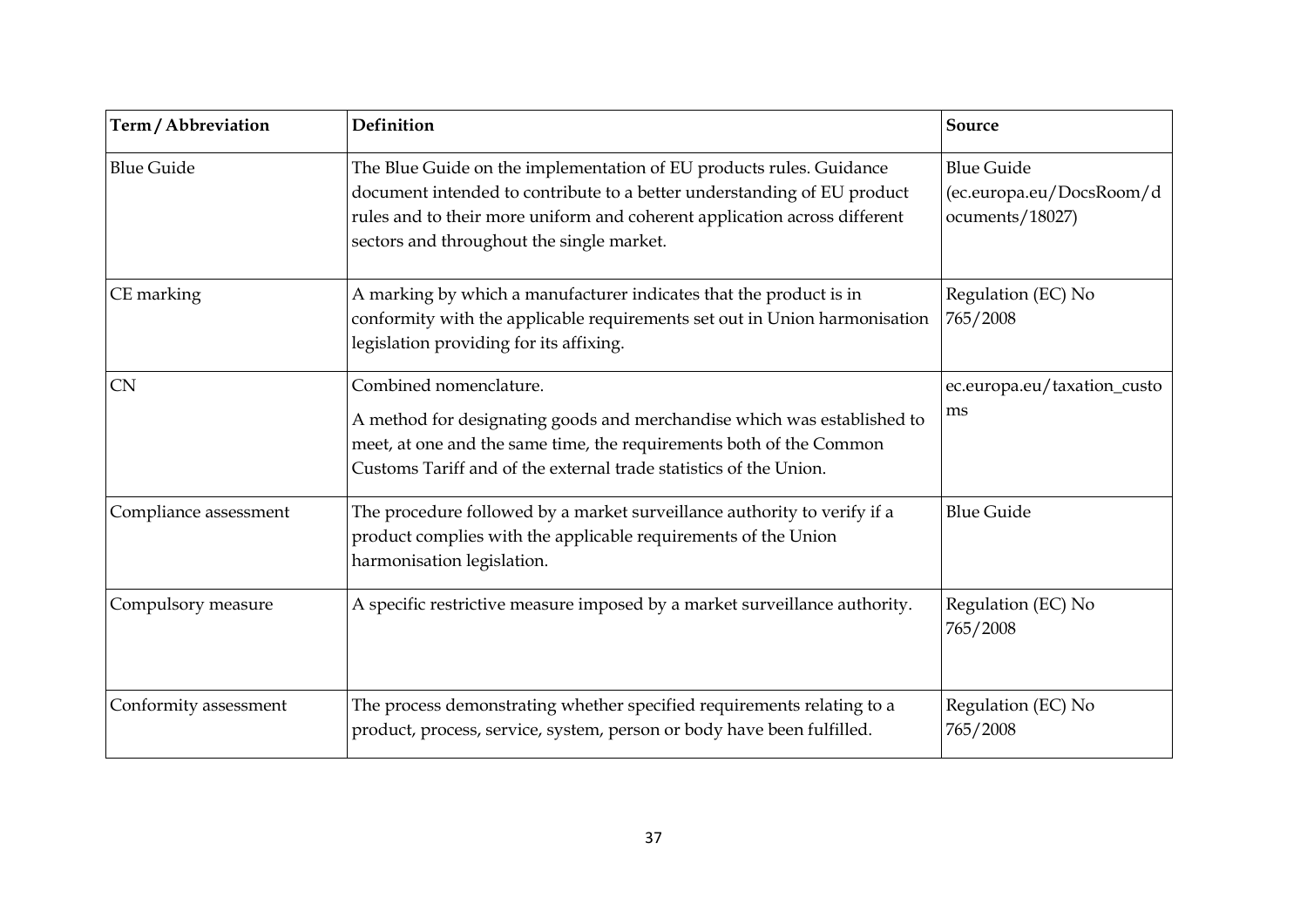| Term / Abbreviation        | Definition                                                                                                                                                                                                                                                          | Source                         |
|----------------------------|---------------------------------------------------------------------------------------------------------------------------------------------------------------------------------------------------------------------------------------------------------------------|--------------------------------|
| Conformity assessment body | A body that performs conformity assessment activities including calibration,<br>testing, certification and inspection.                                                                                                                                              | Regulation (EC) No<br>765/2008 |
| <b>CPR</b>                 | Construction Products Regulation.                                                                                                                                                                                                                                   | Regulation (EU) No<br>305/2011 |
| Distributor                | Any natural or legal person in the supply chain, other than the manufacturer<br>or the importer, who makes a product available on the market.                                                                                                                       | Regulation (EC) No<br>765/2008 |
| DoC                        | Declaration of conformity.                                                                                                                                                                                                                                          |                                |
| <b>EEA</b>                 | The European Economic Area.                                                                                                                                                                                                                                         |                                |
| <b>EMCD</b>                | Electromagnetic Compatibility Directive.                                                                                                                                                                                                                            | Directive 2014/30/EU           |
| EO                         | Economic operator. Means a manufacturer, authorised representative,<br>importer or distributor.                                                                                                                                                                     | Regulation (EC) No<br>765/2008 |
| EU                         | The European Union.                                                                                                                                                                                                                                                 |                                |
| EU type examination        | The part of a conformity assessment procedure in which a notified body<br>examines the technical design of a product and verifies and attests that the<br>technical design of the product meets the requirements of the legislative<br>instrument that apply to it. | Decision No 768/2008/EC        |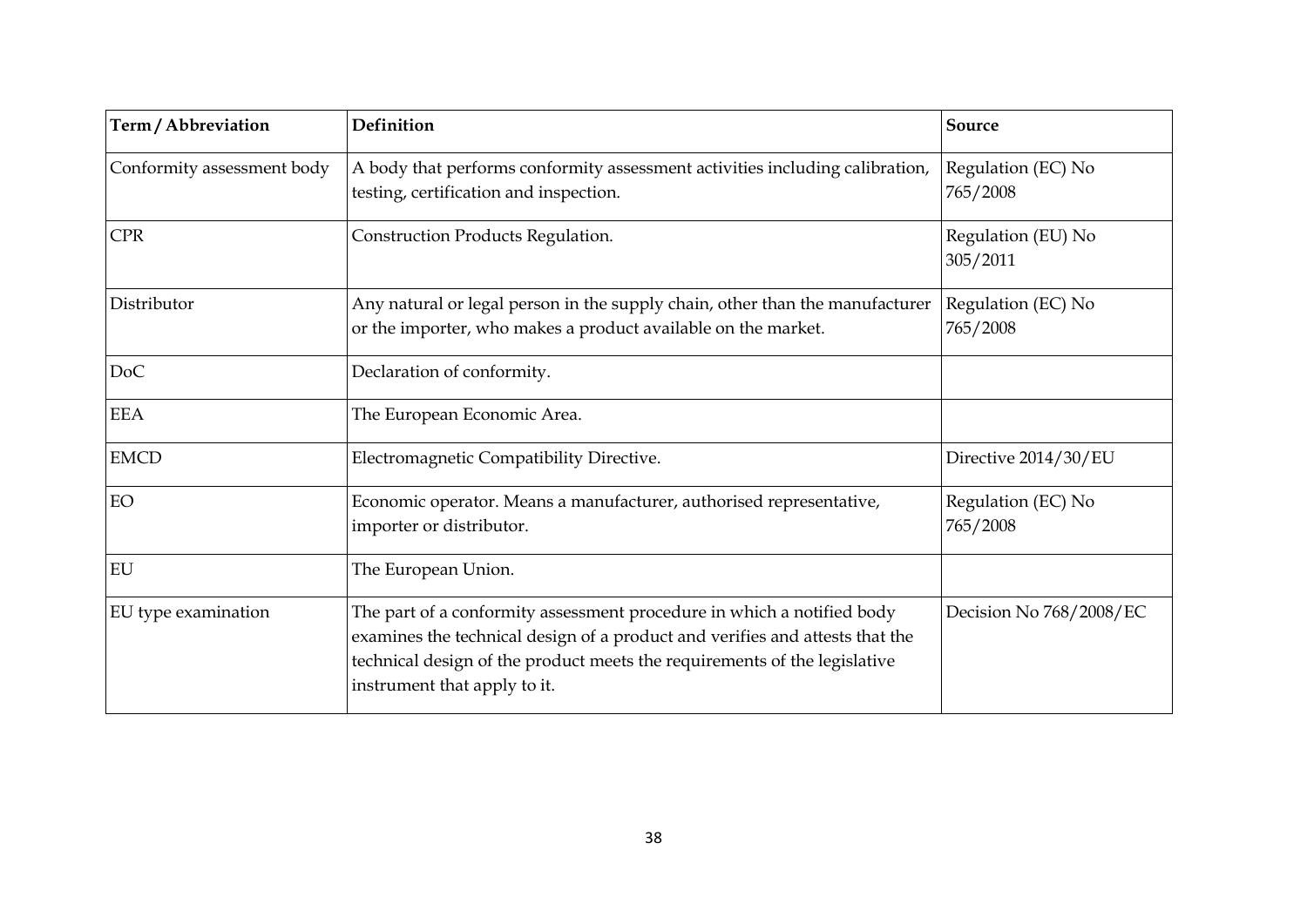| Term / Abbreviation   | Definition                                                                                                                                                                                                                                                                                                                                                                                                                                                                                                                                                                                                                                                               | Source                                                                                                                 |
|-----------------------|--------------------------------------------------------------------------------------------------------------------------------------------------------------------------------------------------------------------------------------------------------------------------------------------------------------------------------------------------------------------------------------------------------------------------------------------------------------------------------------------------------------------------------------------------------------------------------------------------------------------------------------------------------------------------|------------------------------------------------------------------------------------------------------------------------|
| Formal non-compliance | Unless there are reasons to believe that the product presents a risk, one of the<br>following non-compliances with a number of administrative or formal<br>requirements are defined as formal non-compliance by Union harmonisation<br>legislation:<br>(a) the CE marking or other markings required by Union harmonisation<br>legislation have not been affixed or have been affixed incorrectly;<br>(b) the EU declaration of conformity, where required, has not been drawn up<br>or has been drawn up incorrectly;<br>(c) the technical documentation is incomplete or unavailable;<br>(d) the required labelling or instructions for use are incomplete or missing. | Decision No 768/2008/EC<br>and corresponding<br>provisions in Union<br>harmonisation legislation;<br><b>Blue Guide</b> |
| <b>GPSD</b>           | General Product Safety Directive.                                                                                                                                                                                                                                                                                                                                                                                                                                                                                                                                                                                                                                        | Directive 2001/95/EC                                                                                                   |
| Harmonised standard   | A standard adopted by one of the European standardisation organisations<br>listed in Annex I of Regulation (EU) No 1025/2012 upon a request made by<br>the European Commission for the application of Union harmonisation<br>legislation.                                                                                                                                                                                                                                                                                                                                                                                                                                | Regulation (EC) No<br>765/2008, Blue Guide                                                                             |
| <b>ICSMS</b>          | Information and Communication System for the pan-European Market<br>Surveillance. A general information support system set up by the European<br>Commission for the exchange of information between market surveillance<br>authorities according to Article 23 of Regulation (EC) No 765/2008.                                                                                                                                                                                                                                                                                                                                                                           |                                                                                                                        |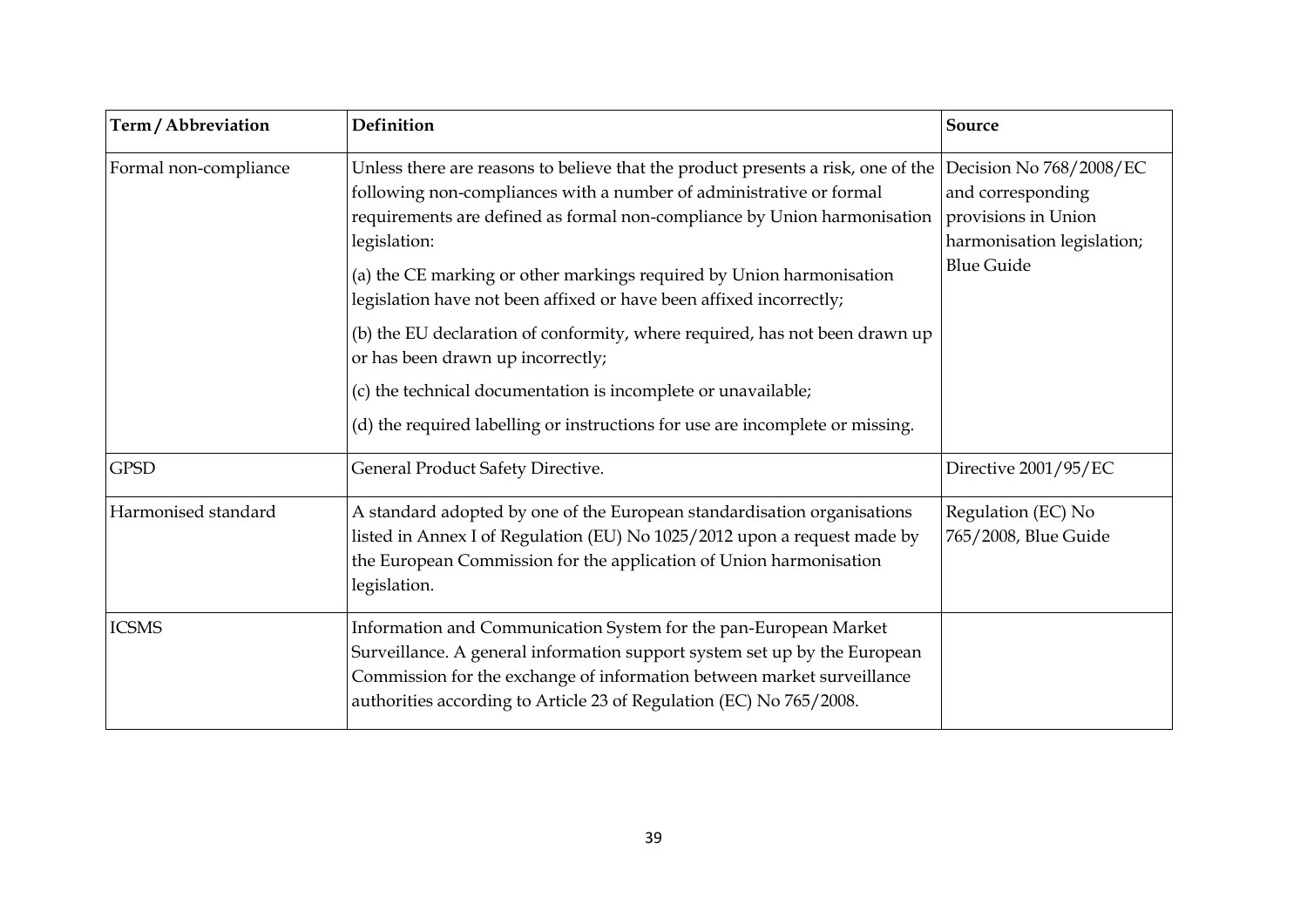| Term / Abbreviation               | Definition                                                                                                                                                                                                                                                                                                                                                                                                                                                              | Source                         |
|-----------------------------------|-------------------------------------------------------------------------------------------------------------------------------------------------------------------------------------------------------------------------------------------------------------------------------------------------------------------------------------------------------------------------------------------------------------------------------------------------------------------------|--------------------------------|
| <b>IMP-MSG</b>                    | Expert Group on the Internal Market for Products. A group whose mission is  ec.europa.eu/growth<br>to develop the cooperation mechanisms between the Member States, in<br>particular between customs and market surveillance authorities and to<br>develop appropriate measures for the optimal use of resources. The members<br>of the group are national administrations responsible for the coordination of<br>market surveillance activities within a Member State. |                                |
| Importer                          | Any natural or legal person established within the Union who places a<br>product from a third country on the Union market;                                                                                                                                                                                                                                                                                                                                              | Regulation (EC) No<br>765/2008 |
| <b>LVD</b>                        | Low Voltage Directive (Directive on electrical equipment designed for use<br>within certain voltage limits).                                                                                                                                                                                                                                                                                                                                                            | Directive 2014/35/EU           |
| Making available on the<br>market | Any supply of a product for distribution, consumption or use on the Union<br>market in the course of a commercial activity, whether in return for payment<br>or free of charge.                                                                                                                                                                                                                                                                                         | Regulation (EC) No<br>765/2008 |
| Market surveillance               | The activities carried out and measures taken by public authorities to ensure<br>that products comply with the requirements set out in the relevant Union<br>harmonisation legislation and do not endanger health, safety or any other<br>aspect of public interest protection;                                                                                                                                                                                         | Regulation (EC) No<br>765/2008 |
| <b>MD</b>                         | Machinery Directive.                                                                                                                                                                                                                                                                                                                                                                                                                                                    | Directive 2006/42/EC           |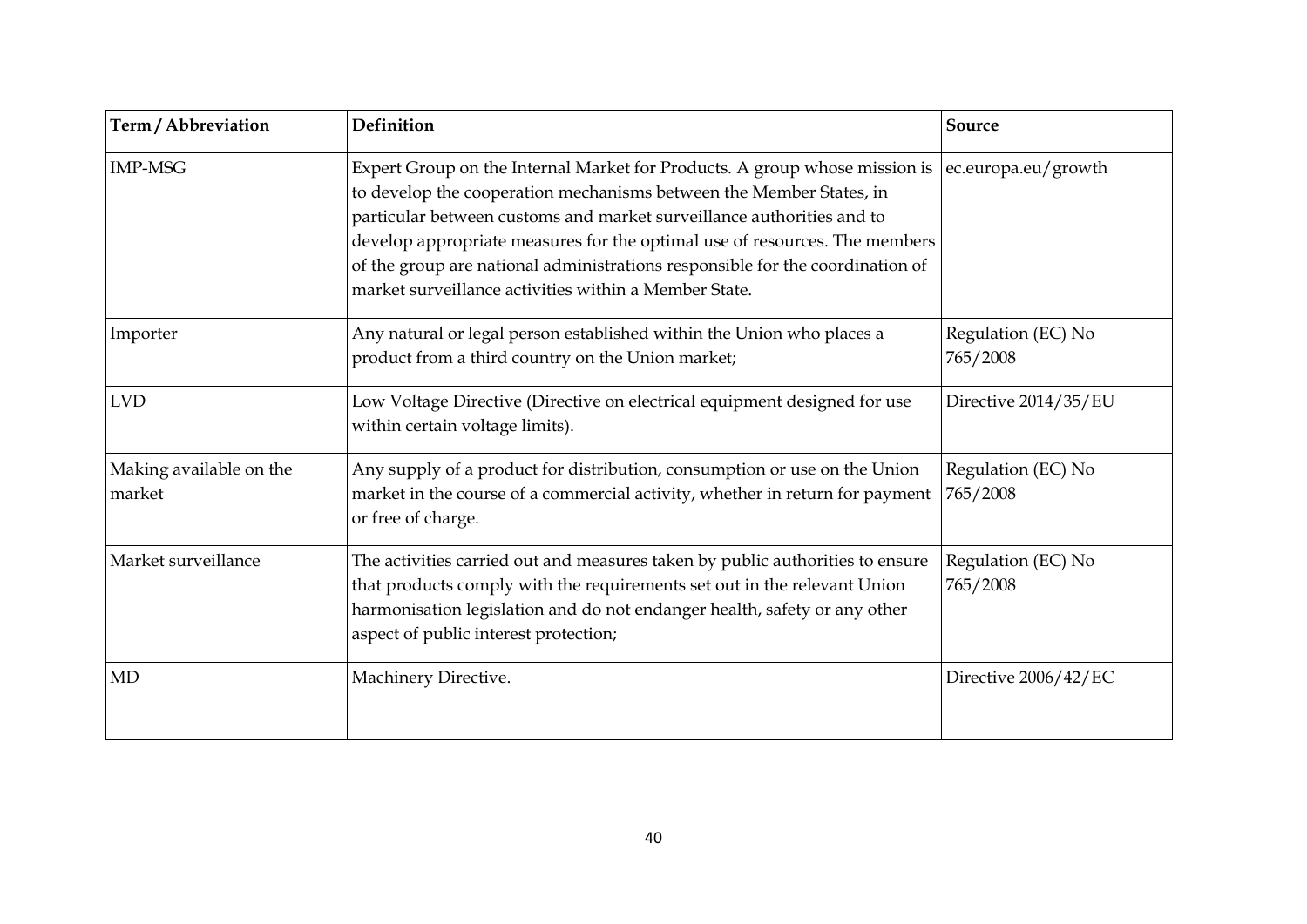| Term / Abbreviation         | Definition                                                                                                                                                                                                                                              | <b>Source</b>                                                      |
|-----------------------------|---------------------------------------------------------------------------------------------------------------------------------------------------------------------------------------------------------------------------------------------------------|--------------------------------------------------------------------|
| Manufacturer                | Means any natural or legal person who manufactures a product or has a<br>product designed or manufactured, and markets that product under his<br>name or trademark.                                                                                     | Regulation (EC) No<br>765/2008                                     |
| MI                          | Measuring Instruments Directive.                                                                                                                                                                                                                        | Directive 2014/32/EU                                               |
| <b>MS</b>                   | Member State. One of the sovereign nation states that have acceded to the<br>European Union. For the purpose of this document, the term also applies to<br>countries of the EEA and, if appropriate, to Switzerland.                                    | Interactive Terminology for<br>Europe database<br>(iate.europa.eu) |
| <b>MSA</b>                  | Market surveillance authority. An authority of a Member State responsible<br>for carrying out market surveillance on its territory.                                                                                                                     | Regulation (EC) No<br>765/2008                                     |
| National accreditation body | The sole body in a Member State that performs accreditation with authority<br>derived from the State.                                                                                                                                                   | Regulation (EC) No<br>765/2008                                     |
| Notified Body               | A conformity assessment body which is notified by the Member States to the<br>European Commission.                                                                                                                                                      | Decision No 768/2008/EC                                            |
| PED                         | Pressure Equipment Directive.                                                                                                                                                                                                                           | Directive 2014/68/EU                                               |
| Peer evaluation             | A process for the assessment of a national accreditation body by other<br>national accreditation bodies, carried out in accordance with the<br>requirements of this Regulation, and, where applicable, additional sectoral<br>technical specifications. | Regulation (EC) No<br>765/2008                                     |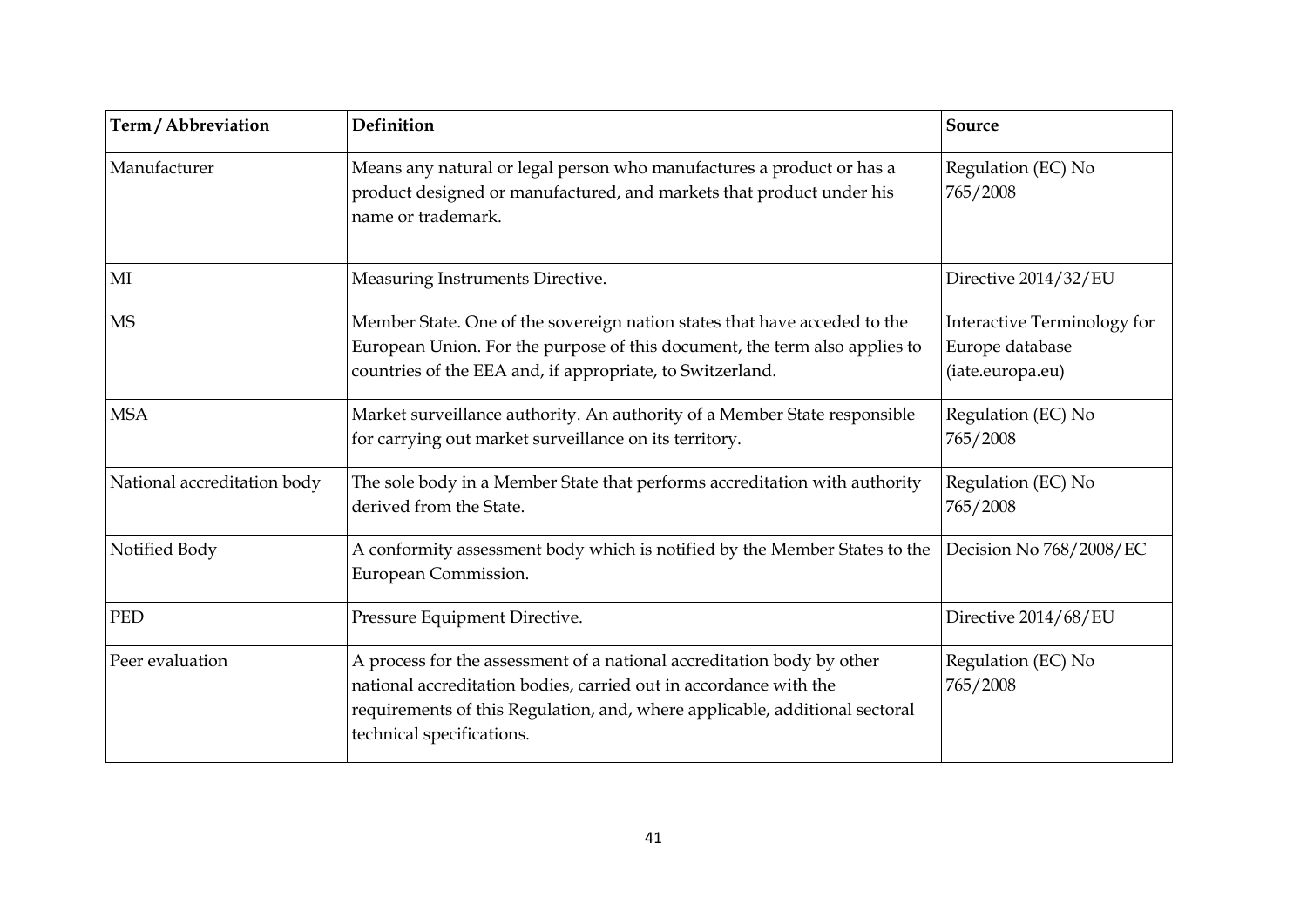| Term / Abbreviation          | <b>Definition</b>                                                                                                                                                                                                                                                                                                                                                            | <b>Source</b>                  |
|------------------------------|------------------------------------------------------------------------------------------------------------------------------------------------------------------------------------------------------------------------------------------------------------------------------------------------------------------------------------------------------------------------------|--------------------------------|
| Placing on the market        | The first making available of a product on the Union market;                                                                                                                                                                                                                                                                                                                 | Regulation (EC) No<br>765/2008 |
| <b>PPE</b>                   | Personal Protective Equipment Directive.                                                                                                                                                                                                                                                                                                                                     | Directive 89/686/EEC           |
| Random check                 | An assessment carried out on a sample of the product or products. The<br>sample is selected at random and not based on visual or suspicious or other<br>evidence of possible defects.                                                                                                                                                                                        | Task force's definition        |
| <b>RAPEX</b>                 | Rapid Alert System. A system used according to article 22 of Regulation<br>(EC) No 765/2008 and articles 11 and 12 of the General Product Safety<br>Directive. It enables a quick exchange of information between 31 European<br>countries and the European Commission about dangerous non-food<br>products posing a risk to health and safety of consumers and other users. | ec.europa.eu/consumers         |
| <b>RCD</b>                   | Recreational Craft Directive.                                                                                                                                                                                                                                                                                                                                                | Directive 2013/53/EU           |
| Recall                       | Any measure aimed at achieving the return of a product that has already<br>been made available to the end user.                                                                                                                                                                                                                                                              | Regulation (EC) No<br>765/2008 |
| <b>RED</b>                   | Radio Equipment Directive.                                                                                                                                                                                                                                                                                                                                                   | Directive 2014/53/EU           |
| Release for free circulation | The procedure which confers on non-Union goods the customs status of<br>Union goods, entailing application of commercial policy measures,<br>completion of the formalities laid down in respect of the import of the goods,<br>and the collection of any duty legally due.                                                                                                   | Regulation (EU) No<br>952/2013 |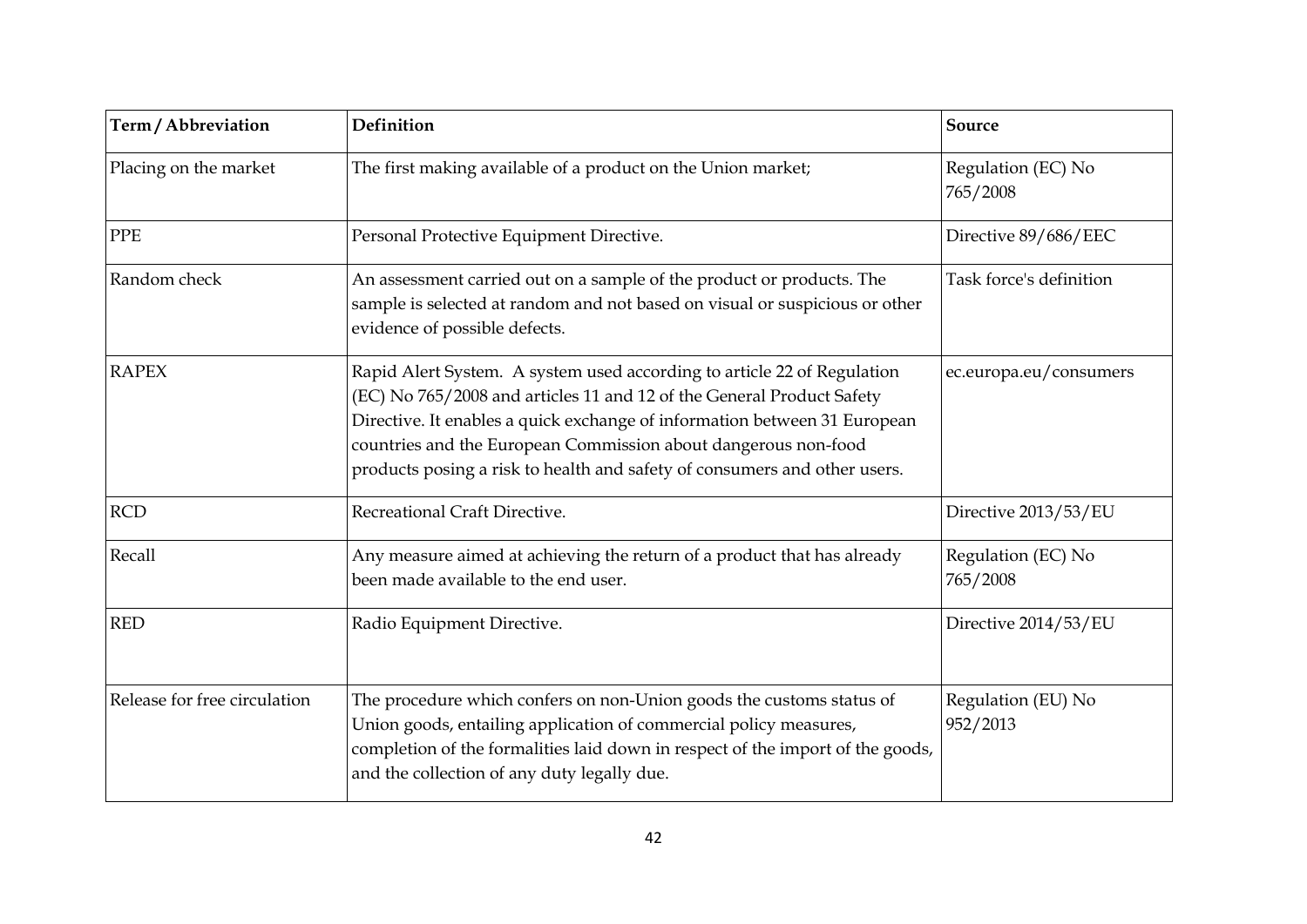| Term / Abbreviation                  | Definition                                                                                                                                                                                                                                                                                                                                         | Source                                                                                                                                    |
|--------------------------------------|----------------------------------------------------------------------------------------------------------------------------------------------------------------------------------------------------------------------------------------------------------------------------------------------------------------------------------------------------|-------------------------------------------------------------------------------------------------------------------------------------------|
| Restrictive measures                 | Any measure taken, pursuant to the relevant Union harmonisation<br>legislation, to prohibit or restrict the product's being made available on the<br>market, to withdraw it from the market or to recall it, is proportionate and<br>states the exact grounds on which it is based.                                                                | Regulation (EC) No<br>765/2008                                                                                                            |
| R&TTED                               | Radio and Telecommunication Terminal Equipment Directive.                                                                                                                                                                                                                                                                                          | Directive 1999/5/EC                                                                                                                       |
| Union Safeguard clause<br>procedures | Specific procedures establishing whether or not a national measure<br>restricting the free movement of a product is justified. Those procedures<br>apply following the exchange of information on measures with regards to<br>products presenting a risk to the health and safety of persons or to other<br>aspects of public interest protection. | Regulation (EC) No<br>765/2008<br>Introduction point (32);<br>Decision No 768/2008/EC<br>Introduction point (48) and<br>model Article R32 |
| Single market                        | The Union market, where people, goods, services and capital can move<br>around as freely as within a single country. Also called the internal market.                                                                                                                                                                                              | europa.eu                                                                                                                                 |
| <b>SPVD</b>                          | Simple Pressure Vessels Directive.                                                                                                                                                                                                                                                                                                                 | Directive 2014/29/EU                                                                                                                      |
| State of the art                     | Developed stage of technical capability at a given time as regards products,<br>processes and services, based on the relevant consolidated findings of<br>science, technology and experience                                                                                                                                                       | EN 45020                                                                                                                                  |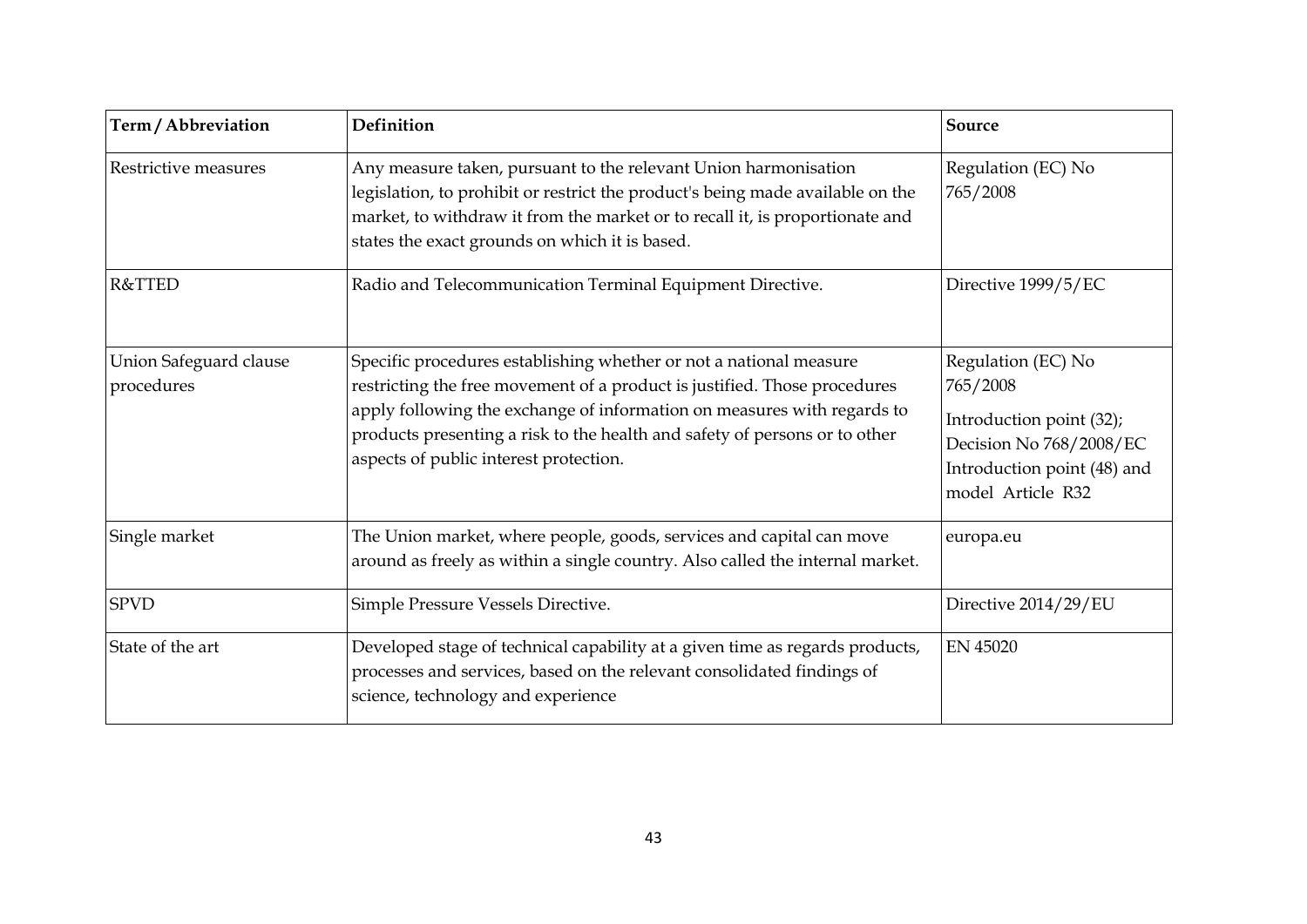| Term / Abbreviation                | Definition                                                                                                                                                                       | Source                                                             |
|------------------------------------|----------------------------------------------------------------------------------------------------------------------------------------------------------------------------------|--------------------------------------------------------------------|
| <b>TARIC</b> code                  | A code from the Integrated Tariff of the European Union.                                                                                                                         | Interactive Terminology for<br>Europe database<br>(iate.europa.eu) |
| <b>TAXUD</b>                       | Directorate-General for Taxation and Customs Union.                                                                                                                              | Interactive Terminology for<br>Europe database<br>(iate.europa.eu) |
| Technical specification            | Document that prescribes technical requirements to be fulfilled by a product,<br>process or service. It may be a standard, a part of a standard or independent<br>of a standard. | Regulation (EC) No<br>765/2008, EN 45020                           |
| Third country                      | A country that is not a Member State of the European Union.                                                                                                                      | Interactive Terminology for<br>Europe database<br>(iate.europa.eu) |
| <b>TOYS</b>                        | Directive on the Safety of Toys.                                                                                                                                                 | Directive 2009/48/EC                                               |
| <b>TPED</b>                        | Transportable Pressure Equipment Directive.                                                                                                                                      | Directive 2010/35/EU                                               |
| Union                              | The European Union.                                                                                                                                                              |                                                                    |
| Union harmonisation<br>legislation | Any Union legislation harmonising the conditions for the marketing of<br>products.                                                                                               | Regulation (EC) No<br>765/2008                                     |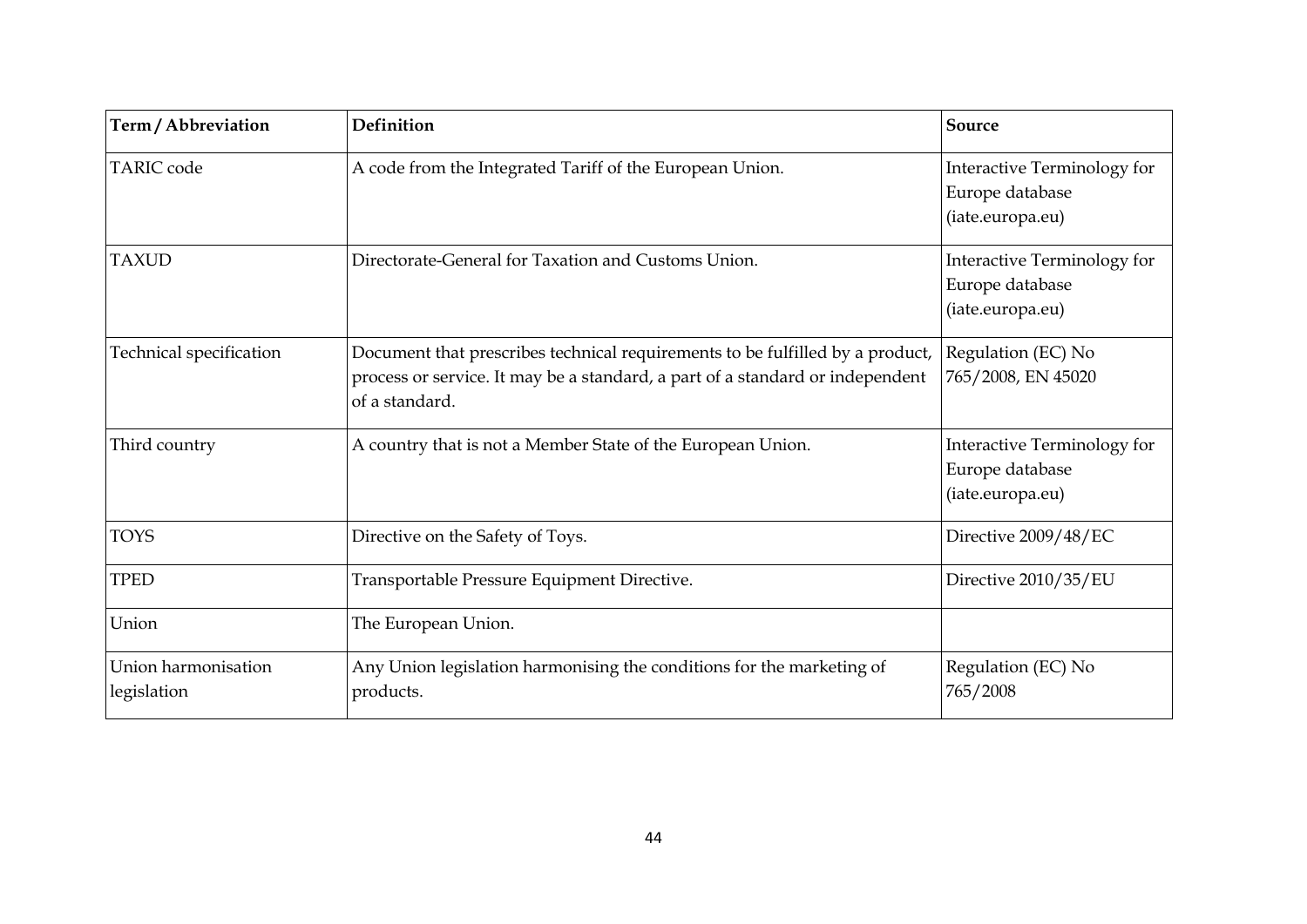| Term/Abbreviation | Definition                                                                                                                              | Source                                                                                           |
|-------------------|-----------------------------------------------------------------------------------------------------------------------------------------|--------------------------------------------------------------------------------------------------|
| Voluntary measure | An action undertaken by an economic operator before a market surveillance<br>authority actually imposes a specific restrictive measure. | Decision No 768/2008/EC<br>and corresponding<br>provisions in Union<br>harmonisation legislation |
| Withdrawal        | Any measure aimed at preventing a product in the supply chain from being<br>made available on the market.                               | Regulation (EC) No<br>765/2008                                                                   |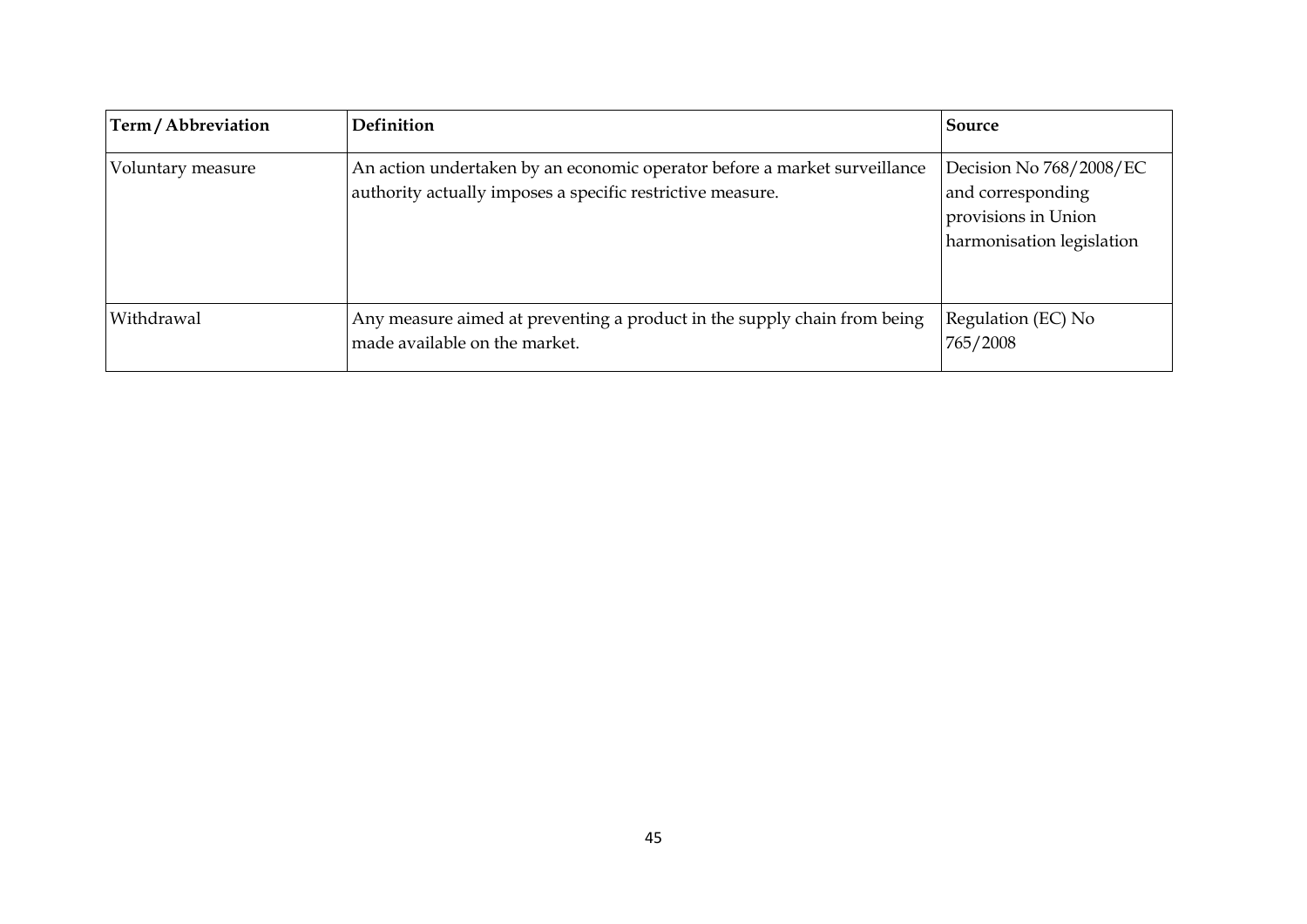# <span id="page-46-0"></span>**ANNEX 4: Additional sources of relevant information**

A vision for the internal market for industrial products:

[http://eur-lex.europa.eu/legal-content/EN/TXT/?uri=URISERV%3A240302\\_4](http://eur-lex.europa.eu/legal-content/EN/TXT/?uri=URISERV%3A240302_4)

AdCo administrative cooperation groups, including their guides (documents from AdCo's):

[https://ec.europa.eu/growth/single-market/goods/building-blocks/market](https://ec.europa.eu/growth/single-market/goods/building-blocks/market-surveillance/organisation/administrative-cooperation-groups_nl)[surveillance/organisation/administrative-cooperation-groups\\_nl](https://ec.europa.eu/growth/single-market/goods/building-blocks/market-surveillance/organisation/administrative-cooperation-groups_nl)

Aligned legislation:

[https://ec.europa.eu/growth/single-market/goods/new-legislative-framework\\_en](https://ec.europa.eu/growth/single-market/goods/new-legislative-framework_en)

 $ATEX$ 

[http://ec.europa.eu/growth/sectors/mechanical-engineering/atex\\_en](http://ec.europa.eu/growth/sectors/mechanical-engineering/atex_en)

Blue guide:

[http://ec.europa.eu/growth/tools-databases/newsroom/cf/itemdetail.cfm?item\\_id=7326](http://ec.europa.eu/growth/tools-databases/newsroom/cf/itemdetail.cfm?item_id=7326)

Cableways:

[http://ec.europa.eu/growth/sectors/mechanical-engineering/cableways\\_en](http://ec.europa.eu/growth/sectors/mechanical-engineering/cableways_en)

Combined nomenclature:

[http://ec.europa.eu/taxation\\_customs/customs/customs\\_duties/tariff\\_aspects/combined\\_](http://ec.europa.eu/taxation_customs/customs/customs_duties/tariff_aspects/combined_nomenclature/index_en.htm) [nomenclature/index\\_en.htm](http://ec.europa.eu/taxation_customs/customs/customs_duties/tariff_aspects/combined_nomenclature/index_en.htm)

Construction:

[https://ec.europa.eu/growth/sectors/construction\\_en](https://ec.europa.eu/growth/sectors/construction_en)

Ecodesign and Energy labelling:

[http://ec.europa.eu/growth/industry/sustainability/ecodesign\\_en](http://ec.europa.eu/growth/industry/sustainability/ecodesign_en)

Electromagnetic compatibility (EMC):

[https://ec.europa.eu/growth/sectors/electrical-engineering/emc-directive\\_en](https://ec.europa.eu/growth/sectors/electrical-engineering/emc-directive_en)

Fertilizing products:

[http://ec.europa.eu/growth/sectors/chemicals/legislation\\_en](http://ec.europa.eu/growth/sectors/chemicals/legislation_en)

Gas appliances:

[https://ec.europa.eu/growth/sectors/pressure-gas/gas-appliances\\_en](https://ec.europa.eu/growth/sectors/pressure-gas/gas-appliances_en)

Good Practice in Market Surveillance Activities related to Non-Food Consumer Products sold Online:

<http://ec.europa.eu/DocsRoom/documents/8724?locale=nl>

Guidelines for import controls in the area of product safety and compliance:

[https://ec.europa.eu/taxation\\_customs/sites/taxation/files/docs/body/guidelines\\_en.pdf](https://ec.europa.eu/taxation_customs/sites/taxation/files/docs/body/guidelines_en.pdf)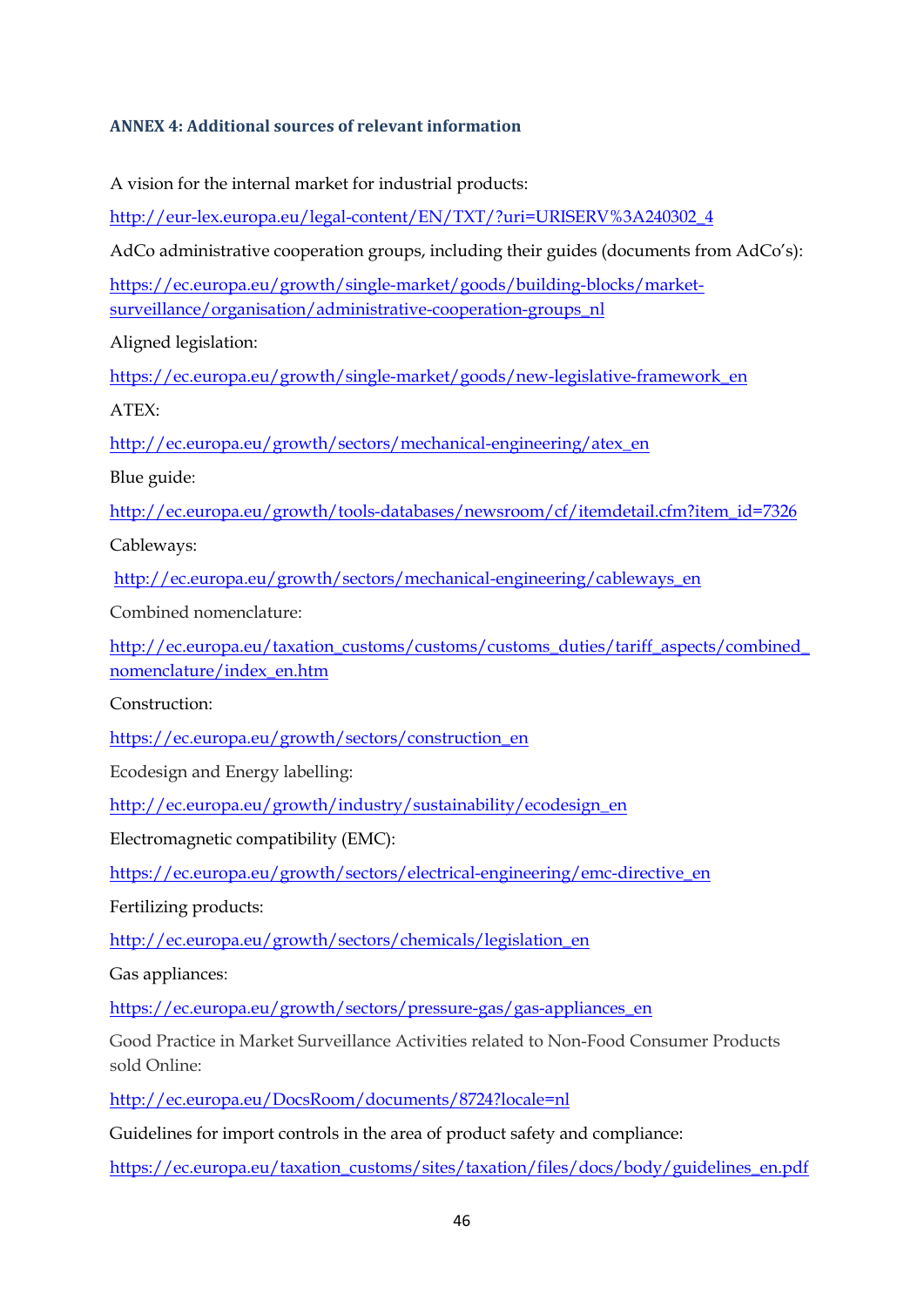Harmonised standards:

[https://ec.europa.eu/growth/single-market/european-standards/harmonised](https://ec.europa.eu/growth/single-market/european-standards/harmonised-standards_nl)standards nl

Legal metrology:

[http://ec.europa.eu/growth/single-market/goods/building-blocks/legal-metrology\\_en](http://ec.europa.eu/growth/single-market/goods/building-blocks/legal-metrology_en) Lifts:

[http://ec.europa.eu/growth/sectors/mechanical-engineering/lifts\\_en](http://ec.europa.eu/growth/sectors/mechanical-engineering/lifts_en)

Low voltage (LVD):

[https://ec.europa.eu/growth/sectors/electrical-engineering/lvd-directive\\_en](https://ec.europa.eu/growth/sectors/electrical-engineering/lvd-directive_en)

Machinery:

[http://ec.europa.eu/growth/sectors/mechanical-engineering/machinery\\_en](http://ec.europa.eu/growth/sectors/mechanical-engineering/machinery_en)

Measuring instruments:

[http://ec.europa.eu/growth/single-market/goods/building-blocks/legal](http://ec.europa.eu/growth/single-market/goods/building-blocks/legal-metrology/measuring-instruments_en)[metrology/measuring-instruments\\_en](http://ec.europa.eu/growth/single-market/goods/building-blocks/legal-metrology/measuring-instruments_en)

Medical devices:

[https://ec.europa.eu/growth/sectors/medical-devices\\_en](https://ec.europa.eu/growth/sectors/medical-devices_en)

Multi-annual action plan for the surveillance of products in the EU :

<http://eur-lex.europa.eu/legal-content/en/TXT/?uri=CELEX%3A52013DC0076>

NANDO:

http://ec.europa.eu/growth/tools-databases/nando/

New legislative framework (Regulation 765/2008, Decision 768/2008 and aligned legislation):

[https://ec.europa.eu/growth/single-market/goods/new-legislative-framework\\_en](https://ec.europa.eu/growth/single-market/goods/new-legislative-framework_en)

OECD Best Practice Principles for Regulatory Policy: Regulatory Enforcement and Inspections:

<http://www.oecd.org/gov/regulatory-policy/enforcement-inspections.htm>

Personal protective equipment (PPE):

[http://ec.europa.eu/growth/sectors/mechanical-engineering/personal-protective](http://ec.europa.eu/growth/sectors/mechanical-engineering/personal-protective-equipment_en)[equipment\\_en](http://ec.europa.eu/growth/sectors/mechanical-engineering/personal-protective-equipment_en)

Pressure equipment:

[https://ec.europa.eu/growth/sectors/pressure-gas/pressure-equipment\\_en](https://ec.europa.eu/growth/sectors/pressure-gas/pressure-equipment_en)

Prosafe best practices techniques in market surveillance:

[http://www.prosafe.org/library/knowledgebase/item/best-practices-techniques-in](http://www.prosafe.org/library/knowledgebase/item/best-practices-techniques-in-market-surveillance)[market-surveillance](http://www.prosafe.org/library/knowledgebase/item/best-practices-techniques-in-market-surveillance)